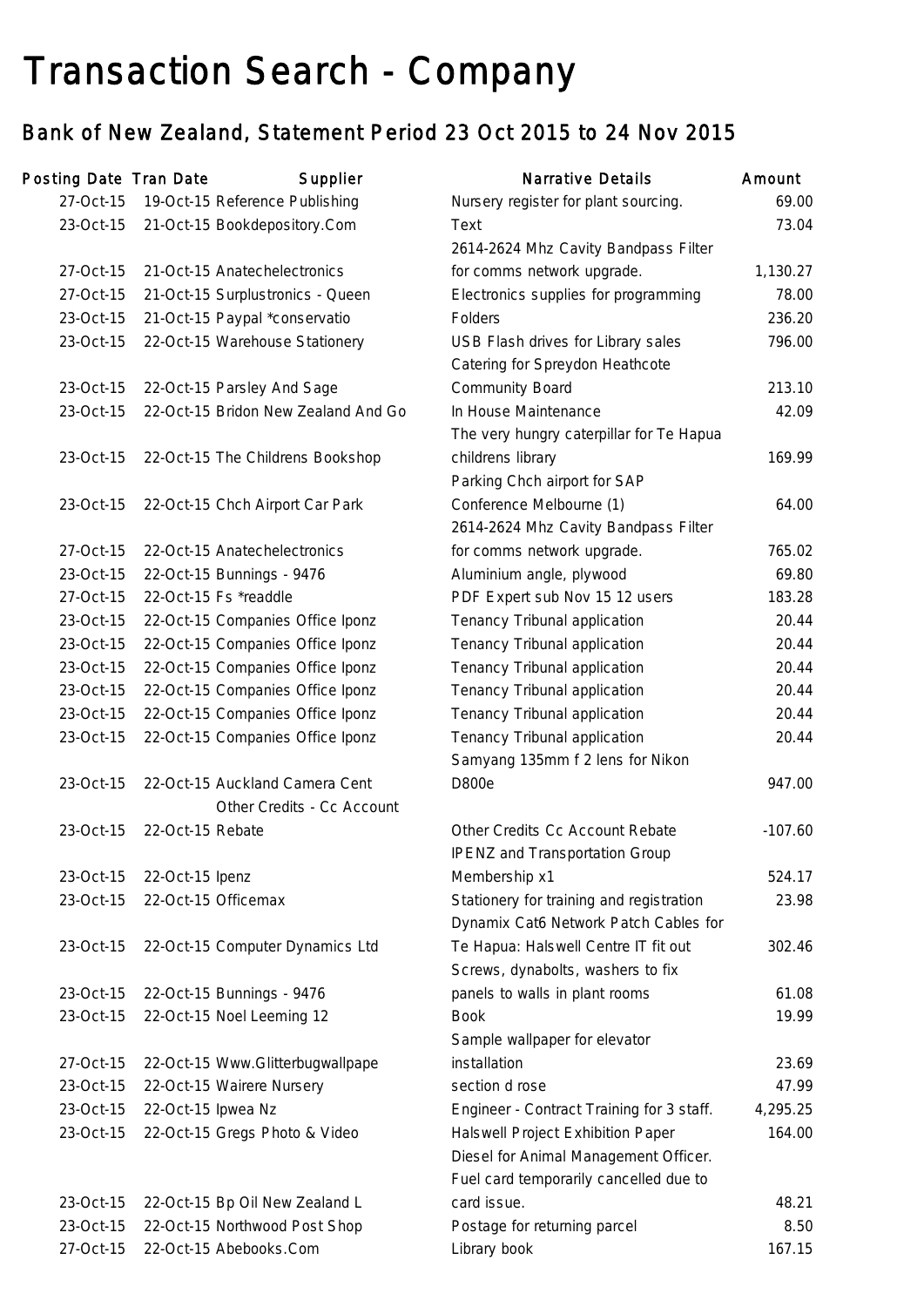| Posting Date Tran Date | Supplier                                                        | <b>Narrative Details</b>                 | Amount         |
|------------------------|-----------------------------------------------------------------|------------------------------------------|----------------|
|                        |                                                                 | Catering for Spreydon Heathcote          |                |
| 27-Oct-15              | 23-Oct-15 French Bakery Limited                                 | <b>Community Board Meeting</b>           | 53.20          |
| 27-Oct-15              | 23-Oct-15 Trade Tools Ltd                                       | Tool - Workshop x1                       | 12.97          |
| 23-Oct-15              | 23-Oct-15 Wgtn Combined Taxis                                   | Wgtn taxi for BHAGG mtg (3)              | 43.10          |
|                        |                                                                 | Parking Chch airport SAP Conference      |                |
| 27-Oct-15              | 23-Oct-15 Chch Airport Carpark                                  | Melbourne (2)                            | 25.00          |
| 27-Oct-15              | 23-Oct-15 Wgtn Taxi 33888-882                                   | Wgtn taxi BHAGG mtg (4)                  | 33.40          |
|                        |                                                                 | 2614-2624 Mhz Cavity Bandpass Filter     |                |
| 27-Oct-15              | 23-Oct-15 Anatechelectronics                                    | for comms network upgrade.               | 765.02         |
|                        |                                                                 | catering for lunches and other meals for |                |
| 27-Oct-15              | 23-Oct-15 Countdown Online Shopping                             | <b>IHP</b>                               | 149.89         |
|                        |                                                                 | Airport Parking whilst attending LG      |                |
| 27-Oct-15              | 23-Oct-15 Chch Airport Carpark                                  | Metro Forum in Wellington                | 50.00          |
| 27-Oct-15              | 23-Oct-15 Facebook Jywng8elw2                                   | French Fest Facebook posts               | 330.28         |
| 27-Oct-15              | 23-Oct-15 Bunnings - 9476                                       | Paint x 1L                               | 52.97          |
| 27-Oct-15              | 23-Oct-15 Ross Galt Lock & Key                                  | Padlocks for Southern Parks              | 927.00         |
| 23-Oct-15              | 23-Oct-15 Shq Angie Dennis                                      | Stock for resale                         | 913.10         |
| 27-Oct-15              | 23-Oct-15 Companies Office Iponz                                | Tenancy Tribunal application             | 20.44          |
|                        |                                                                 | Parking for meeting in Christchurch with |                |
| 23-Oct-15              | 23-Oct-15 Ccc Parking                                           | Crs Jones and Cotter                     | 3.60           |
| 23-Oct-15              | 23-Oct-15 Ccc Parking                                           | Parking in Christchurch for meeting.     | 3.60           |
| 23-Oct-15              | 23-Oct-15 Leedsafe Limited                                      | Warden armbands & vest                   | 88.68          |
| 27-Oct-15              | 23-Oct-15 Nz Safety Br 23                                       | Building warden vests                    | 28.75          |
| 27-Oct-15              | 23-Oct-15 Nz Safety Br 23                                       | Warden armbands - Te Hapua Centre        | 42.66          |
| 27-Oct-15              | 23-Oct-15 Canterbury Landscape Supp                             | fertilizer for topdressing trees         | 386.40         |
|                        |                                                                 | tarp and tent pegs LTA - office signage  |                |
| 27-Oct-15              | 23-Oct-15 Bunnings - 9482                                       | H&S BLFP                                 | 46.98          |
| 27-Oct-15              | 23-Oct-15 The Naked Baker Ltd                                   | Long service award presentation          | 74.50          |
|                        |                                                                 | clipboards, visitor book BLFP - sharpies |                |
| 27-Oct-15              | 23-Oct-15 Officemax                                             | for events calendar                      | 129.24         |
|                        |                                                                 | storage and shelving supplies for back   |                |
| 27-Oct-15              | 23-Oct-15 Bunnings - 9482                                       | room BLFP H&S cleanup                    | 225.99         |
|                        |                                                                 | adhesive hangers purchased to hang       |                |
|                        |                                                                 | Fendalton/Waimairi Civil Defence         |                |
| 23-Oct-15              | 23-Oct-15 Fendalton Supervalue                                  | certificate in Boardroom                 | 32.04          |
|                        |                                                                 | 9 Hand-made cufflinks and 7 brooches     |                |
|                        |                                                                 | in presentation box as gifts for Songpa  |                |
| 23-Oct-15              | 23-Oct-15 Rainey Designs Limited                                | Sister City 20th Annive *                | 708.40         |
| 23-Oct-15              | 23-Oct-15 Mitre 10 Beckenham                                    | hose connections                         | 84.11          |
| 23-Oct-15              | 23-Oct-15 Pak N Save Northlands                                 | milk for staffroom                       | 4.74           |
|                        |                                                                 | CAT6A & AV Patch cables for Te           |                |
| 27-Oct-15              | 23-Oct-15 Computer Dynamics Ltd                                 | Hapua: Halswell Centre IT fit out        | 234.43         |
| 27-Oct-15              | 23-Oct-15 Wilson Parking                                        | Parking for meetings with MBIE           | 30.60          |
|                        |                                                                 | Consumables - BBQ at Hornby Courts -     |                |
| 23-Oct-15              | 23-Oct-15 The Mad Butcher Colombo                               | top up                                   | 12.00          |
|                        |                                                                 | Miscellaneous - 2 Jugs for Hornby        |                |
| 23-Oct-15<br>27-Oct-15 | 23-Oct-15 Twl 175 South City<br>23-Oct-15 Kevin Daly Mowers Ltd | <b>Courts Residential Lounge</b>         | 69.00<br>42.00 |
| 23-Oct-15              | 23-Oct-15 Fresh Choice Parklands                                | Edge shears maintenance<br>PK Milk       | 3.00           |
|                        |                                                                 | PPE safety equipment for install team    |                |
| 27-Oct-15              | 23-Oct-15 Workplace Safety Sup                                  | casuals                                  | 152.95         |
|                        |                                                                 |                                          |                |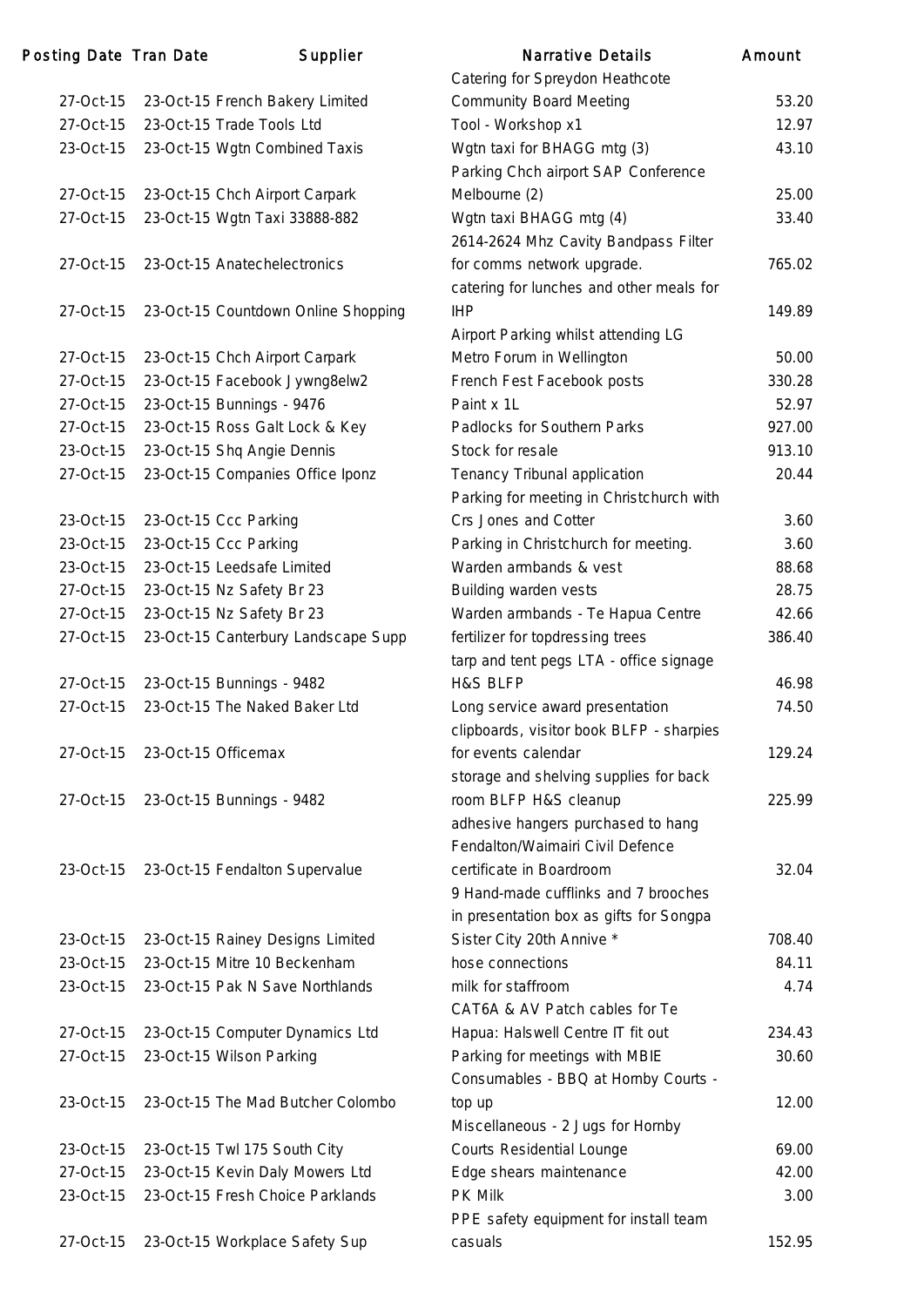| Posting Date Tran Date | Supplier                            | <b>Narrative Details</b>                   | Amount |
|------------------------|-------------------------------------|--------------------------------------------|--------|
|                        |                                     | hire truck for movement of artworks from   |        |
| 27-Oct-15              | 23-Oct-15 Oneill Rentals            | recall facility to CAG                     | 199.16 |
|                        |                                     | ABS Filament restock - 3D Pens -           |        |
| 23-Oct-15              | 23-Oct-15 Trademe - Pay Now         | makercrate                                 | 17.99  |
|                        |                                     | ABS Filament restock - 3D Pens -           |        |
| 23-Oct-15              | 23-Oct-15 Trademe - Pay Now         | makercrate                                 | 17.99  |
| 27-Oct-15              | 23-Oct-15 Hootsuite Media Inc.      | Hootsuite - live chat licence              | 163.84 |
| 27-Oct-15              | 23-Oct-15 The Naked Baker Ltd       | sandwiches and rolls                       | 148.81 |
|                        |                                     | Bread and milk for re sale in the dairy -  |        |
| 27-Oct-15              | 24-Oct-15 Couplands Bakeries        | no receipt                                 | 25.86  |
|                        |                                     | craft Materials for Halloween Community    |        |
| 27-Oct-15              | 25-Oct-15 Whitcoulls Sth City 95    | Event                                      | 8.96   |
|                        |                                     |                                            |        |
| 27-Oct-15              |                                     | craft Materials for Halloween Community    | 17.96  |
|                        | 25-Oct-15 Just Incredible           | Event                                      |        |
|                        |                                     | 1 wooden 7 bar rope for childrens          |        |
| 27-Oct-15              | 25-Oct-15 Toyworld Tower Junction   | network                                    | 19.99  |
|                        |                                     | Melbourne taxi from airport to SAP         |        |
| 27-Oct-15              | 25-Oct-15 Wst Suburbn 96891144      | Conference                                 | 72.84  |
|                        |                                     | Dinner for x2 attending SAP conference     |        |
| 28-Oct-15              | 25-Oct-15 The Breslin Bar Gr Sou    | (5)                                        | 162.49 |
|                        |                                     | Orton Bradley Park Spring Fair Twitter     |        |
| 27-Oct-15              | 25-Oct-15 Twitter*advertising       | advertising                                | 100.00 |
|                        |                                     | Children's water toys for entertainment in |        |
| 27-Oct-15              | 26-Oct-15 Twl 180 Rangiora          | toddlers pool.                             | 60.10  |
|                        |                                     | Vouchers as koha for Young Driver          |        |
| 27-Oct-15              | 26-Oct-15 Westfield Gift Voucher    | programme film project actor extras        | 195.00 |
| 27-Oct-15              | 26-Oct-15 Ecocentral Ltd            | shelter rubbish                            | 24.10  |
| 29-Oct-15              | 26-Oct-15 Ludlow Bar & Dining Ro    | Dinner Melb for SAP conference (7)         | 76.67  |
| 27-Oct-15              | 26-Oct-15 Canterbury Landscape Supp | aggregate for decoration                   | 115.20 |
|                        |                                     | Items for Makerspace Workshop Club         |        |
| 27-Oct-15              | 26-Oct-15 Countdown                 | (after-school programme)                   | 4.00   |
|                        |                                     | x2 packets of split pins for Makerspace    |        |
|                        |                                     | Workshop Club (after-school                |        |
| 27-Oct-15              | 26-Oct-15 Wsl Eastgate              | programme)                                 | 6.58   |
|                        |                                     | Storage boxes for Makerspace               |        |
|                        |                                     | equipment for Te Hapua: Halswell           |        |
| 27-Oct-15              | 26-Oct-15 Bunnings - 9482           | Centre & South Learning Centre             | 78.00  |
| 28-Oct-15              | 26-Oct-15 Amazon Mktplace Pmts      | Pool toys for Swim Ed Classes              | 117.41 |
|                        |                                     |                                            |        |
| 28-Oct-15              | 26-Oct-15 Amazon Mktplace Pmts      | Pool toys for Swim Ed Classes              | 133.01 |
| 27-Oct-15              | 26-Oct-15 Couplands Bakeries        | Milk and bread for re-sale in the dairy    | 27.89  |
| 27-Oct-15              | 27-Oct-15 Briscoes Chch Salisbury   | Frame and batteries for the team           | 28.58  |
|                        |                                     | Registration fee x1 - Annual Market        |        |
| 27-Oct-15              | 27-Oct-15 Property Council Nz       | Summit, Property Council NZ                | 55.20  |
|                        |                                     | Parking at Civic for Board Matters - Oct   |        |
| 27-Oct-15              | 27-Oct-15 Ccc Parking               | 2015                                       | 2.05   |
|                        |                                     | tea, coffee, biscuits for Charlesworth vol |        |
| 29-Oct-15              | 27-Oct-15 Paknsave Moorhouse        | groups over Oct-Dec                        | 107.98 |
| 27-Oct-15              | 27-Oct-15 James Bull & Co           | cut 3 master keys                          | 58.65  |
| 28-Oct-15              | 27-Oct-15 Resene Colorshop          | Paint - Woolston Transitional Plan         | 111.19 |
| 28-Oct-15              | 27-Oct-15 Blacks Fasteners Lt       | In House Maintenance                       | 98.05  |
|                        |                                     |                                            |        |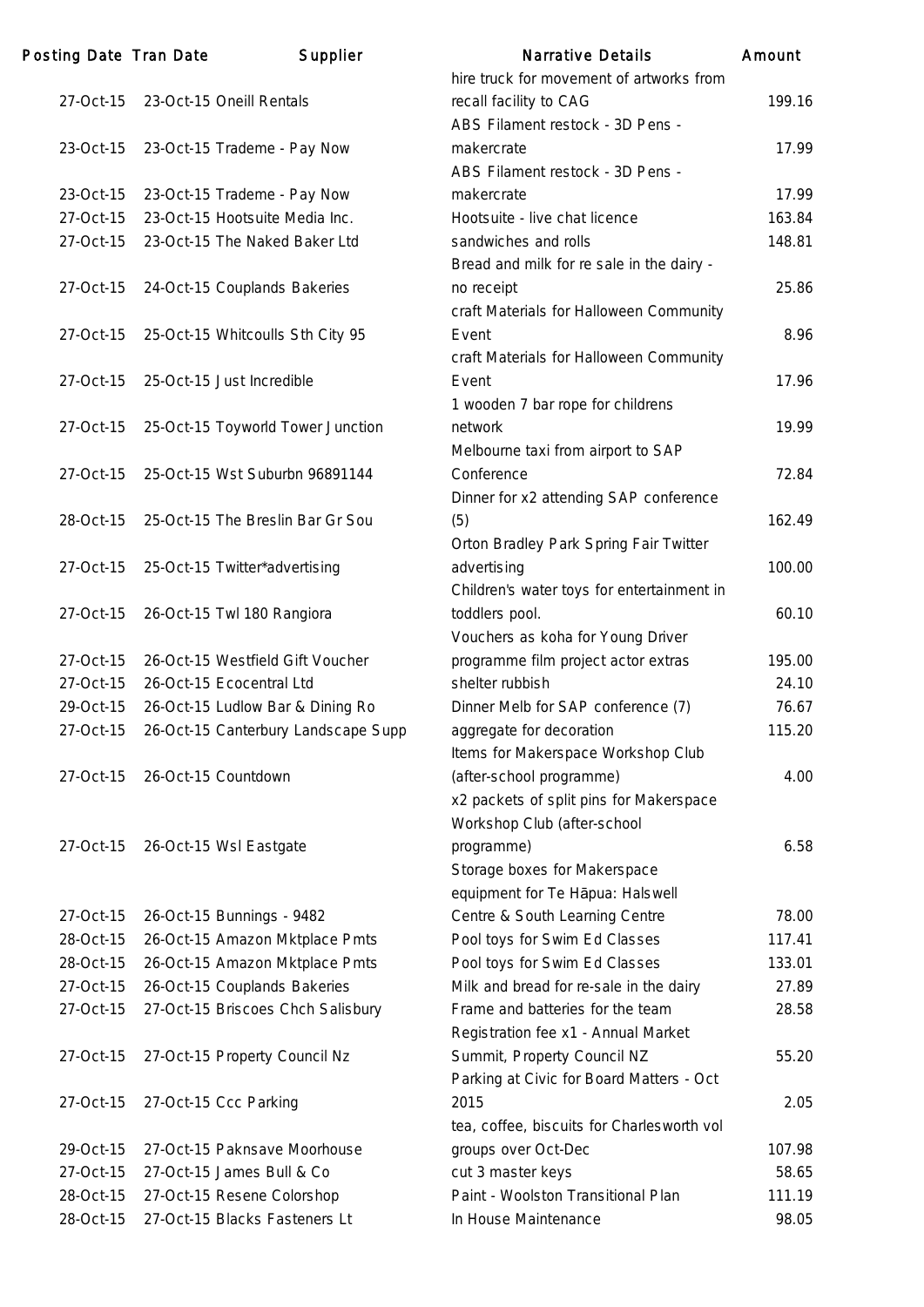| Posting Date Tran Date |                   | Supplier                            | Narrative Details                                                                | Amount |
|------------------------|-------------------|-------------------------------------|----------------------------------------------------------------------------------|--------|
|                        |                   |                                     | paint as a carrier for copper for plant root                                     |        |
| 28-Oct-15              |                   | 27-Oct-15 Resene Paints             | control                                                                          | 147.67 |
|                        |                   |                                     | Hire deposit for Material hoist for Jim                                          |        |
| 27-Oct-15              |                   | 27-Oct-15 Kennards Hire Chch        | Speers sculpture refurbishment                                                   | 750.00 |
|                        |                   |                                     | Hire deposit for Material hoist for Jim                                          |        |
| 27-Oct-15              |                   | 27-Oct-15 Kennards Hire Chch        | Speers sculpture refurbishment                                                   | 750.00 |
|                        |                   |                                     | Steel box sections for Jim Speers                                                |        |
| 28-Oct-15              |                   | 27-Oct-15 Processing Christchurch   | refurbishment                                                                    | 97.12  |
| 28-Oct-15              |                   | 27-Oct-15 Bunnings - 9476           | Materials for Lift exhibition installation                                       | 829.02 |
| 29-Oct-15              |                   | 27-Oct-15 George Henry & Co Lt      | Tools for Lift Exhibition Installation                                           | 205.19 |
| 30-Oct-15              |                   | 27-Oct-15 The Breslin Bar Gr Sou    | Dinner x 2 - SAP Conference, Melb (9)                                            | 106.24 |
| 28-Oct-15              |                   | 27-Oct-15 Ecocentral Ltd            | tip refuse                                                                       | 428.98 |
| 28-Oct-15              |                   | 27-Oct-15 Waterforce                | sprinkler fittings for grass watering                                            | 535.44 |
|                        |                   |                                     | Parking - Civic for Combined Boards                                              |        |
| 27-Oct-15              |                   | 27-Oct-15 Ccc Parking               | Seminar                                                                          | 2.05   |
|                        |                   |                                     | Catering - milk, tea, coffee, Akaroa                                             |        |
| 27-Oct-15              |                   | 27-Oct-15 Four Square Akaroa        | Service Centre                                                                   | 13.46  |
| 27-Oct-15              |                   | 27-Oct-15 Mitre 10 Rangiora         | Stainless wire                                                                   | 13.96  |
|                        |                   |                                     | Torpedo levels and torch for SFH                                                 |        |
| 29-Oct-15              |                   | 27-Oct-15 George Henry & Co Lt      | inspectors - x3                                                                  | 100.45 |
| 28-Oct-15              |                   | 27-Oct-15 Companies Office Iponz    | Tenancy Tribunal application                                                     | 20.44  |
| 27-Oct-15              |                   | 27-Oct-15 Mitre 10 Beckenham        | Plastic drop sheets                                                              | 97.09  |
|                        |                   |                                     | Styx mower hire Ranger office area                                               |        |
| 28-Oct-15              |                   | 27-Oct-15 Smiths Hire               | (groynes mower being serviced)                                                   | 20.00  |
| 28-Oct-15              | 27-Oct-15 les Ltd |                                     | Light Bulbs for New Brighton Library                                             | 196.03 |
| 27-Oct-15              |                   | 27-Oct-15 Briscoes Chch Salisbury   | Items for staff room at CAG                                                      | 79.53  |
| 28-Oct-15              |                   | 27-Oct-15 Saxon Appliances          | new vac hose                                                                     | 31.99  |
| 28-Oct-15              |                   |                                     |                                                                                  | 70.50  |
| 28-Oct-15              |                   | 27-Oct-15 Apl Fuelstop Duvauchel    | emergency fuel stop                                                              |        |
|                        |                   | 27-Oct-15 Bunnings - 9476           | mats to protect new carpet                                                       | 85.91  |
|                        |                   |                                     | Vicki Buck attending the International<br>Driverless Cars Conference in Adelaide |        |
| 29-Oct-15              |                   | 27-Oct-15 All Occasions Group       |                                                                                  | 861.30 |
| 27-Oct-15              |                   | 27-Oct-15 Road Signs And Traffic    | <b>Community Signage</b>                                                         | 73.26  |
| 28-Oct-15              |                   | 27-Oct-15 Omc Power Equipment       | chain bar lube 20 litres                                                         | 189.00 |
| 28-Oct-15              |                   | 27-Oct-15 Cyclone Cycles & Mowers L | HQP Scrub Cutter repair                                                          | 25.00  |
| 27-Oct-15              |                   | 27-Oct-15 Leedsafe Limited          | H & S Supplies Workshop                                                          | 83.19  |
| 27-Oct-15              |                   | 27-Oct-15 Leedsafe Limited          | PPE - New Staff Member x1                                                        | 409.87 |
| 28-Oct-15              |                   | 27-Oct-15 Wilson Parking            | Parking - Distribution                                                           | 11.60  |
|                        |                   |                                     | Health & Safety Breathing Respirators                                            |        |
| 28-Oct-15              |                   | 27-Oct-15 Blackwoods Protector      | for Closed Building Entry                                                        | 311.98 |
|                        |                   |                                     | New keys were required to be cut, as                                             |        |
|                        |                   |                                     | new locks were installed for board room                                          |        |
| 27-Oct-15              |                   | 27-Oct-15 Minit Northlands Mall     | at Papanui Service Cent *                                                        | 59.40  |
| 28-Oct-15              |                   | 27-Oct-15 Ross Galt Lock & Key      | Large key tags for location board                                                | 15.00  |
|                        |                   |                                     | Dangerous goods and safety signs,                                                |        |
| 28-Oct-15              |                   | 27-Oct-15 Nz Safety Br 23           | flammable goods signs                                                            | 60.59  |
| 28-Oct-15              |                   | 27-Oct-15 Stihl Shop Northwood      | Repairs - 020 chainsaw and leaf blower                                           | 423.72 |
| 29-Oct-15              |                   | 28-Oct-15 Southern H/pitality Lt    | Coffee Filters for craft activity                                                | 18.72  |
|                        |                   |                                     | Supplies for Halloween Community                                                 |        |
| 30-Oct-15              |                   | 28-Oct-15 Paknsave Moorhouse        | Event                                                                            | 39.36  |
|                        |                   |                                     | <b>Extraordinary Board Meeting and</b>                                           |        |
| 28-Oct-15              |                   | 28-Oct-15 Supervalue Lyttelton      | Working Party Meeting - Oct 2015                                                 | 26.87  |
|                        |                   |                                     |                                                                                  |        |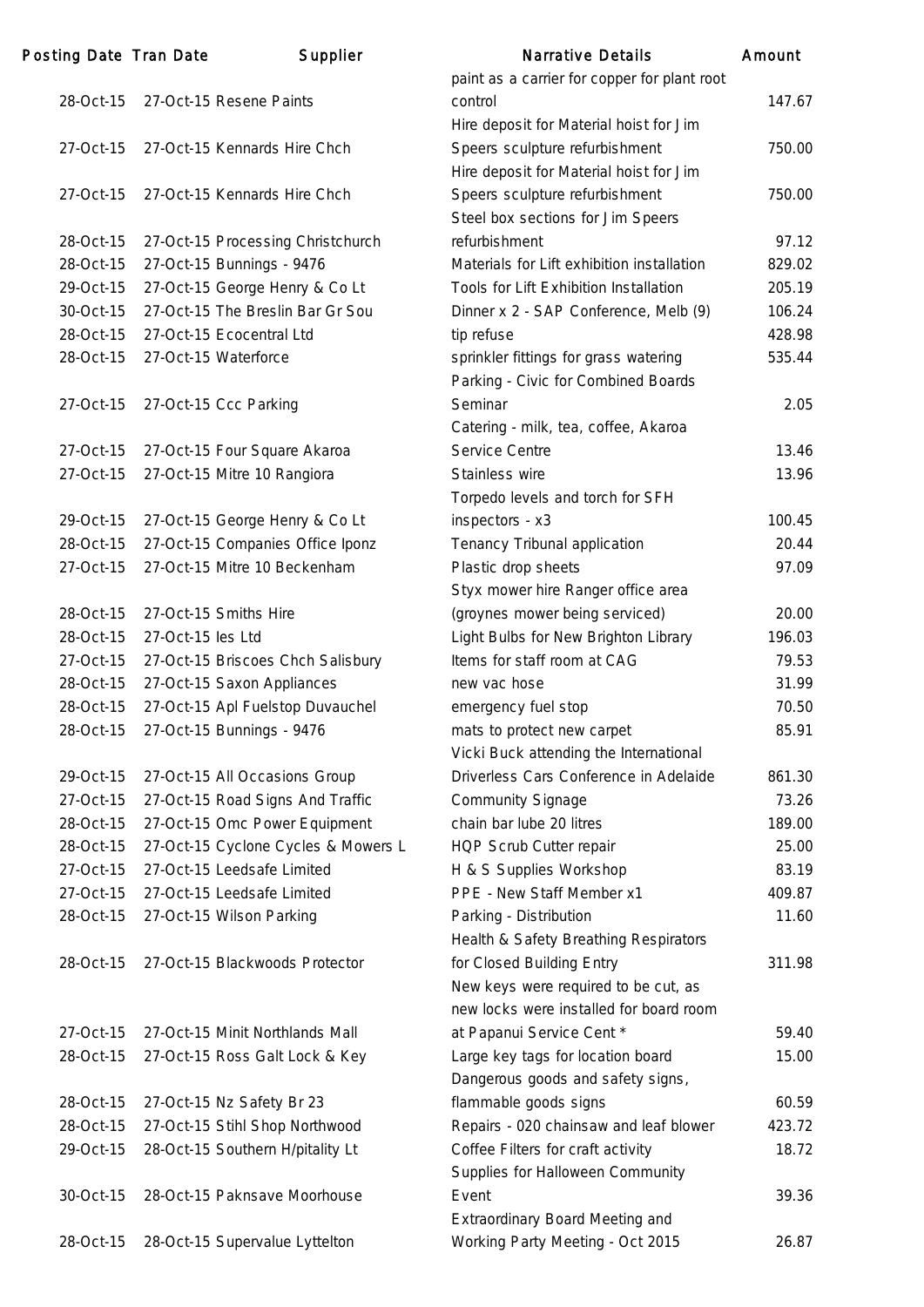### Posting Date Tran Date Supplier

|            |                                                                      | submit papers on wildlife mgt for                    |        |
|------------|----------------------------------------------------------------------|------------------------------------------------------|--------|
| 29-Oct-15  | 28-Oct-15 Birdlife Australia                                         | publication                                          | 43.80  |
| 28-Oct-15  |                                                                      | card-paper for Board network function<br>invitations | 7.57   |
| 29-Oct-15  | 28-Oct-15 The Drawing Room Limite<br>28-Oct-15 Kevin Daly Mowers Ltd | small plant repairs 1762 & 1787                      | 245.00 |
|            |                                                                      | Straws for the Creative Ink Outreach                 |        |
| 29-Oct-15  | 28-Oct-15 New World Fendalton                                        | Workshop Term 4 2015                                 | 1.99   |
| 29-Oct-15  | 28-Oct-15 Blackwoods Protector                                       | PPE - Replacement Boots x1pr                         | 224.50 |
| 29-Oct-15  | 28-Oct-15 Saeco Wilson                                               | In House Maintenance                                 | 284.30 |
| 28-Oct-15  | 28-Oct-15 Countdown                                                  | Milk for Carlyle Street staffroom                    | 5.00   |
| 28-Oct-15  | 28-Oct-15 Paper Plus New Brighton                                    | Calculators for exhibition installation              | 35.97  |
|            |                                                                      | 3 x long nose pliers for exhibition                  |        |
| 29-Oct-15  | 28-Oct-15 Brighton Hammer Hardware                                   | installation                                         | 41.85  |
|            |                                                                      | 2 brush and pan sets for Te Hapua                    |        |
| 28-Oct-15  | 28-Oct-15 New World Halswell                                         | Centre                                               | 9.98   |
|            |                                                                      | Taxi Melb city to airport; SAP                       |        |
| 30-Oct-15  | 28-Oct-15 Gm Cabs Pty. Ltd.                                          | Conference (10)                                      | 71.87  |
|            |                                                                      | Lunch in Wellington while attending                  |        |
| 29-Oct-15  | 28-Oct-15 Museum Of New Zealand                                      | Signals NZ Workshop.                                 | 8.80   |
| 29-Oct-15  | 28-Oct-15 Wsl South City                                             | stationery for IHP                                   | 120.25 |
|            |                                                                      | confined spaces and gas detection                    |        |
| 29-Oct-15  | 28-Oct-15 Safety-N Action                                            | training                                             | 73.50  |
| 29-Oct-15  | 28-Oct-15 Wishbone Jellie Park                                       | <b>Customer relations</b>                            | 4.80   |
|            |                                                                      | new jug purchased for Riccarton S/C.                 |        |
| 28-Oct-15  | 28-Oct-15 Briscoes Riccarton                                         | Old one leaching plastic into cups                   | 59.99  |
| 29-Oct-15  | 28-Oct-15 Wilson Parking New Zealan                                  | Civic Offices - Parking                              | 15.60  |
| 29-Oct-15  | 28-Oct-15 Createsend.Com Ema                                         | Rec & Sport Centres Welcome email                    | 7.80   |
| $2-Nov-15$ | 28-Oct-15 Surveymonkey.Com                                           | Survey Monkey monthly subscription                   | 39.99  |
| $2-Nov-15$ | 28-Oct-15 Bls*powermapper                                            | Powermapp software 232/036                           | 495.00 |
| 30-Oct-15  | 28-Oct-15 George Henry & Co Lt                                       | Tape and Sunscreen for Inspectors                    | 92.78  |
| 29-Oct-15  | 28-Oct-15 Kleenwash Supplies                                         | White lily for poolside                              | 262.41 |
| 29-Oct-15  | 28-Oct-15 Companies Office Iponz                                     | Tenancy Tribunal application                         | 20.44  |
| 29-Oct-15  | 28-Oct-15 Super Cheap Auto                                           | bulbs for mower x2 parks                             | 9.98   |
|            |                                                                      | adhesive picture hangers purchase to                 |        |
|            |                                                                      | hang meeting room booking sign for                   |        |
| 29-Oct-15  | 28-Oct-15 New World Fendalton                                        | newly created meeting room a *                       | 19.05  |
| 29-Oct-15  | 28-Oct-15 Unichem Eastgate Pharmacy                                  | Panadol for medicine cabinet                         | 13.99  |
|            |                                                                      | Rite in the rain note books for pest                 |        |
| 28-Oct-15  | 28-Oct-15 Geosystems NZ Ltd Chch                                     | control work x 5                                     | 57.50  |
|            |                                                                      | timber. nails, dynadrill bit for fixing to           |        |
|            |                                                                      | concrete and timber clad walls in plant              |        |
| 29-Oct-15  | 28-Oct-15 Bunnings - 9476                                            | rooms                                                | 52.42  |
| 29-Oct-15  | 28-Oct-15 Caltex Hornby                                              | Milk for tearoom                                     | 3.60   |
|            |                                                                      | Catering for Halswell and Riccarton                  |        |
|            |                                                                      | Liaison Group meetings 28 October                    |        |
| 28-Oct-15  | 28-Oct-15 Countdown                                                  | 2015                                                 | 42.80  |
|            |                                                                      | Catering for Halswell and Riccarton                  |        |
|            |                                                                      | Liaison Group meetings 28 October                    |        |
| 29-Oct-15  | 28-Oct-15 Couplands Bakeries                                         | 2015                                                 | 81.00  |
|            |                                                                      |                                                      |        |

| <b>Narrative Details</b>                   | Amount |
|--------------------------------------------|--------|
| subs for "Stilt" journal to allow CCC to   |        |
| submit papers on wildlife mgt for          |        |
| publication                                | 43.80  |
| card-paper for Board network function      |        |
| invitations                                | 7.57   |
| small plant repairs 1762 & 1787            | 245.00 |
| Straws for the Creative Ink Outreach       |        |
| Workshop Term 4 2015                       | 1.99   |
| PPE - Replacement Boots x1pr               | 224.50 |
| In House Maintenance                       | 284.30 |
| Milk for Carlyle Street staffroom          | 5.00   |
| Calculators for exhibition installation    | 35.97  |
| 3 x long nose pliers for exhibition        |        |
| installation                               | 41.85  |
| 2 brush and pan sets for Te Hapua          |        |
| Centre                                     | 9.98   |
| Taxi Melb city to airport; SAP             |        |
| Conference (10)                            | 71.87  |
| Lunch in Wellington while attending        |        |
| Signals NZ Workshop.                       | 8.80   |
| stationery for IHP                         | 120.25 |
| confined spaces and gas detection          |        |
| training                                   | 73.50  |
| <b>Customer relations</b>                  | 4.80   |
| new jug purchased for Riccarton S/C.       |        |
| Old one leaching plastic into cups         | 59.99  |
| Civic Offices - Parking                    | 15.60  |
| Rec & Sport Centres Welcome email          | 7.80   |
| Survey Monkey monthly subscription         | 39.99  |
| Powermapp software 232/036                 | 495.00 |
| Tape and Sunscreen for Inspectors          | 92.78  |
| White lily for poolside                    | 262.41 |
| Tenancy Tribunal application               | 20.44  |
| bulbs for mower x2 parks                   | 9.98   |
| adhesive picture hangers purchase to       |        |
| hang meeting room booking sign for         |        |
| newly created meeting room a *             | 19.05  |
| Panadol for medicine cabinet               | 13.99  |
| Rite in the rain note books for pest       |        |
| control work x 5                           | 57.50  |
| timber. nails, dynadrill bit for fixing to |        |
| concrete and timber clad walls in plant    |        |
| rooms                                      | 52.42  |
| Milk for tearoom                           | 3.60   |
| Catering for Halswell and Riccarton        |        |
| Liaison Group meetings 28 October          |        |
| 2015                                       | 42.80  |
| Catering for Halswell and Riccarton        |        |
| Liaison Group meetings 28 October          |        |
| 2015                                       | 81.00  |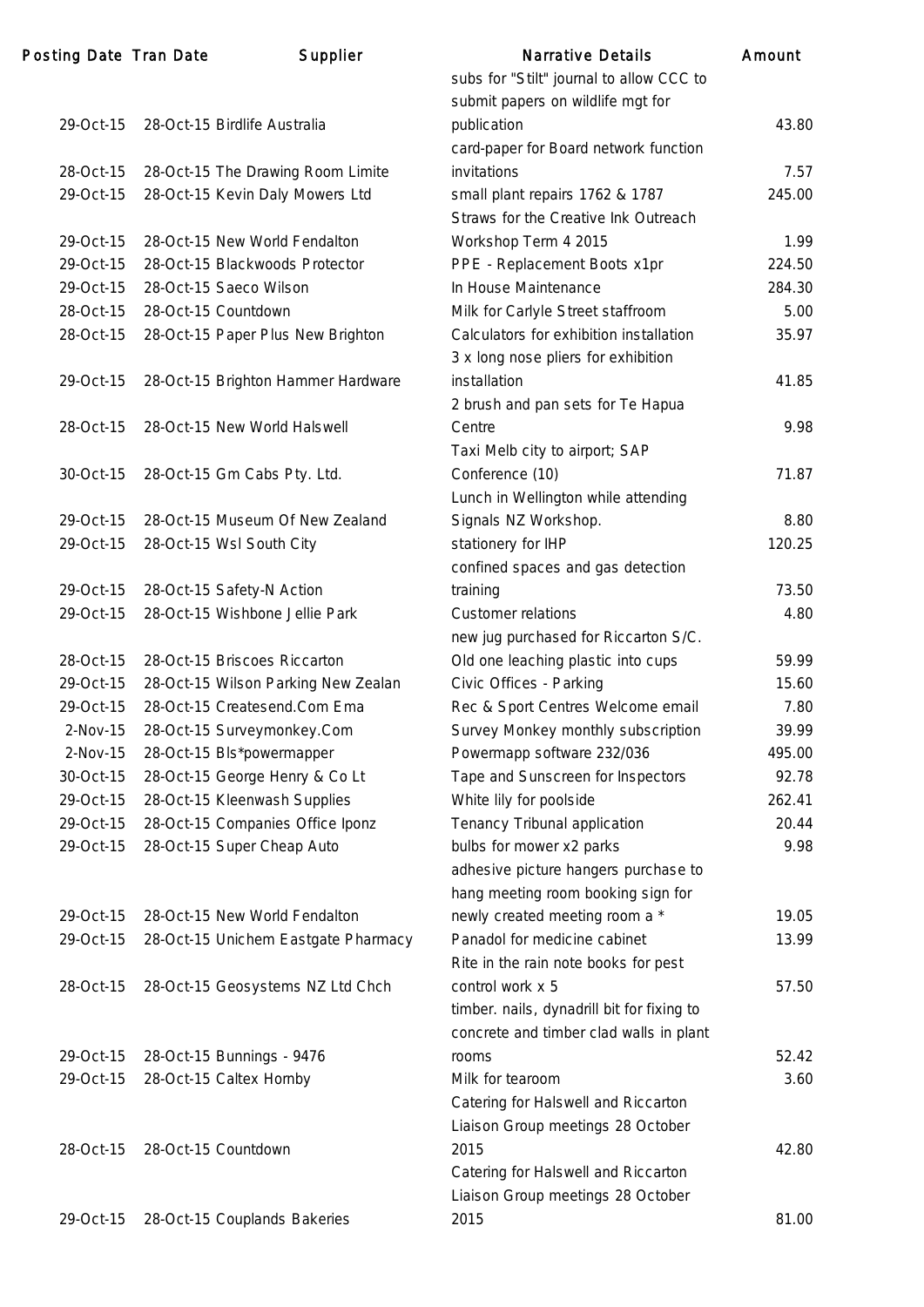| Posting Date Tran Date |                  | Supplier                            | <b>Narrative Details</b>                  | Amount    |
|------------------------|------------------|-------------------------------------|-------------------------------------------|-----------|
|                        |                  |                                     | Stereo Dumping charges from               |           |
| 29-Oct-15              |                  | 28-Oct-15 Eccocentral Ltd           | confiscations                             | 19.28     |
| 30-Oct-15              |                  | 28-Oct-15 George Henry & Co Lt      | Hitachi cordless multitool                | 370.00    |
|                        |                  |                                     | Jumper cables for AMO vehicle. Old        |           |
| 29-Oct-15              |                  | 28-Oct-15 Super Cheap Auto          | ones became damaged by use.               | 32.98     |
|                        |                  |                                     | Catering - Hoon Hay Network Meeting -     |           |
| 28-Oct-15              |                  | 28-Oct-15 Sydenham Bakery           | Wednesday 28 October 2015.                | 84.50     |
|                        |                  |                                     | Tea/coffee kit for Spreydon/Heathcote     |           |
| 29-Oct-15              |                  | 28-Oct-15 New World St Martins      | network meetings.                         | 44.47     |
| 29-Oct-15              |                  | 29-Oct-15 Rubber Stamps             | Stamp for CCL Papanui                     | 63.00     |
| 29-Oct-15              |                  | 29-Oct-15 Ferrymead Mitre 10 Mega   | Tools - IE&C                              | 118.99    |
|                        |                  |                                     | Biscuits, fruit, juice for Community Plan |           |
|                        |                  |                                     | Consultation at St Chad's Church on 30    |           |
| 29-Oct-15              |                  | 29-Oct-15 Countdown                 | October 2015                              | 67.13     |
| 29-Oct-15              |                  | 29-Oct-15 Twl 123 Eastgate          | Hoses for shelter gardens                 | 58.00     |
| $2-Nov-15$             |                  | 29-Oct-15 Hootsuite Media Inc.      | Hootsuite licence                         | 116.88    |
|                        |                  |                                     | Taxi from Chch airport return from SAP    |           |
| 29-Oct-15              |                  | 29-Oct-15 Gold Band Taxis           | mtg Melb (8)                              | 63.80     |
|                        |                  |                                     | catering for lunches and other meals for  |           |
| 2-Nov-15               |                  | 29-Oct-15 Countdown Online Shopping | <b>IHP</b>                                | 68.79     |
|                        |                  |                                     | Licenses Building Practitioner Scheme     |           |
| 30-Oct-15              |                  | 29-Oct-15 Mbie Bldg & Housing       | annual licensing charge and Board levy    | 199.34    |
| 30-Oct-15              |                  | 29-Oct-15 Wilson Parking            | Civic Offices - Parking                   | 11.60     |
| 30-Oct-15              |                  | 29-Oct-15 Nz Safety Br 23           | Steel Cap boots                           | 133.28    |
|                        |                  |                                     | Voucher for Avoid Drink Driving           |           |
| 29-Oct-15              |                  | 29-Oct-15 Bambozzle                 | Campaign survey incentive.                | 100.00    |
| 30-Oct-15              | 29-Oct-15 Woobox |                                     | Cup & Show Week Woobox subs               | 46.35     |
|                        |                  |                                     | Libraries Photo Hunt, Orton Bradley       |           |
|                        |                  |                                     | Park Spring Fair, Heritage Week Family    |           |
| 2-Nov-15               |                  | 29-Oct-15 Facebook F6rxu8sgx2       | Fun Day and Friday night *                | 1,000.13  |
| 2-Nov-15               |                  | 29-Oct-15 Box.Com UK Ltd Usd        | Box.com sub Nov 15                        | 69.21     |
| 30-Oct-15              |                  | 29-Oct-15 Bunnings - 9476           | Credit Voucher Bunnings - 9476            | $-298.00$ |
|                        |                  |                                     | Staffroom expenses - coffee, tea, sugar,  |           |
| 29-Oct-15              |                  | 29-Oct-15 Fairfax Media (Ps)        | milk                                      | 84.66     |
| 30-Oct-15              |                  | 29-Oct-15 Companies Office Iponz    | Tenancy Tribunal application              | 20.44     |
| 30-Oct-15              |                  | 29-Oct-15 Companies Office Iponz    | Tenancy Tribunal application              | 20.44     |
| 30-Oct-15              |                  | 29-Oct-15 Companies Office Iponz    | Tenancy Tribunal application              | 20.44     |
| 30-Oct-15              |                  | 29-Oct-15 Companies Office Iponz    | Tenancy Tribunal application              | 20.44     |
| 30-Oct-15              |                  | 29-Oct-15 Stihl Shop Northwood      | 800684402 stihl brush cutter #5185        | 36.92     |
|                        |                  |                                     | agrichemical fungicide, replacement saw   |           |
| 29-Oct-15              |                  | 29-Oct-15 Pgg Wrightson Chch        | blades                                    | 329.94    |
| 29-Oct-15              |                  | 29-Oct-15 Pgg Wrightson Chch        | agrichemicals, weedkillers for nursery    | 906.00    |
|                        |                  |                                     | Suitcase for travelling learning party    |           |
| 29-Oct-15              |                  | 29-Oct-15 Strandbags 324            | programme items                           | 199.00    |
|                        |                  |                                     | <b>Breakfast for Social Enterprise</b>    |           |
| 29-Oct-15              |                  | 29-Oct-15 New World South City      | Breakfast x2                              | 44.68     |
|                        |                  |                                     | Biscuits for morning/afternoon teas for   |           |
| 29-Oct-15              |                  | 29-Oct-15 New World South City      | guest to Mayor's Office                   | 49.39     |
| 30-Oct-15              |                  | 29-Oct-15 Microfilm Digital Print   | digital printing                          | 103.50    |
| 30-Oct-15              |                  | 29-Oct-15 Pic Pac Export            | packing for painting                      | 359.63    |
| 30-Oct-15              |                  | 29-Oct-15 More Mobility             | wheelchair repairs                        | 35.20     |
|                        |                  |                                     |                                           |           |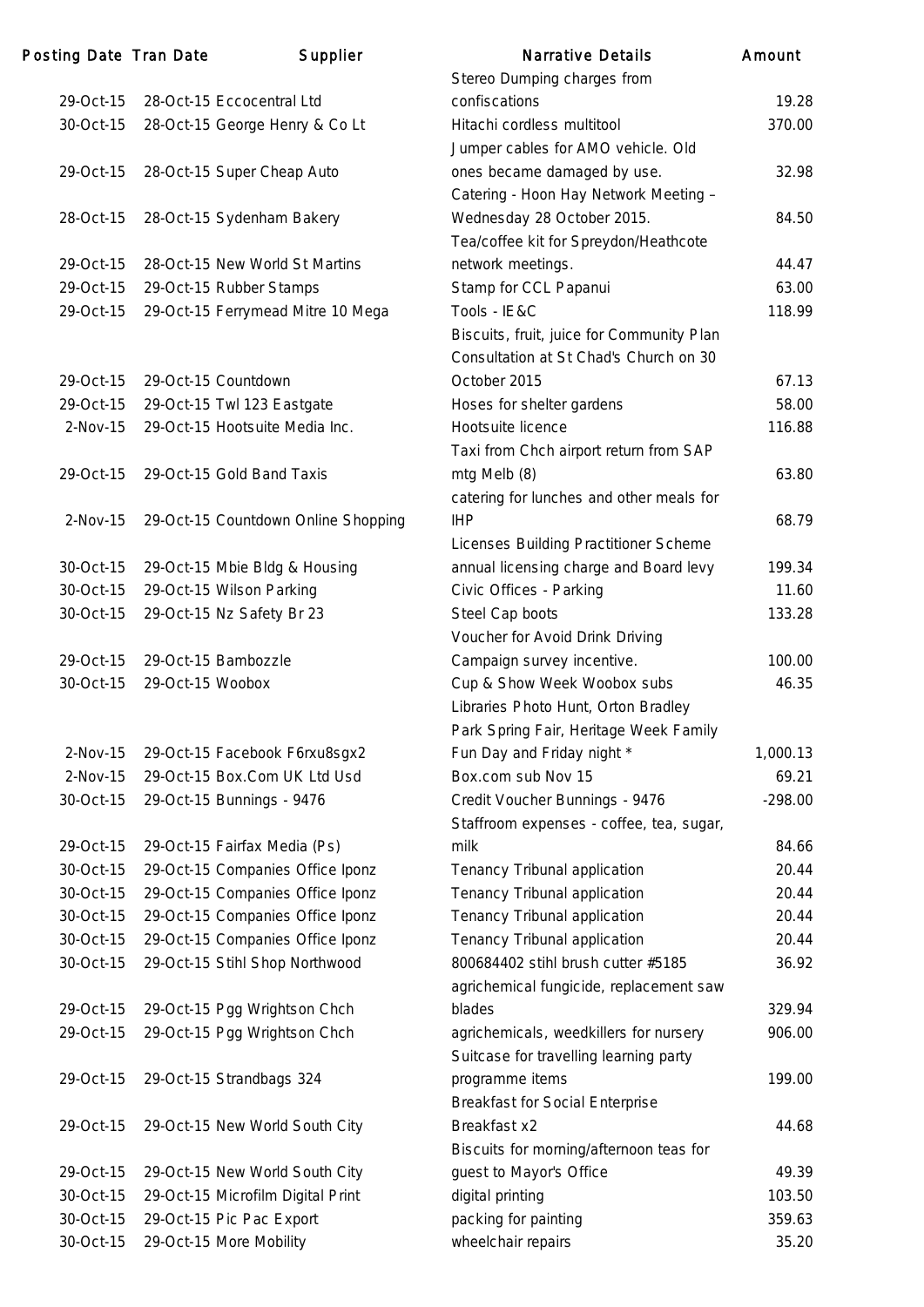| Posting Date Tran Date |                     | Supplier                            | Narrative Details                            | Amount |
|------------------------|---------------------|-------------------------------------|----------------------------------------------|--------|
| 29-Oct-15              |                     | 29-Oct-15 Ccc Parking               | Parking for CCC meeting                      | 4.50   |
| 29-Oct-15              |                     | 29-Oct-15 Ccc Parking               | Parking for CCC meeting                      | 6.70   |
|                        |                     |                                     | Grand Chancellor followed by The             |        |
| $2-Nov-15$             |                     | 29-Oct-15 Caffe E Biscotti          | Blackman. This cost is one breakfast.        | 26.34  |
| 29-Oct-15              |                     | 29-Oct-15 Placemakers Riccarton     | Villaboard                                   | 88.69  |
| 30-Oct-15              |                     | 29-Oct-15 Kevin Daly Mowers Ltd     | Edge shears maintenance                      | 56.00  |
| 30-Oct-15              |                     | 29-Oct-15 Blackwoods Protector      | safety equipment                             | 411.61 |
| 30-Oct-15              |                     | 29-Oct-15 Global Culture Christchrc | Work clothing - summer staff member          | 279.97 |
|                        |                     |                                     | NZS3910 - Conditions of Contract             |        |
| 30-Oct-15              | 29-Oct-15 Ipenz     |                                     | Course (IPENZ) x1                            | 609.50 |
| 29-Oct-15              |                     | 29-Oct-15 Auldhouse Computer        | MS Project training x1                       | 862.50 |
| 29-Oct-15              |                     | 29-Oct-15 Auldhouse Computer        | MS Project training x1                       | 862.50 |
| 29-Oct-15              |                     | 29-Oct-15 Auldhouse Computer        | MS Project training x1                       | 862.50 |
| 29-Oct-15              |                     | 29-Oct-15 Auldhouse Computer        | MS Project training x1                       | 862.50 |
| $2-Nov-15$             |                     | 29-Oct-15 Gm Cabs Pty. Ltd.         | taxi in Melbourne                            | 74.24  |
| $2-Nov-15$             |                     | 29-Oct-15 Dulwich Picture G         | Library book                                 | 29.47  |
| 30-Oct-15              |                     | 29-Oct-15 Source Home And Object    | Giftware for resale in B G gift shop         | 793.52 |
|                        |                     |                                     | flowers sent to staff member due to          |        |
| $2-Nov-15$             |                     | 30-Oct-15 Flowers On Cashmere       | sudden illness                               | 83.00  |
| 30-Oct-15              |                     | 30-Oct-15 Freshchoice Barrington    | milk for staffroom                           | 2.95   |
| 30-Oct-15              |                     | 30-Oct-15 Gardenmakers              | dump fees OCT 2015                           | 628.94 |
| 30-Oct-15              |                     | 30-Oct-15 Gardenmakers              | dump fees OCT 2015                           | 724.06 |
| 30-Oct-15              | 30-Oct-15 Site Safe |                                     | training for site passport training          | 106.95 |
|                        |                     |                                     | Catering for Community Plan                  |        |
|                        |                     |                                     | <b>Consultation Session held at St Chads</b> |        |
| $2-Nov-15$             |                     | 30-Oct-15 French Bakery Limited     | Church, Linwood on 30 October 2015           | 86.20  |
| 2-Nov-15               |                     | 30-Oct-15 Ecocentral Ltd            | shelter rubbish                              | 14.46  |
|                        |                     |                                     | Fendalton Waimairi Liaison Meeting           |        |
| 30-Oct-15              |                     | 30-Oct-15 Relish Catering           | Catering                                     | 249.55 |
|                        |                     |                                     | 1 x 3m chain and 3 x carabinas for           |        |
|                        |                     |                                     | hanging chairs at Te Hapua Halswell          |        |
| $2-Nov-15$             |                     | 30-Oct-15 Bunnings - 9476           | Centre                                       | 247.02 |
|                        |                     |                                     | Tea at Wellington Airport prior to           |        |
|                        |                     |                                     | catching 1830 flight home after attending    |        |
| $2-Nov-15$             |                     | 30-Oct-15 Red Rocks Cafe            | Signals NZ Workshop                          | 12.00  |
|                        |                     |                                     | Catering for Community Board/School          |        |
|                        |                     |                                     | Principals and Board of Trustees             |        |
| 30-Oct-15              |                     | 30-Oct-15 Parsley And Sage          | Meeting                                      | 188.03 |
|                        |                     |                                     | Rubber mat to protect tray of Council        |        |
| $2-Nov-15$             |                     | 30-Oct-15 Bunnings - 9476           | vehicle                                      | 89.00  |
|                        |                     |                                     | Bus Hire - Lifeguard Induction & Tour of     |        |
| 30-Oct-15              |                     | 30-Oct-15 Ritchies Christchurch     | <b>Summer Pools</b>                          | 345.00 |
| 2-Nov-15               |                     | 30-Oct-15 Createsend.Com Ema        | Kiwiable Leisure card email                  | 18.00  |
| $2-Nov-15$             |                     | 30-Oct-15 Jaimes Les Macarons       | Media kit for Cup & Show Week                | 718.29 |
| 30-Oct-15              |                     | 30-Oct-15 New World South City      | Fabric Dye                                   | 7.96   |
| 30-Oct-15              |                     | 30-Oct-15 Spotlight Stores NZ Ltd   | 4kg Salt (For Dye)                           | 79.92  |
| $3-Nov-15$             | 30-Oct-15 Goformz   |                                     | GoFormz sub Nov 15 health licensing          | 96.38  |
| 2-Nov-15               |                     | 30-Oct-15 George Henry & Co Lt      | Flashlight Tactical 250 lumens cree          | 24.99  |
| $2-Nov-15$             |                     | 30-Oct-15 Officemax                 | Various Stationery and Batteries             | 85.50  |
| $3-Nov-15$             |                     | 30-Oct-15 Budget Rent A Car         | rental car                                   | 227.72 |
| 2-Nov-15               |                     | 30-Oct-15 Companies Office Iponz    | Tenancy Tribunal application                 | 20.44  |
|                        |                     |                                     |                                              |        |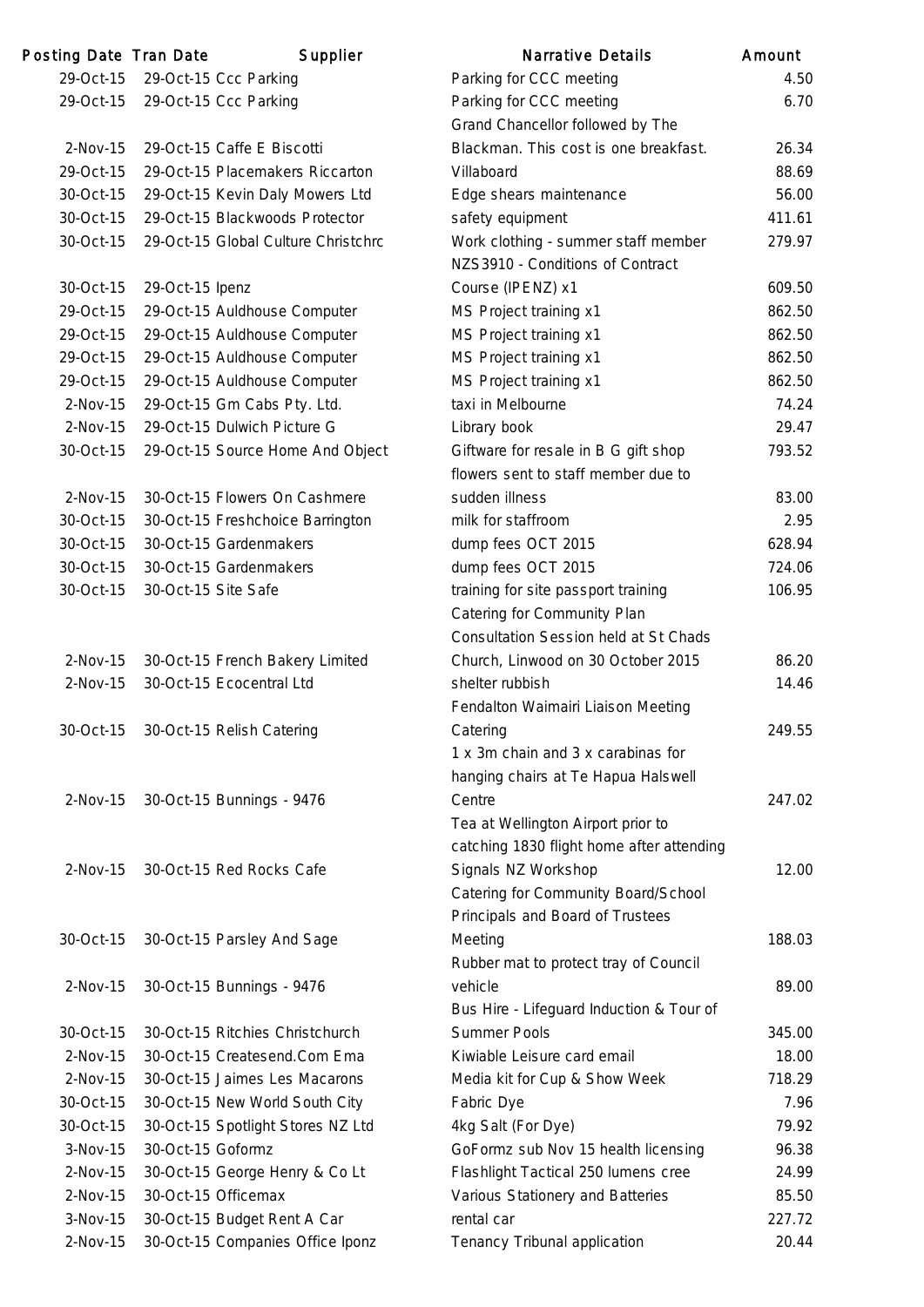| Posting Date Tran Date |                  | Supplier                          | <b>Narrative Details</b>                                                | Amount |
|------------------------|------------------|-----------------------------------|-------------------------------------------------------------------------|--------|
| 30-Oct-15              |                  | 30-Oct-15 James Bull & Co         | Key cutting - Fendalton Library                                         | 39.10  |
| 30-Oct-15              |                  | 30-Oct-15 Ferrymead Mitre 10 Mega | Toilet seat hinges for Lyttelton Library                                | 32.40  |
| $2-Nov-15$             |                  | 30-Oct-15 Wsl Eastgate            | Double sided tape for bindery                                           | 13.49  |
|                        |                  |                                   | New Team member started in office,                                      |        |
|                        |                  |                                   | purchased power cord box and clips for                                  |        |
| 30-Oct-15              |                  | 30-Oct-15 Mitre 10 Bishopdale     | their new desk                                                          | 42.62  |
| 30-Oct-15              |                  | 30-Oct-15 New World South City    | Ex GM's farewell catering - 30/10/2015                                  | 188.00 |
| 2-Nov-15               |                  | 30-Oct-15 Couplands Bakeries      | Ex GM's farewell catering - 30/10/2015                                  | 91.81  |
|                        |                  |                                   | Catering for Chch West Melton Water                                     |        |
|                        |                  |                                   | Management Committee meeting                                            |        |
| $2-Nov-15$             |                  | 30-Oct-15 Parsley And Sage        | October 2015                                                            | 194.93 |
|                        |                  |                                   | CAT 6 patch/AV cables & power rail for                                  |        |
| 2-Nov-15               |                  | 30-Oct-15 Computer Dynamics Ltd   | Te Hapua: Halswell Centre IT fit out<br>6th International Conference on | 303.19 |
| 2-Nov-15               | 30-Oct-15 6icege |                                   | Earthquake Geotechnical Engineering<br>6th International Conference on  | 625.00 |
| $2-Nov-15$             | 30-Oct-15 6icege |                                   | Earthquake Geotechnical Engineering                                     | 625.00 |
| 2-Nov-15               |                  | 30-Oct-15 Computaleta Services    | Coloured cut vinyl rolls for Pip & Pop                                  | 392.45 |
| 2-Nov-15               |                  | 30-Oct-15 Trents Nursery 2011 Ltd | Bedding                                                                 | 410.78 |
| 2-Nov-15               |                  | 30-Oct-15 Www.Ingogo              | taxi from venue to hotel                                                | 48.35  |
| 2-Nov-15               |                  | 30-Oct-15 Www.Ingogo              | taxi in Melbourne hotel to airport                                      | 52.22  |
|                        |                  |                                   | Diesel for AMO. some fuel cards not                                     |        |
| 2-Nov-15               |                  | 30-Oct-15 Bp 2go Linwood          | working.                                                                | 69.10  |
| $2-Nov-15$             |                  | 30-Oct-15 V & A Museum Sales      | Library book                                                            | 59.40  |
| 2-Nov-15               |                  | 30-Oct-15 Nz Post Retail Netwo    | Courier bag ticket - Sending item                                       | 3.00   |
| 2-Nov-15               |                  | 30-Oct-15 Nz Post Retail Netwo    | Courier                                                                 | 6.50   |
|                        |                  |                                   | Paint, brushes, rollers, primer, acid                                   |        |
| 2-Nov-15               |                  | 30-Oct-15 Bunnings - 9482         | wash for locker room area                                               | 383.70 |
| 30-Oct-15              |                  | 30-Oct-15 Auckland Co Op Taxis    | <b>Auckland Taxi</b>                                                    | 17.30  |
| 30-Oct-15              |                  | 30-Oct-15 Gold Band Taxis         | <b>Auckland Taxi</b>                                                    | 60.80  |
| 2-Nov-15               |                  | 31-Oct-15 Facebook Ff59s8wgx2     | Heritage Week Twitter advertising                                       | 15.09  |
| 2-Nov-15               |                  | 31-Oct-15 Facebook Hk7cg8alw2     | Guy Fawkes Facebook posts                                               | 201.27 |
|                        |                  |                                   | Cup & Show Week Facebook posts for                                      |        |
| 2-Nov-15               |                  | 31-Oct-15 Facebk *aujyu86dr2      | October.                                                                | 574.93 |
|                        |                  |                                   | Have no idea what this is for, will                                     |        |
| $2-Nov-15$             |                  | 31-Oct-15 Rydges Hotel            | reimburse                                                               | 6.50   |
| 2-Nov-15               |                  | 31-Oct-15 Skycity Ak Ltd          | Overnight carparking                                                    | 50.00  |
|                        |                  |                                   | SafeGrowth - Materials for community                                    |        |
| 2-Nov-15               |                  | 31-Oct-15 Ferrymead Mitre 10 Mega | notice board                                                            | 492.47 |
|                        |                  |                                   | Facebook promotion for fundraising                                      |        |
| $2-Nov-15$             |                  | 31-Oct-15 Facebk *cag2g8a8v2      | event.                                                                  | 10.11  |
| 2-Nov-15               |                  | 31-Oct-15 Originz Fares           | <b>Auckland Taxi</b>                                                    | 22.00  |
| 2-Nov-15               |                  | 31-Oct-15 Green Cabs Ltd          | <b>Auckland Taxi</b>                                                    | 61.60  |
|                        |                  |                                   | Pre-Accident Investigations book from                                   |        |
| 3-Nov-15               |                  | 1-Nov-15 Bookdepository.Com       | <b>Book Depository</b>                                                  | 40.84  |
|                        |                  |                                   | spray paint for marking potholes and                                    |        |
| 2-Nov-15               |                  | 1-Nov-15 Bunnings - 9482          | light bulbs                                                             | 100.68 |
| 3-Nov-15               |                  | 1-Nov-15 Twitter*advertising      | Heritage Week Twitter advertising                                       | 50.00  |
| 3-Nov-15               |                  | 1-Nov-15 Fulcrumapp.Com           | Supply data capture tool CWW assets                                     | 151.45 |
| 3-Nov-15               |                  | 1-Nov-15 Dropbox*vcs8pclcrdwn     | File transfer with 360 working group                                    | 15.29  |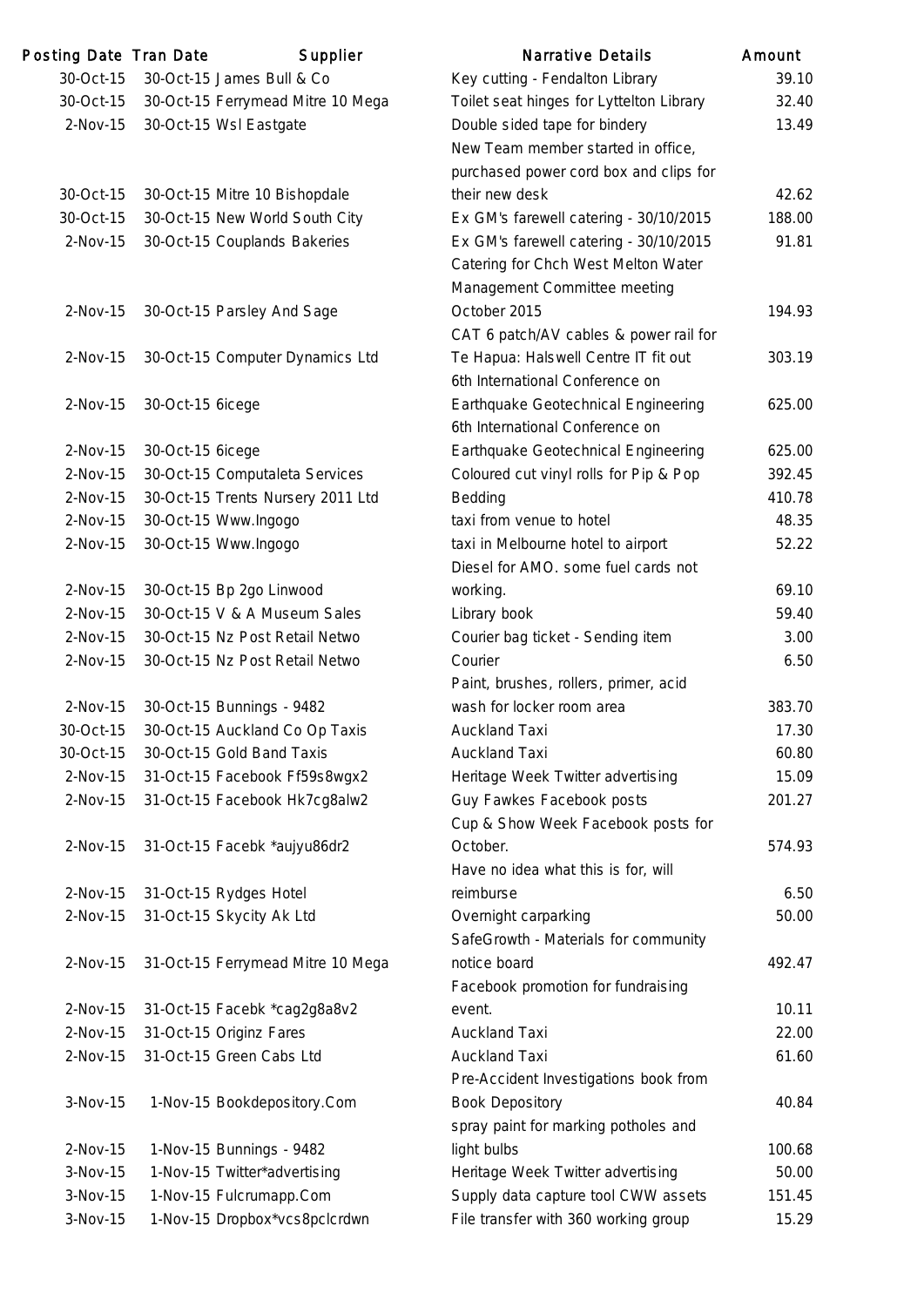| Posting Date Tran Date |                | Supplier                                | <b>Narrative Details</b>                    | Amount   |
|------------------------|----------------|-----------------------------------------|---------------------------------------------|----------|
|                        |                |                                         | volunteer expenses-morning tea              |          |
| $2-Nov-15$             |                | 1-Nov-15 Cashmere Super Dairy           | supplies                                    | 15.57    |
|                        |                |                                         | Figure 8 2.5A socket 5m power cord for      |          |
| 4-Nov-15               |                | 1-Nov-15 Paypal *rackpowerli            | Te Hapua: Halswell Centre IT fit out        | 21.78    |
| $2-Nov-15$             |                | 1-Nov-15 Bunnings - 9482                | Paint tray and roller                       | 17.96    |
| 4-Nov-15               |                | 1-Nov-15 Gm Cabs Australia              | Taxi from airport to venue in Melbourne     | 68.43    |
| 2-Nov-15               |                | 2-Nov-15 Mitre 10 Bishopdale            | Misc items for Jellie summer pool.          | 240.19   |
| 4-Nov-15               |                | 2-Nov-15 Y G*yogaglo                    | YogaGlo website for training                | 27.38    |
| 3-Nov-15               |                | 2-Nov-15 P774 Tuam Street               | Parking for InfoCouncil training            | 7.60     |
|                        |                |                                         | Work Equipment required x1 CWW              |          |
| 4-Nov-15               |                | 2-Nov-15 George Henry & Co Lt           | Rebuild                                     | 366.08   |
| 4-Nov-15               |                | 2-Nov-15 Countdown Online Shopping      | Catering for IHP meals                      | 150.68   |
| 3-Nov-15               |                | 2-Nov-15 P774 Tuam Street               | Parking for Training                        | 6.60     |
| 2-Nov-15               |                | 2-Nov-15 Jaycar Pty Ltd                 | Batteries - Te Hāpua lego mindstorms.       | 9.90     |
|                        |                |                                         | Coin Cell Batteries for electronics kits    |          |
| $2-Nov-15$             |                | 2-Nov-15 Just Incredible Barring        | used in programming                         | 18.00    |
| 3-Nov-15               | 2-Nov-15 Ipenz |                                         | <b>IPENZ MEMBERSHIP x1</b>                  | 518.88   |
|                        |                |                                         | Airport train Brisbane Airport to City      |          |
|                        |                |                                         | return while in Brisbane for Asia Pacific   |          |
| 4-Nov-15               |                | 2-Nov-15 Airtrain Ci                    | triennial and AAANZ *                       | 38.41    |
|                        |                |                                         | Provision of refreshments - Business        |          |
|                        |                |                                         | meeting (2 members of Heritage              |          |
| $3-Nov-15$             |                | 2-Nov-15 Boulevard Cafe & Bar           | Expeditions)                                | 9.50     |
| 3-Nov-15               |                | 2-Nov-15 Blackwoods Protector           | Gloves for handling                         | 166.08   |
|                        |                |                                         | 10 copies of Building Controls              |          |
| 3-Nov-15               | 2-Nov-15 Boinz |                                         | <b>Essentials for Building Contral Unit</b> | 494.50   |
| 3-Nov-15               |                | 2-Nov-15 Institute Of Directo           | Institute of Directors event registration   | 90.00    |
| 2-Nov-15               |                | 2-Nov-15 Property Council Nz            | LN Property Council Event                   | 28.75    |
|                        |                | 3-Nov-15 2-Nov-15 Eagar For Leisure Ltd | Swim Tutor Rash Shirts - Jellie and GC      | 1,009.13 |
|                        |                |                                         | Catering for Burwood/Pegasus                |          |
|                        |                |                                         | Community Board meeting on 2                |          |
| 2-Nov-15               |                | 2-Nov-15 Countdown                      | November 2015                               | 13.69    |
|                        |                |                                         | Catering for Burwood/Pegasus                |          |
|                        |                |                                         | Community Board meeting of 2                |          |
| 2-Nov-15               |                | 2-Nov-15 Maki-Mono The Palms            | November 2015                               | 17.80    |
|                        |                |                                         | Whiteboard & flashdrive stick for photo     |          |
| $2-Nov-15$             |                | 2-Nov-15 Twl 178 Barrington             | storage, for photopoint monitoring          | 18.00    |
| 2-Nov-15               |                | 2-Nov-15 New World Ilam                 | kitchen supplies                            | 40.52    |
| 3-Nov-15               |                | 2-Nov-15 Parkhouse Rd Garden            | compost avebury garden                      | 188.29   |
| $2-Nov-15$             |                | 2-Nov-15 Caltex Redwood                 | Milk for staffroom                          | 8.70     |
|                        |                |                                         | replacement 6mm dyna drill bit for          |          |
|                        |                |                                         | broken one, anchors for plant room          |          |
| 2-Nov-15               |                | 2-Nov-15 Placemakers Cranford St        | shelving                                    | 66.08    |
| $2-Nov-15$             |                | 2-Nov-15 Site Safe                      | Site Safe                                   | 320.85   |
| 3-Nov-15               |                | 2-Nov-15 Wilson Parking                 | Car parking while at training at Civic      | 8.60     |
| 3-Nov-15               |                | 2-Nov-15 Nzls Cle - Zeald               | Webinar - Update on Contract x1             | 91.00    |
| 3-Nov-15               |                | 2-Nov-15 Auckland District Law          | Webinar - Costs in Civil Cases x1           | 109.25   |
| 3-Nov-15               |                | 2-Nov-15 Auckland District Law          | Webinar - Courtroom Advocacy x1             | 207.00   |
| 3-Nov-15               |                | 2-Nov-15 Caltex Hornby                  | Milk for tearoom                            | 6.00     |
| 3-Nov-15               |                | 2-Nov-15 Fresh Choice Parklands         | PK Milk                                     | 3.00     |
| 2-Nov-15               |                | 2-Nov-15 The Chain Man Ltd              | Crimping tools for Bebop                    | 261.74   |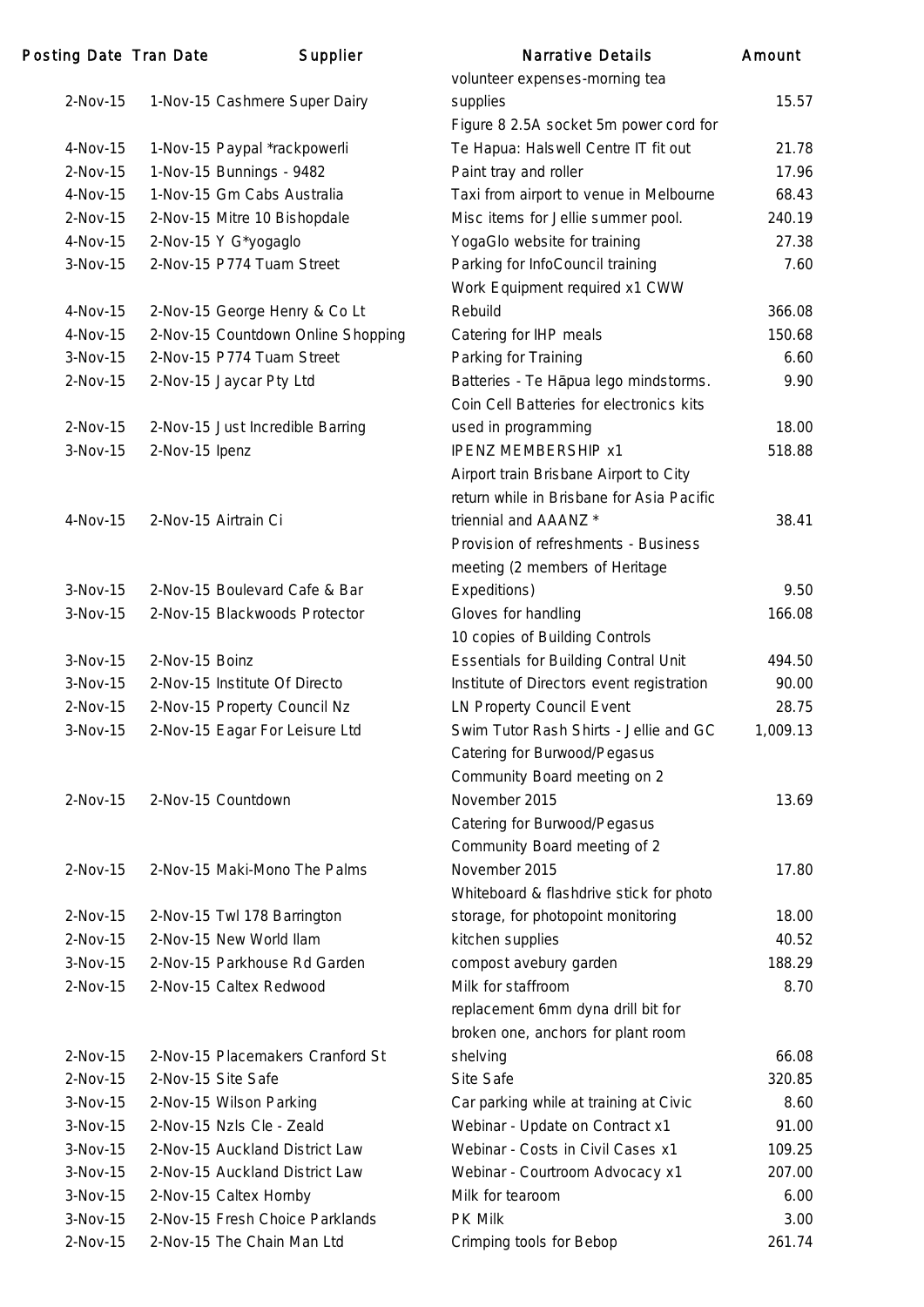| Posting Date Tran Date |                   | Supplier                         | <b>Narrative Details</b>                                   | Amount   |
|------------------------|-------------------|----------------------------------|------------------------------------------------------------|----------|
|                        |                   |                                  | hireage of weights for jim speers                          |          |
| $3-Nov-15$             |                   | 2-Nov-15 The Light Site Ltd      | refurbishemnt project                                      | 48.30    |
| $3-Nov-15$             | 2-Nov-15 Carters  |                                  | PPE safety gear for casual technicians                     | 58.10    |
| $3-Nov-15$             |                   | 2-Nov-15 City Art Framing        | keyhole hangers                                            | 64.40    |
|                        |                   |                                  | Additional key required for Board Room,                    |          |
|                        |                   |                                  | Papanui Service Centre, due to locks                       |          |
| $2-Nov-15$             |                   | 2-Nov-15 Minit Northlands Mall   | having been changed.                                       | 9.90     |
| $2-Nov-15$             |                   | 2-Nov-15 Travel Service Fees     | Purchase of meal in Melbourne                              | 18.00    |
| $2-Nov-15$             |                   | 2-Nov-15 Spotlight Stores NZ Ltd | small sunscreen bottles for officers.                      | 14.95    |
| 3-Nov-15               | 2-Nov-15 Casbolts |                                  | scooter tyre inflator cartridges                           | 66.00    |
| 3-Nov-15               |                   | 2-Nov-15 Couplands Bakeries      | Bread and milk for re-sale in the dairy                    | 15.92    |
| $3-Nov-15$             |                   | 2-Nov-15 Westfield Gift Card     | In lieu payment - audioguide recording                     | 105.00   |
| $3-Nov-15$             |                   | 2-Nov-15 Elevate 903080          | Gift ware for resale in B G gift shop                      | 334.00   |
| 4-Nov-15               |                   | 3-Nov-15 Bunnings - 9482         | Security key holder for Duty Officer                       | 53.63    |
|                        |                   |                                  | Snack while on Business Trip in                            |          |
| $3-Nov-15$             |                   | 3-Nov-15 Oceanside Cafe          | Tauranga                                                   | 10.00    |
|                        |                   |                                  | Coffee while on a Business Trip in                         |          |
| 4-Nov-15               |                   | 3-Nov-15 Tauranga City Council   | Tauranga                                                   | 4.50     |
| 4-Nov-15               |                   | 3-Nov-15 Skycity The Federal De  | Lunch                                                      | 116.50   |
|                        |                   |                                  | Lunch while on Business Trip in                            |          |
| 5-Nov-15               |                   | 3-Nov-15 McDonalds Paeroa        | Tauranga                                                   | 17.20    |
| $3-Nov-15$             |                   | 3-Nov-15 Twl 178 Barrington      | 4 Soup plates for staffroom.                               | 4.00     |
|                        |                   |                                  | Paywave picked CCC card for personal                       |          |
| 3-Nov-15               |                   | 3-Nov-15 Twl 178 Barrington      | purchase to be credited by TWL                             | 7.00     |
| $3-Nov-15$             |                   | 3-Nov-15 Site Safe               | site passport 2 training                                   | 106.95   |
|                        |                   |                                  | Fruit, biscuits, milk for Community Plan                   |          |
|                        |                   |                                  | Consultation session held on 3                             |          |
| $3-Nov-15$             |                   | 3-Nov-15 Countdown               | November 2015                                              | 21.76    |
| $3-Nov-15$             |                   | 3-Nov-15 National Storage Ltd    |                                                            | 97.75    |
|                        |                   |                                  | container storage<br>Accommodation onsite whilst attending |          |
|                        |                   |                                  |                                                            |          |
|                        |                   |                                  | Community Neighbourly event run at                         |          |
| $3-Nov-15$             |                   | 3-Nov-15 Duvauchelle Motor Camp  | Duvauchelles Camp Ground                                   | 125.00   |
| $3-Nov-15$             |                   | 3-Nov-15 Parsley And Sage        | Catering for Community Board Meeting                       | 113.28   |
|                        |                   |                                  | PanStadia & Arena Magazine                                 |          |
| 5-Nov-15               | 3-Nov-15 Alad Ltd |                                  | subscription                                               | 269.09   |
| $3-Nov-15$             |                   | 3-Nov-15 South City Lotto        | Handy bags for Cup & Show Week.                            | 16.00    |
| 4-Nov-15               |                   | 3-Nov-15 Createsend.Com Ema      | Cup & Show Week email                                      | 93.61    |
| 4-Nov-15               |                   | 3-Nov-15 Bluebells Cakery Ltd    | Media kit for Cup & Show Week                              | 409.00   |
| $3-Nov-15$             |                   | 3-Nov-15 Briscoes Chch Salisbury | Rubbish bin - public toilets + batteries                   | 26.23    |
| $3-Nov-15$             |                   | 3-Nov-15 James Bull & Co         | locks for refuse bins                                      | 44.34    |
| 4-Nov-15               |                   | 3-Nov-15 Bunnings - 9482         | fastenings for refuse bins                                 | 87.05    |
| $3-Nov-15$             |                   | 3-Nov-15 Ccc Parking             | POC                                                        | 7.50     |
| 4-Nov-15               |                   | 3-Nov-15 Companies Office Iponz  | Tenancy Tribunal application                               | 20.44    |
| 4-Nov-15               |                   | 3-Nov-15 Companies Office Iponz  | Tenancy Tribunal application                               | 20.44    |
| 4-Nov-15               |                   | 3-Nov-15 Companies Office Iponz  | Tenancy Tribunal application                               | 20.44    |
| 4-Nov-15               |                   | 3-Nov-15 Bean Bags And Beyond    | 2 Bean bags - Halswell Lib                                 | 1,078.14 |
| 4-Nov-15               |                   | 3-Nov-15 Bp Connect Marshlands   | milk for staff room                                        | 14.98    |
|                        |                   |                                  | Milk for Port Hills tearoom, biscuits for                  |          |
| $3-Nov-15$             |                   | 3-Nov-15 Countdown               | guy fawkes volunteer fire duty                             | 14.40    |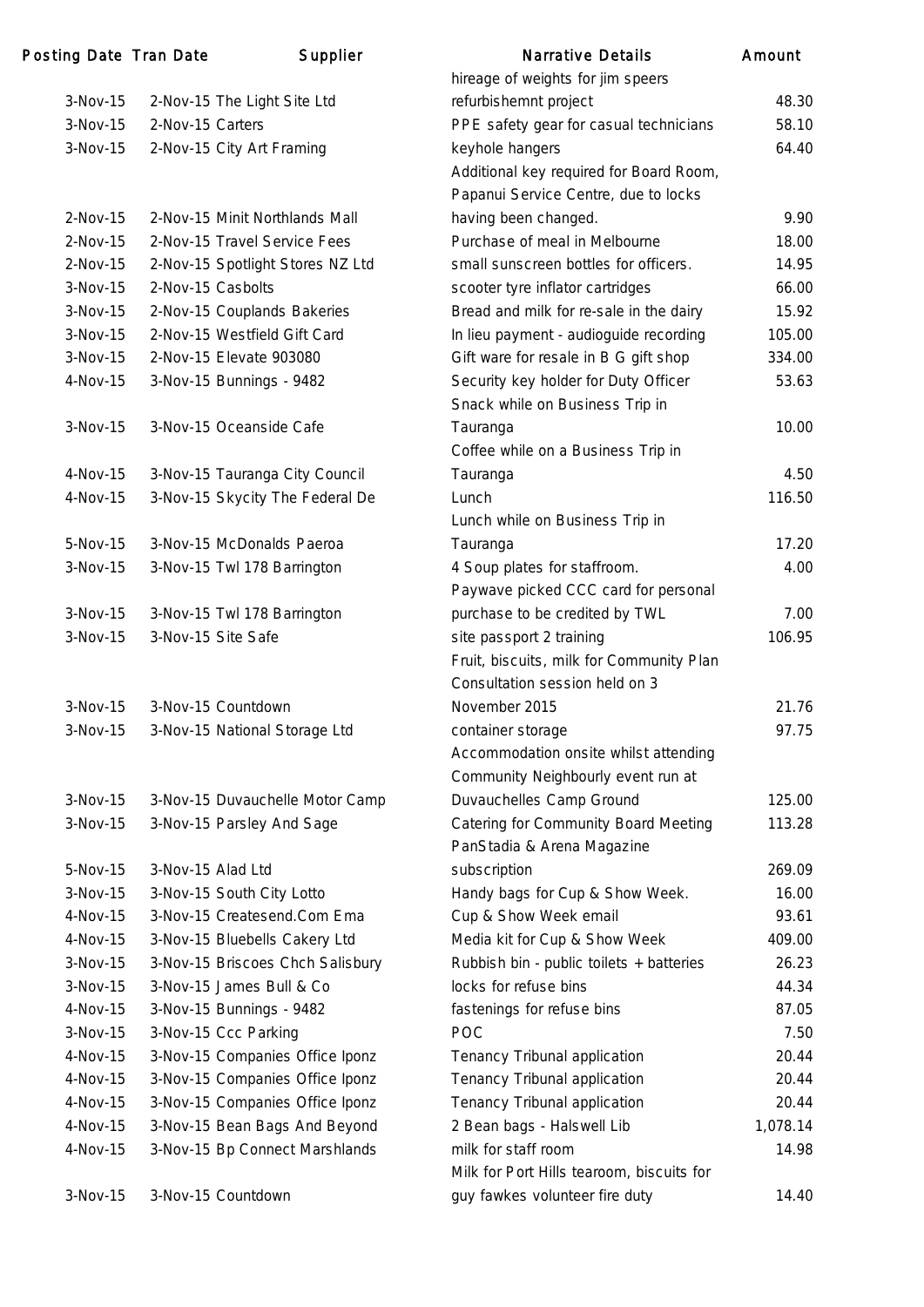| Posting Date Tran Date | Supplier                           | Narrative Details                            | Amount |
|------------------------|------------------------------------|----------------------------------------------|--------|
|                        |                                    | Catering for the Fendalton/Waimairi          |        |
|                        |                                    | Board meeting held on Monday 2nd             |        |
| $3-Nov-15$             | 3-Nov-15 Parsley And Sage          | November 2015                                | 70.50  |
|                        |                                    | Lanyards - CAG printed and plain for         |        |
| 4-Nov-15               | 3-Nov-15 Id Solutions              | CAG ids                                      | 619.51 |
|                        |                                    | Gift to donor to thank for \$30k donation    |        |
| $6-Nov-15$             | 3-Nov-15 Paypal *aromaungafl       | to CAG                                       | 85.00  |
| $3-Nov-15$             | 3-Nov-15 Oriental Warehouse        | Chinese Tea cups - Mayors office             | 57.00  |
|                        |                                    | plate racks and small trolley for the staff  |        |
| 4-Nov-15               | 3-Nov-15 Storage Box - Papanui     | room                                         | 50.96  |
|                        |                                    | Taxi - Christchurch to Wellington Trip       |        |
| 3-Nov-15               | 3-Nov-15 Wgtn Combined Taxis       | 3/11 External Contractors                    | 31.80  |
|                        |                                    | Taxi - Christchurch to Wellington Trip       |        |
| $3-Nov-15$             | 3-Nov-15 Wgtn Combined Taxis       | 3/11 External Contractors                    | 35.80  |
|                        |                                    | Airport Parking - Christchurch to            |        |
|                        |                                    | Wellington Trip 3/11 External                |        |
| 4-Nov-15               | 3-Nov-15 Chch Airport Carpark      | Contractors                                  | 25.00  |
|                        |                                    | Storage facility costs for overflow shop     |        |
|                        |                                    | merchandise and storing tools and            |        |
| 3-Nov-15               | 3-Nov-15 National Storage Ltd      | equipment.                                   | 458.00 |
|                        |                                    | maintenance on honda lawnmower new           |        |
| 4-Nov-15               | 3-Nov-15 Cyclone Cycles & Mowers L | blades, spark plug and tune                  | 139.90 |
|                        |                                    | HDMI cables for Te Hapua: Halswell           |        |
| 4-Nov-15               | 3-Nov-15 Computer Dynamics Ltd     | Centre IT fit out                            | 50.60  |
|                        |                                    | Figure 8 2.5A socket 3m power cord for       |        |
| $6-Nov-15$             | 3-Nov-15 Paypal *rackpowerli       | Te Hapua: Halswell Centre IT fit out         | 19.73  |
| 3-Nov-15               | 3-Nov-15 Site Safe                 | Site Safe                                    | 534.75 |
|                        |                                    | 1 No. adaptor for air line at Jellie Park in |        |
| $3-Nov-15$             | 3-Nov-15 Norgren Ltd               | the main plant room                          | 6.99   |
|                        |                                    | 1 No. Check valve for Jellie park Hydro      |        |
| 4-Nov-15               | 3-Nov-15 Hall Machinery Chris      | slide pump.                                  | 864.80 |
| 3-Nov-15               | 3-Nov-15 Twl 178 Barrington        | garden bags for tulip bulbs                  | 91.00  |
| 3-Nov-15               | 3-Nov-15 Leedsafe Limited          | PPE - Safety Tinted Glasses x1               | 36.00  |
| 3-Nov-15               | 3-Nov-15 Standards New Zealand     | ISO 55000, ISO55001, ISO 55002               | 547.76 |
| 4-Nov-15               | 3-Nov-15 Blackwoods Protector      | H&S Respirator x1                            | 48.15  |
| 3-Nov-15               | 3-Nov-15 Leedsafe Limited          | safety boots                                 | 99.90  |
|                        |                                    | For Shirley/Papanui Community Board          |        |
| 4-Nov-15               | 3-Nov-15 New World Bishopdale      | meeting on 4 November 2015.                  | 56.49  |
| 4-Nov-15               | 3-Nov-15 Bunnings - 9482           | to secure BBQ unit to concrete               | 34.09  |
| 4-Nov-15               | 3-Nov-15 Blackwoods Protector      | new wet weather pants x1                     | 36.13  |
| 4-Nov-15               | 3-Nov-15 The Frontrunner Bushin    | new shoes x1                                 | 100.00 |
|                        |                                    | storage keys for Templeton Community         |        |
| 4-Nov-15               | 3-Nov-15 Po Box Lobby Christc      | Centre                                       | 3.00   |
| 4-Nov-15               | 3-Nov-15 French Country Collect    | Gift ware for B G gift shop                  | 700.82 |
| $6-Nov-15$             | 3-Nov-15 Paypal *nuzillalimi       | Gift ware for B G gift shop                  | 388.13 |
| 5-Nov-15               | 4-Nov-15 Ross Galt Lock & Key      | Security key holder for duty officer         | 58.00  |
| 5-Nov-15               | 4-Nov-15 Wilson Parking            | Parking - Board Matters                      | 11.60  |
| 4-Nov-15               | 4-Nov-15 Mitre 10 Beckenham        | torch battery and danger tape                | 31.70  |
| 4-Nov-15               | 4-Nov-15 Goldpine Christchurch     | posts for mounting traps                     | 62.33  |
|                        |                                    | gloves and hedge shears for                  |        |
| 4-Nov-15               | 4-Nov-15 Mitre 10 Beckenham        | Charlesworth Reserve volunteers              | 68.43  |
|                        |                                    |                                              |        |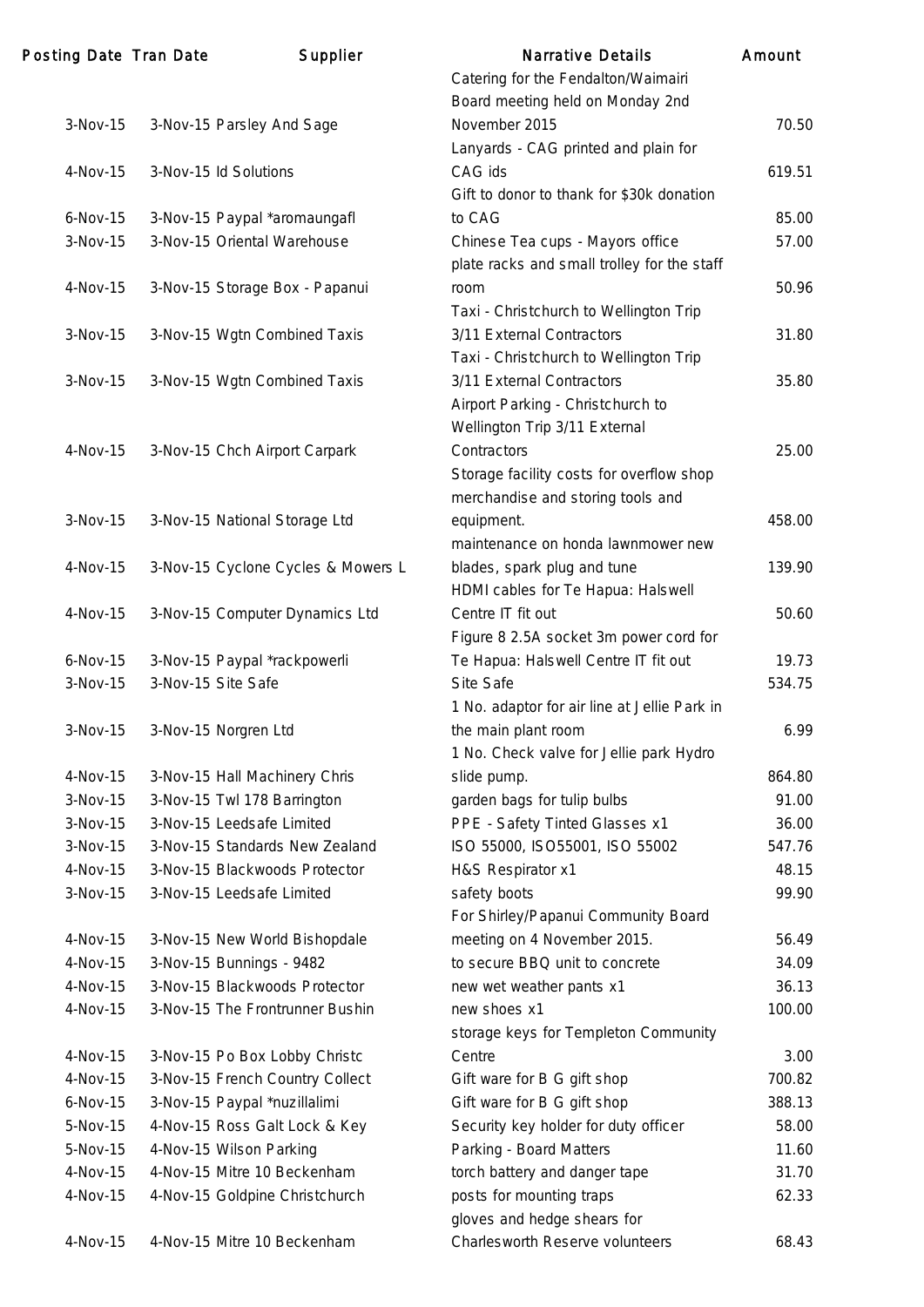| Posting Date Tran Date | Supplier                         | <b>Narrative Details</b>                                                    | Amount   |
|------------------------|----------------------------------|-----------------------------------------------------------------------------|----------|
| 4-Nov-15               | 4-Nov-15 Taxi Fare Tfl           | <b>Taxi Fare</b>                                                            | 22.00    |
| 4-Nov-15               | 4-Nov-15 Mexico Takapuna         | <b>Dinner</b>                                                               | 49.00    |
|                        |                                  | Parking fee for the hotel in Auckland on                                    |          |
| $6-Nov-15$             | 4-Nov-15 The Langham Akld-Rec    | a business trip                                                             | 45.90    |
|                        |                                  | Info Council meeting at Civic -                                             |          |
| 5-Nov-15               | 4-Nov-15 Wilson Parking          | carparking                                                                  | 5.60     |
| 5-Nov-15               | 4-Nov-15 Ats Pneumatics          | In House Maintenance                                                        | 72.09    |
| 4-Nov-15               | 4-Nov-15 Placemakers Antigua St  | <b>Building Maintenance</b>                                                 | 121.38   |
| 4-Nov-15               | 4-Nov-15 Mrc Transmark Limited   | In House Maintenance                                                        | 270.03   |
| 4-Nov-15               | 4-Nov-15 Polynet Products Ltd    | Mikroclima for shade on new seedlings                                       | 883.20   |
| 4-Nov-15               | 4-Nov-15 Countdown               | Milk for Carlyle Street staffroom                                           | 5.00     |
| 4-Nov-15               | 4-Nov-15 Hampton & Co Ltd        | Materials for Pip and Pop installation                                      | 253.87   |
| 5-Nov-15               | 4-Nov-15 Ullrich Alumnm Co Ltd   | Brackets for Jim Speers refurbishment<br>Black and White Duct Tape for Lift | 43.35    |
| 5-Nov-15               | 4-Nov-15 M J Shardlow & Colid    | <b>Install</b>                                                              | 178.02   |
| 5-Nov-15               | 4-Nov-15 Workplace Safety Sup    | Safety Boots for Registration Team                                          | 184.00   |
|                        |                                  | Paint for unseen, Pip and Pop, and Vast                                     |          |
| 5-Nov-15               | 4-Nov-15 Resene Paints           | Empty exhibitions                                                           | 459.55   |
| $6-Nov-15$             | 4-Nov-15 George Henry & Co Lt    | Tools for Lift Exhibition Installation                                      | 145.19   |
| $6-Nov-15$             | 4-Nov-15 George Henry & Co Lt    | Tools for Lift Exhibition Installation                                      | 337.34   |
| 4-Nov-15               | 4-Nov-15 Uoa Cce Conference      | Conference registration fee x1                                              | 480.00   |
| 4-Nov-15               | 4-Nov-15 Bivouac Tower Junction  | Chalk for gymnastics tutors                                                 | 3.90     |
|                        |                                  | various engineering tools for cutting and                                   |          |
| 5-Nov-15               | 4-Nov-15 Bunnings - 9482         | marking                                                                     | 409.74   |
| 5-Nov-15               | 4-Nov-15 P774 Tuam Street        | Parking for Training                                                        | 7.60     |
| $6-Nov-15$             | 4-Nov-15 Formassembly.Com        | Online form software                                                        | 389.16   |
|                        |                                  | Contribution of refreshments afternoon                                      |          |
|                        |                                  | tea (recognition of service) CCC, Ngai                                      |          |
| 4-Nov-15               | 4-Nov-15 Parram Grocery Store    | Tahu & P*                                                                   | 19.20    |
|                        |                                  | 7 X Gift Vouchers - Annual recognition                                      |          |
|                        |                                  | of Sister City Chairs contribution to civic                                 |          |
| 4-Nov-15               | 4-Nov-15 Ballantynes             | and international *                                                         | 700.00   |
| 5-Nov-15               | 4-Nov-15 Createsend.Com Ema      | Rec & Sport Centres Welcome email                                           | 7.89     |
|                        |                                  | Bell for front desk to alert workroom                                       |          |
|                        |                                  | staff to an emergency and watering can                                      |          |
| 4-Nov-15               | 4-Nov-15 Ferrymead Mitre 10 Mega | for library plants                                                          | 51.97    |
| 5-Nov-15               | 4-Nov-15 Companies Office Iponz  | Tenancy Tribunal application                                                | 20.44    |
|                        |                                  | Styx safety supplies and clothing for                                       |          |
| 5-Nov-15               | 4-Nov-15 Blackwoods Protector    | students gum boots overalls gloves                                          | 442.37   |
| 4-Nov-15               | 4-Nov-15 Twl 123 Eastgate        | Alphabet letters for learning parties                                       | 28.10    |
|                        |                                  | Parking - Infocouncil training attended at                                  |          |
|                        |                                  | Civic offices on Wednesday 4th                                              |          |
| $4$ -Nov-15            | 4-Nov-15 Ccc Parking             | November. No free parki *                                                   | 5.50     |
| 4-Nov-15               | 4-Nov-15 New World South City    | Afternoon tea for EAG working group                                         | 40.30    |
| 4-Nov-15               | 4-Nov-15 Twl 178 Barrington      | conservation week                                                           | 7.00     |
| 4-Nov-15               | 4-Nov-15 Just Incredible Barring | conservation week event                                                     | 8.97     |
| $6-Nov-15$             | 4-Nov-15 Paypal *conservatio     | glass tape                                                                  | 24.44    |
|                        |                                  | A selection of cards for staff to send on                                   |          |
|                        |                                  | behalf of Burwood/Pegasus Community                                         |          |
| $6-Nov-15$             | 4-Nov-15 Whitcoulls Thepalms 47  | <b>Board</b>                                                                | 20.79    |
| 4-Nov-15               | 4-Nov-15 Mitre 10 Beckenham      | Credit Voucher Mitre 10 Beckenham                                           | $-40.98$ |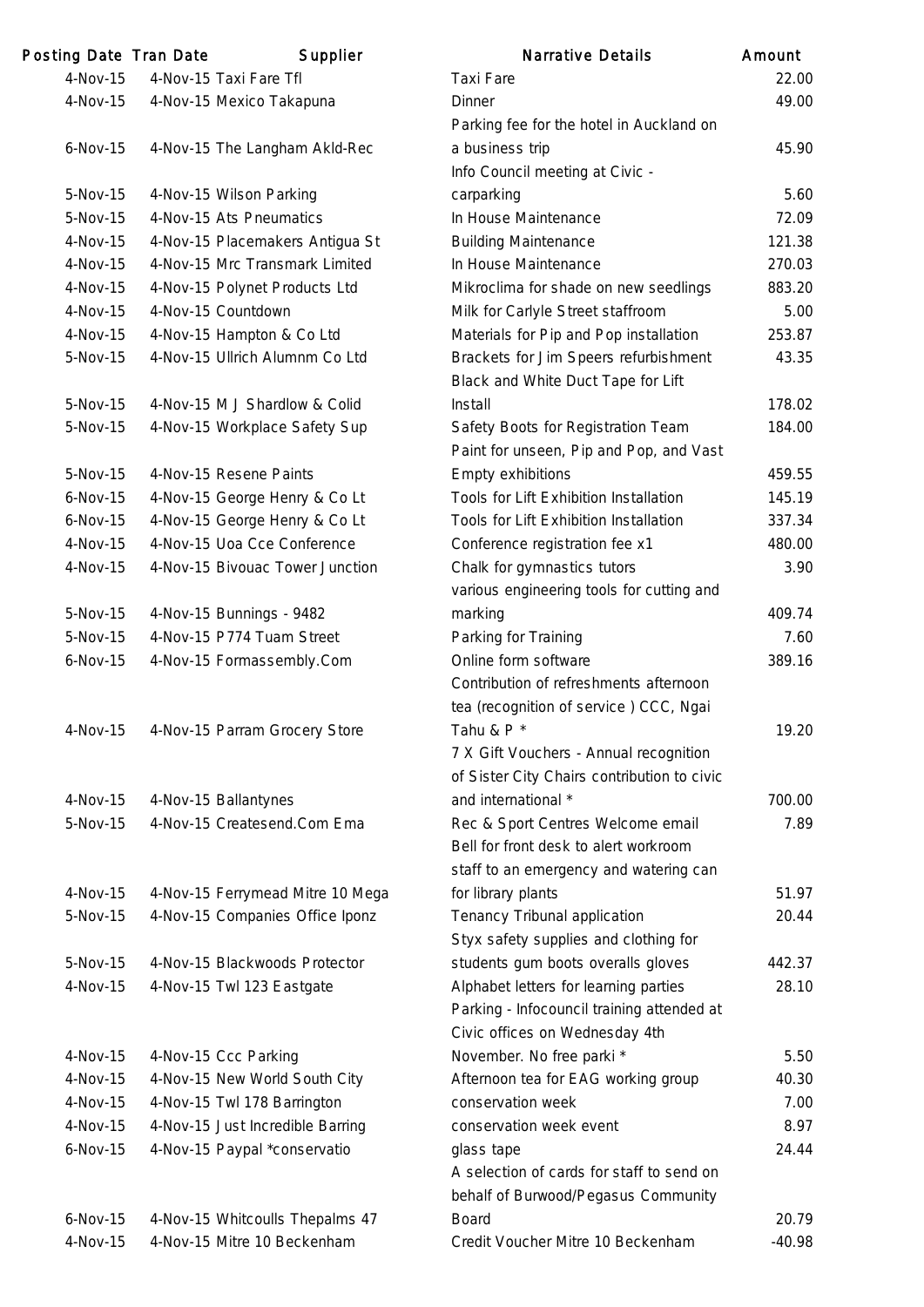| Posting Date Tran Date | Supplier                         | <b>Narrative Details</b>                                        | Amount  |
|------------------------|----------------------------------|-----------------------------------------------------------------|---------|
| 4-Nov-15               | 4-Nov-15 Mitre 10 Beckenham      | new bench grinder and grinding wheels                           | 127.33  |
| 5-Nov-15               | 4-Nov-15 Fosters Outdoor Power   | 2 replacement chainsaw mitts                                    | 63.99   |
| 4-Nov-15               | 4-Nov-15 Beckenham Service Ctr   | Parking coupons                                                 | 77.00   |
| 4-Nov-15               | 4-Nov-15 Ccc Parking             | Parking for CCC meeting                                         | 3.60    |
|                        |                                  | Consumables - Garden judges morning                             |         |
| 5-Nov-15               | 4-Nov-15 The Naked Baker Ltd     | tea                                                             | 8.20    |
| 4-Nov-15               | 4-Nov-15 Repco Sydenham 67       | electrical parts for sprayer                                    | 56.57   |
| 5-Nov-15               | 4-Nov-15 Corporate Consumable    | MS Wireless 800 Desktop 6 @ \$54                                | 372.60  |
|                        |                                  | Plantronics A10 cable 5 x \$79 Sina                             |         |
| 5-Nov-15               | 4-Nov-15 Corporate Consumable    | Mulitalo SR 802565                                              | 454.25  |
|                        |                                  | For Shirley/Papanui Community Board                             |         |
| 5-Nov-15               | 4-Nov-15 Georgios Gafe           | meeting on 4 November 2015.                                     | 97.32   |
| 4-Nov-15               | 4-Nov-15 New World South City    | crew water - All Blacks Victory Parade                          | 48.70   |
|                        |                                  | Treadins for public Safety at RWC                               |         |
| 4-Nov-15               | 4-Nov-15 Pgg Wrightson Chch      | <b>Victory Parade</b>                                           | 369.45  |
| 5-Nov-15               | 4-Nov-15 Kiwi Wood               | gate replacement back area                                      | 100.00  |
| 5-Nov-15               | 4-Nov-15 The Frontrunner Bushin  | Shoes x1                                                        | 100.00  |
|                        |                                  | Jacket & wet weather pants x1,                                  |         |
| 5-Nov-15               | 4-Nov-15 Blackwoods Protector    | Sunscreen for unit                                              | 182.70  |
|                        |                                  | Nikon Camera/Case/SD Card -                                     |         |
| $6-Nov-15$             | 4-Nov-15 Harvey Norman Stores    | <b>Engineering Team</b>                                         | 238.99  |
| 5-Nov-15               | 4-Nov-15 The Naked Baker Ltd     | sandwiches and rolls for re-sale                                | 149.79  |
| $6-Nov-15$             | 4-Nov-15 Paypal *globe Edits     | Library book                                                    | 102.00  |
| $6-Nov-15$             | 4-Nov-15 Outliving Pty Ltd       | Giftware for resale in B G gift shop                            | 464.05  |
|                        |                                  | Catering for Spreydon/Heathcote                                 |         |
|                        |                                  | <b>Community Board Carlyle Park</b>                             |         |
| 5-Nov-15               | 4-Nov-15 French Bakery Limited   | Workshop Friday 9 October 2015.                                 | 38.80   |
|                        |                                  | Catering for Spreydon/Heathcote                                 |         |
|                        |                                  | <b>Community Board Representation</b>                           |         |
|                        |                                  | Review Workshop Tuesday 22                                      |         |
| 5-Nov-15               | 4-Nov-15 French Bakery Limited   | September*                                                      | 342.00  |
| 5-Nov-15               | 5-Nov-15 Twl 178 Barrington      | Credit Voucher Twl 178 Barrington                               | $-7.00$ |
| 5-Nov-15               | 5-Nov-15 Gardenmakers            | dump fees OCT 2015                                              | 338.66  |
|                        |                                  | Catering for Hagley Ferrymead                                   |         |
| 5-Nov-15               | 5-Nov-15 Relish Catering         | <b>Community Board</b>                                          | 108.10  |
|                        |                                  | Catering for Hagley/Ferrymead                                   |         |
| 5-Nov-15               | 5-Nov-15 Relish Catering         | <b>Community Board Meeting</b>                                  | 108.10  |
| 5-Nov-15               | 5-Nov-15 Mrc Transmark Limited   | In House Maintenance                                            | 813.83  |
| $6-Nov-15$             | 5-Nov-15 John Brooks Ltd         | In House Maintenance                                            | 108.60  |
|                        |                                  | taxi to WAGG & TAGG Mtgs from Wgtn                              |         |
| 5-Nov-15               | 5-Nov-15 Green Cabs Ltd          | airport (2)                                                     | 36.70   |
|                        |                                  | Taxi from WAGG & TAGG Mtgs to Wgtn                              |         |
| 5-Nov-15               | 5-Nov-15 Wgtn Combined Taxis     | airport (3)                                                     | 43.00   |
|                        |                                  | Carparking CC airport - TAGG & WAGG                             |         |
| $6-Nov-15$             | 5-Nov-15 Chch Airport Carpark    | Mtgs, Wgtn (1)                                                  | 25.00   |
|                        |                                  | ppe to replace asbestors contaminated                           |         |
| $6-Nov-15$             | 5-Nov-15 Blackwoods Protector    | gear                                                            | 220.80  |
| 5-Nov-15               | 5-Nov-15 Flying South Cinemas    | Training venue for duty officers                                | 848.75  |
|                        |                                  | Catering - Combined Community Boards<br>Seminar 27 October 2015 | 376.05  |
| 5-Nov-15               | 5-Nov-15 Relish Catering         |                                                                 | 62.98   |
| 5-Nov-15               | 5-Nov-15 Briscoes Chch Salisbury | 3 x rubbish bins for public toilets                             |         |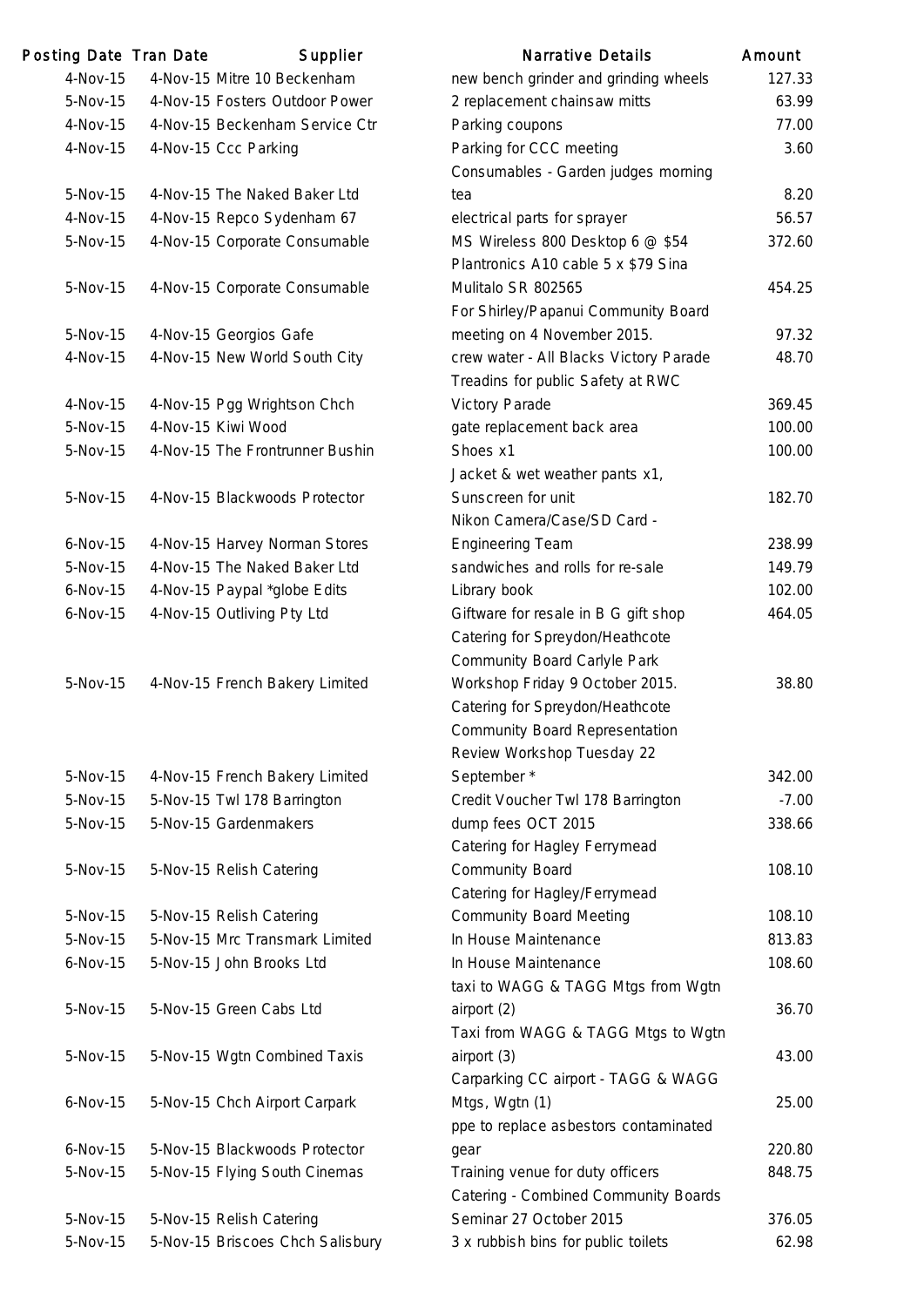| Posting Date Tran Date |                  | Supplier                         | <b>Narrative Details</b>                 | Amount |
|------------------------|------------------|----------------------------------|------------------------------------------|--------|
| 5-Nov-15               |                  | 5-Nov-15 Hampton & Co Ltd        | edge tape for desk STH                   | 8.63   |
| $6-Nov-15$             |                  | 5-Nov-15 M J Shardlow & Colid    | Transfer tape                            | 79.58  |
| 5-Nov-15               |                  | 5-Nov-15 Twl 120 Northlands      | event related materials receipt lost     | 10.10  |
| $6-Nov-15$             | 5-Nov-15 Ipenz   |                                  | IPENZ sub x1                             | 414.00 |
| 5-Nov-15               |                  | 5-Nov-15 Fresh Choice Parklands  | The Press - Fairfax                      | 85.16  |
| $6-Nov-15$             |                  | 5-Nov-15 Moj 267 Dept            | Possession warrant                       | 200.00 |
| $6-Nov-15$             |                  | 5-Nov-15 Kens Cameras & Video    | 4x5" scan of collection work             | 35.00  |
| $6-Nov-15$             |                  | 5-Nov-15 Bunnings - 9476         | Pedestal fan                             | 65.00  |
|                        |                  |                                  | knives for groynes flax cutting,         |        |
| $6-Nov-15$             |                  | 5-Nov-15 Bunnings - 9482         | buckets/tongs for Ita programmes         | 127.34 |
|                        |                  |                                  | Replace blown fuse and lamp for fibre    |        |
| $6-Nov-15$             |                  | 5-Nov-15 The Light Site Ltd      | optic                                    | 109.25 |
| 5-Nov-15               |                  | 5-Nov-15 Twl 123 Eastgate        | Plastic storage boxes                    | 20.00  |
|                        |                  |                                  | tea, coffee, milk, light bulbs, cleaning |        |
| 5-Nov-15               |                  | 5-Nov-15 Four Square Akaroa      | products etc                             | 163.30 |
|                        |                  |                                  | Catering for Burwood/Pegasus             |        |
|                        |                  |                                  | Community Board meeting of 19            |        |
| 5-Nov-15               |                  | 5-Nov-15 Relish Catering         | October 2015                             | 123.17 |
|                        |                  |                                  | Cost of new framing for Sister City      |        |
| $6-Nov-15$             |                  | 5-Nov-15 Windsor Gallery         | agreements for display on 6th Floor      | 758.60 |
| $6-Nov-15$             |                  | 5-Nov-15 Omc Power Equipment     | New extension shaft for pole saw         | 264.50 |
| 5-Nov-15               |                  | 5-Nov-15 New World Halswell      | Milk for staffroom                       | 1.99   |
| 9-Nov-15               |                  | 5-Nov-15 Hell Pizza Shirley      | Volunteer Fire guy fawkes catering       | 59.00  |
|                        |                  |                                  | Consumables - Garden judges morning      |        |
| 9-Nov-15               | 5-Nov-15 Zaffron |                                  | tea X2                                   | 15.70  |
| $6-Nov-15$             |                  | 5-Nov-15 Blacks Fasteners Lt     | Screws for security fasteners            | 173.88 |
|                        |                  |                                  | crew coffee all black victory parade in  |        |
| $6-Nov-15$             |                  | 5-Nov-15 Vics Cafe & Bake        | lieu of on site facilities               | 25.90  |
|                        |                  |                                  | Stationary for Event Site Office at Guy  |        |
| 5-Nov-15               |                  | 5-Nov-15 Paper Plus New Brighton | Fawkes                                   | 24.63  |
|                        |                  |                                  | Water and Cleanup materials for Guy      |        |
| 5-Nov-15               |                  | 5-Nov-15 Countdown               | <b>Fawkes Event</b>                      | 147.42 |
| $6-Nov-15$             |                  | 5-Nov-15 South Of India          | Crew Meals working Offsite               | 26.90  |
| $6-Nov-15$             |                  | 5-Nov-15 South Of India          | Crew Meals working Offsite               | 32.00  |
|                        |                  |                                  | Hire Unit from Video Ezy for Sponsors    |        |
| $6-Nov-15$             |                  | 5-Nov-15 United Video            | Area at Guy Fawkes                       | 58.00  |
|                        |                  |                                  | Push the Button Prize for Salt on the    |        |
| 9-Nov-15               |                  | 5-Nov-15 Salt On The Pier        | Pier at Guy Fawkes                       | 160.00 |
| 9-Nov-15               |                  | 5-Nov-15 Pizza Hut - 760         | Crew Meals working Offsite               | 176.00 |
| 5-Nov-15               |                  | 5-Nov-15 Burwood Produce         | seed and veggies                         | 63.20  |
| $6-Nov-15$             |                  | 5-Nov-15 Blackwoods Protector    | Multiple hazard signs safety glasses     | 247.31 |
| 5-Nov-15               |                  | 5-Nov-15 The Aromatherapy        | Giftware for resale in B G gift shop     | 799.17 |
| $6-Nov-15$             |                  | 6-Nov-15 Countdown               | milk for staffroom                       | 8.00   |
| $6-Nov-15$             |                  | 6-Nov-15 Freshchoice Barrington  | Methylated spirits for workroom          | 4.38   |
|                        |                  |                                  | coloured pencils for adult colouring in  |        |
| $6-Nov-15$             |                  | 6-Nov-15 Paper Plus Barringtons  | activity                                 | 14.99  |
|                        |                  |                                  | card-paper for Board network function    |        |
| $6-Nov-15$             |                  | 6-Nov-15 Paper Plus Eastgate     | invitations                              | 10.99  |
|                        |                  |                                  | card-paper for Board network function    |        |
| 9-Nov-15               |                  | 6-Nov-15 Wsl Eastgate            | invitations                              | 54.49  |
| $6-Nov-15$             |                  | 6-Nov-15 The Chain Man Ltd       | chain links for park gates               | 15.76  |
|                        |                  |                                  |                                          |        |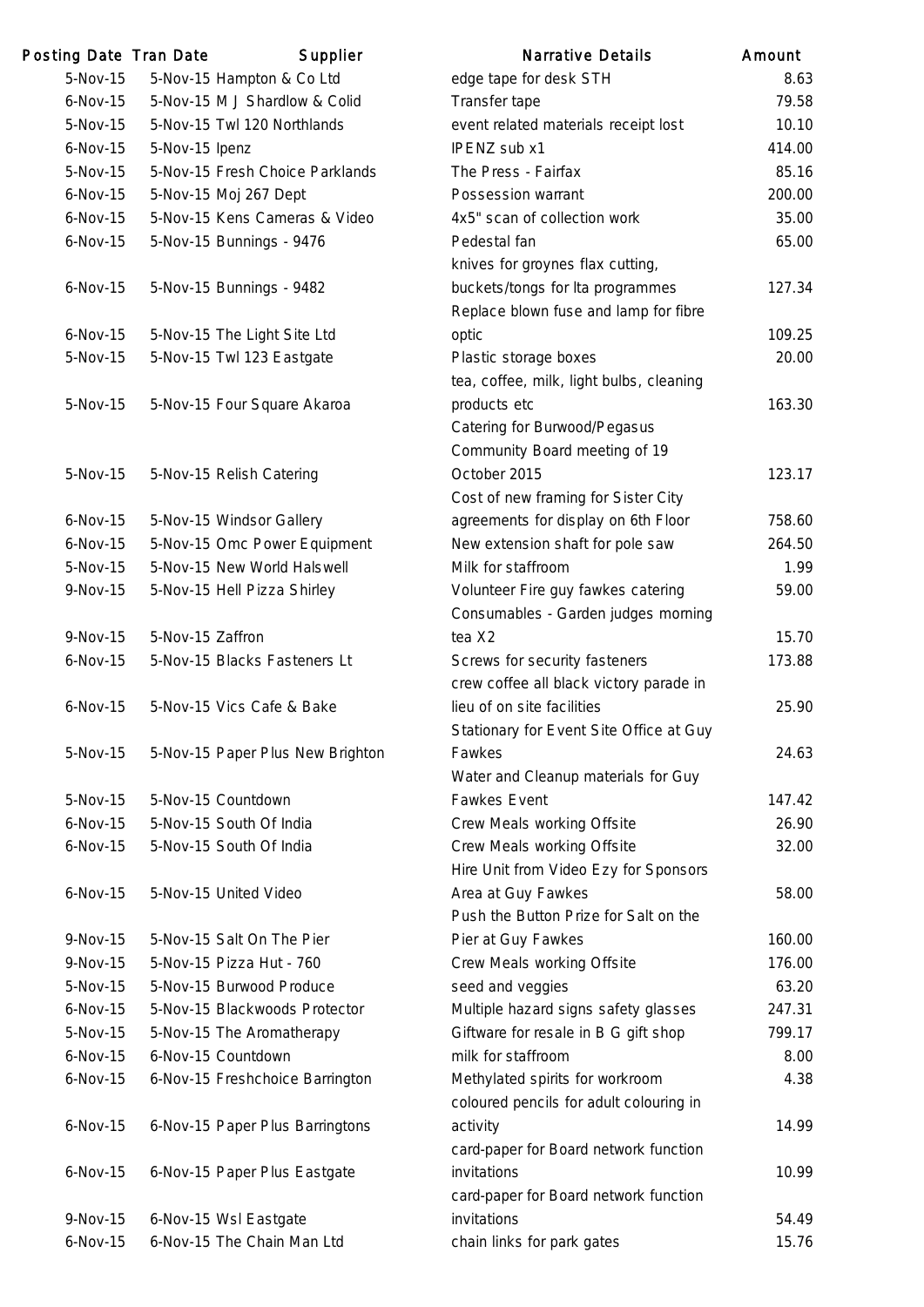| Posting Date Tran Date |                | Supplier                           | <b>Narrative Details</b>                    | Amount |
|------------------------|----------------|------------------------------------|---------------------------------------------|--------|
| $6-Nov-15$             |                | 6-Nov-15 James Bull & Co           | cut keys for park                           | 121.75 |
| $6-Nov-15$             |                | 6-Nov-15 Mrc Transmark Limited     | In House Maintenance                        | 107.26 |
| 9-Nov-15               |                | 6-Nov-15 Donco Services Limited    | In House Maintenance                        | 247.02 |
| 9-Nov-15               |                | 6-Nov-15 Saecowilson - Christch    | In House Maintenance                        | 272.83 |
| $6-Nov-15$             |                | 6-Nov-15 Minit NZ Ltd              | duplication of bike shed key                | 7.90   |
| 9-Nov-15               |                | 6-Nov-15 Gymsports New Zealand     | gymnastics equip purchased                  | 396.00 |
|                        |                |                                    | Plaster for exhibition installation various |        |
| $6-Nov-15$             |                | 6-Nov-15 Trowel Trade Centre       | <b>Lift Shows</b>                           | 41.33  |
|                        |                |                                    | Flat washers for Lift exhibition            |        |
| 9-Nov-15               |                | 6-Nov-15 Blacks Fasteners Lt       | installation                                | 10.40  |
|                        |                |                                    | White Enamacryl for Pip and Pop             |        |
| 9-Nov-15               |                | 6-Nov-15 Resene Paints             | exhibition                                  | 94.15  |
| $6-Nov-15$             |                | 6-Nov-15 Z Barrington              | Car charger for phone                       | 29.99  |
| 9-Nov-15               |                | 6-Nov-15 Christchurch Cleaning Sup | Cleaning supplies                           | 91.55  |
|                        |                |                                    | Wire required for Data loggers, Bracing     |        |
| 9-Nov-15               |                | 6-Nov-15 Oborns Nautical Rcctn     | and AHU maint                               | 180.00 |
|                        |                |                                    | 6/11/15 Greater CHCH Urban Strategy         |        |
|                        |                |                                    | Implementation Committee - Provision of     |        |
| 9-Nov-15               |                | 6-Nov-15 The Kitchen Cafe          | refreshments                                | 67.50  |
|                        |                |                                    | I have found that the business in           |        |
|                        |                |                                    | question did in fact recredit the amount    |        |
| 9-Nov-15               |                | 6-Nov-15 Butler Auto Mart          | as requested. However, th *                 | 69.30  |
|                        |                |                                    | Cup & Show Week prizewinners                |        |
| 9-Nov-15               |                | 6-Nov-15 Rydges Latimer            | breakfast                                   | 110.00 |
| $6-Nov-15$             |                | 6-Nov-15 Hampton & Co Ltd          | Edge tape for desk STH                      | 2.88   |
| $6-Nov-15$             |                | 6-Nov-15 Twl 175 South City        | tissues                                     | 10.55  |
| $6-Nov-15$             |                | 6-Nov-15 Just Incredible           | white boards                                | 12.00  |
| 9-Nov-15               | 6-Nov-15 Ipenz |                                    | CPEng x1                                    | 529.00 |
| 9-Nov-15               | 6-Nov-15 Ipenz |                                    | <b>CPEng Annual Registration x1</b>         | 529.00 |
| 9-Nov-15               | 6-Nov-15 Ipenz |                                    | <b>IPENZ</b> member x1                      | 568.88 |
| 9-Nov-15               | 6-Nov-15 Ipenz |                                    | CPEng x1                                    | 598.00 |
| 9-Nov-15               |                | 6-Nov-15 Bunnings - 9482           | Trolley for poolside                        | 119.00 |
| $6-Nov-15$             |                | 6-Nov-15 Spotlight Stores NZ Ltd   | <b>Button for uniforms</b>                  | 35.92  |
| 9-Nov-15               |                | 6-Nov-15 Companies Office Iponz    | Tenancy Tribunal application                | 20.44  |
| 9-Nov-15               |                | 6-Nov-15 Farmers - Shirley         | Items for YA Event                          | 152.90 |
|                        |                |                                    | Parking Coupons for Fendalton Support       |        |
| $6-Nov-15$             |                | 6-Nov-15 Fendalton Service Ctr     | Team                                        | 62.00  |
|                        |                |                                    | items for christmas theme and story         |        |
| $6-Nov-15$             |                | 6-Nov-15 Just Incredible Barring   | books for UV corner                         | 20.95  |
|                        |                |                                    | bbq food for mtb volunteer lunch at Vic     |        |
| $6-Nov-15$             |                | 6-Nov-15 Countdown                 | Park                                        | 156.88 |
|                        |                |                                    | volunteer expenses-savouries for            |        |
| 9-Nov-15               |                | 6-Nov-15 Couplands Bakeries        | working bee                                 | 22.58  |
| 9-Nov-15               |                | 6-Nov-15 Halswell Butchery 2007 Lt | sausages for MTB volunteer bbq              | 56.00  |
|                        |                |                                    | CAT 6 patch cables for Te Hapua:            |        |
| 9-Nov-15               |                | 6-Nov-15 Computer Dynamics Ltd     | Halswell Centre IT fit out                  | 67.85  |
|                        |                |                                    | Consumables - Garden Awards judges          |        |
| 9-Nov-15               |                | 6-Nov-15 Annas Place Limited       | lunch                                       | 25.90  |
| 9-Nov-15               |                | 6-Nov-15 Oderings Nurseries        | neem granuals                               | 70.47  |
| 9-Nov-15               |                | 6-Nov-15 Bunnings - 9476           | Hoses, buckets and plants                   | 183.28 |
| 9-Nov-15               |                | 6-Nov-15 Parkhouse Rd Garden       | Compost for bedding                         | 568.15 |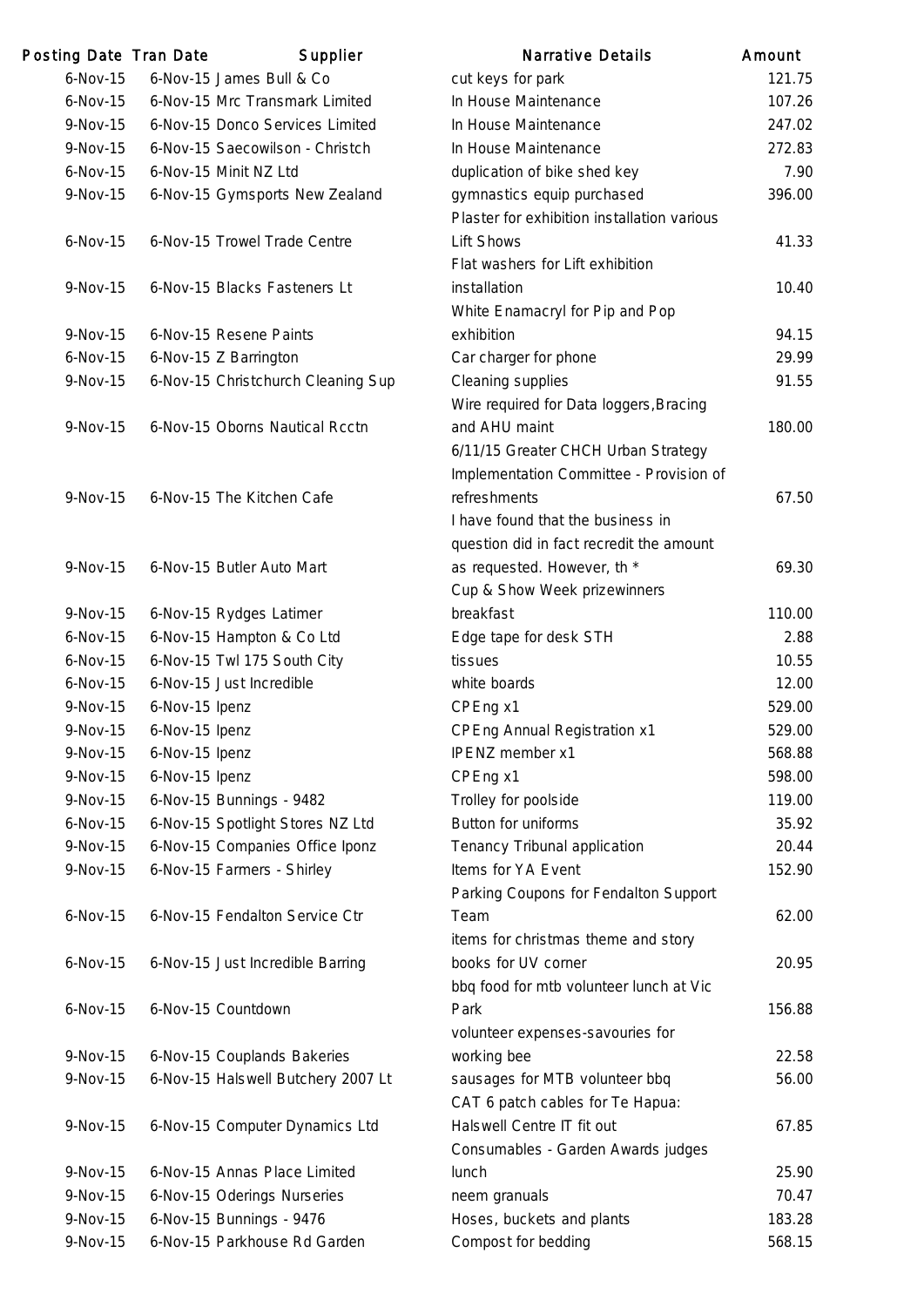| Posting Date Tran Date | Supplier                        | <b>Narrative Details</b>                                                  | Amount         |
|------------------------|---------------------------------|---------------------------------------------------------------------------|----------------|
| 9-Nov-15               | 6-Nov-15 Para Rubber Christchur | In House Maintenance                                                      | 162.9          |
| 9-Nov-15               | 6-Nov-15 Blackwoods Protector   | PPE - Replacement Boots x1                                                | 200.9          |
|                        |                                 | paint brushes and hose fittings & misc                                    |                |
| 9-Nov-15               | 6-Nov-15 Bunnings - 9476        | tools                                                                     | 137.4          |
| 9-Nov-15               | 6-Nov-15 Dick Smith Electroni   | <b>GPS for Enforcement Cars</b>                                           | 318.0          |
|                        |                                 | x1 Open Polytechnic Course - CON101 -                                     |                |
|                        |                                 | Communication in the Construction                                         |                |
| 9-Nov-15               | 6-Nov-15 The Open Polytechnic   | Industry                                                                  | 660.0          |
|                        |                                 | Parking Coupons - for Shirley/Papanui                                     |                |
| $6-Nov-15$             | 6-Nov-15 Papanui Service Centre | Community Governance Team.                                                | 62.0           |
| $6$ -Nov-15            | 6-Nov-15 United Video           | Credit Voucher United Video                                               | $-50.0$        |
|                        |                                 | New boots x1, new wet weather pants                                       |                |
| 9-Nov-15               | 6-Nov-15 Blackwoods Protector   | x1                                                                        | 177.0          |
| 9-Nov-15               | 6-Nov-15 Couplands Bakeries     | Bread and milk for re-sale in the dairy                                   | 15.9           |
| 9-Nov-15               | 6-Nov-15 Dick Smith Electroni   | Car charger for phone                                                     | 44.9           |
| $6$ -Nov-15            | 6-Nov-15 Countdown              | Milk for staffroom                                                        | 7 <sub>0</sub> |
|                        |                                 | Misc items for pool side, hose ends, ext                                  |                |
| 9-Nov-15               | 7-Nov-15 Mitre 10 Rangiora      | leads, tape                                                               | 305.3          |
| 9-Nov-15               | 7-Nov-15 Ecocentral Ltd         | shelter rubbish                                                           | 28.9           |
| 9-Nov-15               | 7-Nov-15 Trumba Corporation     | Trumba licence December 2015                                              | 204.5          |
| 9-Nov-15               | 7-Nov-15 Mitre 10 Beckenham     | conservation week                                                         | 16.9           |
|                        |                                 | Sandpaper, tarp, roller kit, paint brushes                                |                |
| 9-Nov-15               | 7-Nov-15 Bunnings - 9482        | for locker room area                                                      | 63.2           |
| 9-Nov-15               | 7-Nov-15 Party Warehouse        | Materials for Event                                                       | 144.0          |
| 17-Nov-15              | 8-Nov-15 Www.Ypdbooks.Com       | book on Managing Visitor Safety                                           | 47.8           |
| 9-Nov-15               | 8-Nov-15 Foxglove               | LIANZA conference - meal x1                                               | 29.0           |
| 10-Nov-15              | 8-Nov-15 Veni Vidi Vici Cafe    | LIANZA conference - meal x1                                               | 35.7           |
| 10-Nov-15              | 8-Nov-15 Dockside Restaurant    | Dinner 8/11/2015                                                          | 29.0           |
| 10-Nov-15              | 8-Nov-15 Wagamama Wellington    | Evening meal - LIANZA Conference x5                                       | 134.3          |
|                        |                                 | volunteer expenses-morning tea                                            |                |
| 9-Nov-15               | 8-Nov-15 Cashmere Super Dairy   | supplies                                                                  | 31.1           |
| 10-Nov-15              | 9-Nov-15 Nz Post Stamps Centr   | Stamps for sale in retail shop                                            | 997.5          |
| 9-Nov-15               | 9-Nov-15 Fairfax Media (Ps)     | Monthly Press account - October 2015<br>GymSports Incentive Ward ARTL - 1 | 334.1          |
| 10-Nov-15              | 9-Nov-15 Gymsports New Zealand  | pack                                                                      | 35.5           |
| 9-Nov-15               | 9-Nov-15 Placemakers Riccarton  | handsaw                                                                   | 22.9           |
| 9-Nov-15               | 9-Nov-15 Mrc Transmark Limited  | In House Maintenance                                                      | 74.5           |
| 9-Nov-15               | 9-Nov-15 Placemakers Antigua St | <b>Building Maintenance</b>                                               | 272.4          |
| 10-Nov-15              | 9-Nov-15 John Brooks Ltd        | In House Maintenance                                                      | 88.8           |
| 11-Nov-15              | 9-Nov-15 Wagamama Wellington    | LIANZA conference - meal x2                                               | 72.6           |
| 9-Nov-15               | 9-Nov-15 Ccc Parking            | Carparking for Metro Sport Summit                                         | 7.5            |
| 9-Nov-15               | 9-Nov-15 Uoa Cce Conference     | Conference registration fee x1                                            | 495.0          |
|                        |                                 | Success Fees from selling Gym                                             |                |
| 10-Nov-15              | 9-Nov-15 Trade Me               | Equipment                                                                 | 518.8          |
|                        |                                 | trousers to replace asbestors                                             |                |
| 9-Nov-15               | 9-Nov-15 Safety & Apparel       | contaminated gear                                                         | 103.4          |
| 10-Nov-15              | 9-Nov-15 Edgeware Mower & Chain | part for mower                                                            | 10.0           |
| 10-Nov-15              | 9-Nov-15 Waterforce             | sprinkler attachments                                                     | 184.8          |
|                        |                                 | Wire framing software for webpage and                                     |                |
| 11-Nov-15              | 9-Nov-15 Balsamiq               | application development                                                   | 18.8           |
| 11-Nov-15              | 9-Nov-15 Sprout Social          | Social media monitoring software                                          | 311.4          |

| 9-Nov-15   | 6-Nov-15 Para Rubber Christchur | In House Maintenance                       | 162.95   |
|------------|---------------------------------|--------------------------------------------|----------|
| 9-Nov-15   | 6-Nov-15 Blackwoods Protector   | PPE - Replacement Boots x1                 | 200.95   |
|            |                                 | paint brushes and hose fittings & misc     |          |
| 9-Nov-15   | 6-Nov-15 Bunnings - 9476        | tools                                      | 137.42   |
| 9-Nov-15   | 6-Nov-15 Dick Smith Electroni   | GPS for Enforcement Cars                   | 318.00   |
|            |                                 | x1 Open Polytechnic Course - CON101 -      |          |
|            |                                 | Communication in the Construction          |          |
| 9-Nov-15   | 6-Nov-15 The Open Polytechnic   | Industry                                   | 660.00   |
|            |                                 | Parking Coupons - for Shirley/Papanui      |          |
| $6-Nov-15$ | 6-Nov-15 Papanui Service Centre | Community Governance Team.                 | 62.00    |
| $6-Nov-15$ | 6-Nov-15 United Video           | Credit Voucher United Video                | $-50.00$ |
|            |                                 | New boots x1, new wet weather pants        |          |
| 9-Nov-15   | 6-Nov-15 Blackwoods Protector   | x1                                         | 177.07   |
| 9-Nov-15   | 6-Nov-15 Couplands Bakeries     | Bread and milk for re-sale in the dairy    | 15.92    |
| 9-Nov-15   | 6-Nov-15 Dick Smith Electroni   | Car charger for phone                      | 44.98    |
| $6-Nov-15$ | 6-Nov-15 Countdown              | Milk for staffroom                         | 7.00     |
|            |                                 | Misc items for pool side, hose ends, ext   |          |
| 9-Nov-15   | 7-Nov-15 Mitre 10 Rangiora      | leads, tape                                | 305.30   |
| 9-Nov-15   | 7-Nov-15 Ecocentral Ltd         | shelter rubbish                            | 28.92    |
| 9-Nov-15   | 7-Nov-15 Trumba Corporation     | Trumba licence December 2015               | 204.56   |
| 9-Nov-15   | 7-Nov-15 Mitre 10 Beckenham     | conservation week                          | 16.93    |
|            |                                 | Sandpaper, tarp, roller kit, paint brushes |          |
| 9-Nov-15   | 7-Nov-15 Bunnings - 9482        | for locker room area                       | 63.20    |
| 9-Nov-15   | 7-Nov-15 Party Warehouse        | Materials for Event                        | 144.00   |
| 17-Nov-15  | 8-Nov-15 Www.Ypdbooks.Com       | book on Managing Visitor Safety            | 47.85    |
| 9-Nov-15   | 8-Nov-15 Foxglove               | LIANZA conference - meal x1                | 29.00    |
| 10-Nov-15  | 8-Nov-15 Veni Vidi Vici Cafe    | LIANZA conference - meal x1                | 35.70    |
| 10-Nov-15  | 8-Nov-15 Dockside Restaurant    | Dinner 8/11/2015                           | 29.00    |
| 10-Nov-15  | 8-Nov-15 Wagamama Wellington    | Evening meal - LIANZA Conference x5        | 134.30   |
|            |                                 | volunteer expenses-morning tea             |          |
| 9-Nov-15   | 8-Nov-15 Cashmere Super Dairy   | supplies                                   | 31.14    |
| 10-Nov-15  | 9-Nov-15 Nz Post Stamps Centr   | Stamps for sale in retail shop             | 997.50   |
| 9-Nov-15   | 9-Nov-15 Fairfax Media (Ps)     | Monthly Press account - October 2015       | 334.15   |
|            |                                 | GymSports Incentive Ward ARTL - 1          |          |
| 10-Nov-15  | 9-Nov-15 Gymsports New Zealand  | pack                                       | 35.54    |
| 9-Nov-15   | 9-Nov-15 Placemakers Riccarton  | handsaw                                    | 22.90    |
| 9-Nov-15   | 9-Nov-15 Mrc Transmark Limited  | In House Maintenance                       | 74.57    |
| 9-Nov-15   | 9-Nov-15 Placemakers Antigua St | <b>Building Maintenance</b>                | 272.49   |
| 10-Nov-15  | 9-Nov-15 John Brooks Ltd        | In House Maintenance                       | 88.80    |
| 11-Nov-15  | 9-Nov-15 Wagamama Wellington    | LIANZA conference - meal x2                | 72.67    |
| 9-Nov-15   | 9-Nov-15 Ccc Parking            | Carparking for Metro Sport Summit          | 7.50     |
| 9-Nov-15   | 9-Nov-15 Uoa Cce Conference     | Conference registration fee x1             | 495.00   |
|            |                                 | Success Fees from selling Gym              |          |
| 10-Nov-15  | 9-Nov-15 Trade Me               | Equipment                                  | 518.84   |
|            |                                 | trousers to replace asbestors              |          |
| 9-Nov-15   | 9-Nov-15 Safety & Apparel       | contaminated gear                          | 103.44   |
| 10-Nov-15  | 9-Nov-15 Edgeware Mower & Chain | part for mower                             | 10.00    |
| 10-Nov-15  | 9-Nov-15 Waterforce             | sprinkler attachments                      | 184.85   |
|            |                                 | Wire framing software for webpage and      |          |
| 11-Nov-15  | 9-Nov-15 Balsamiq               | application development                    | 18.88    |
| 11-Nov-15  | 9-Nov-15 Sprout Social          | Social media monitoring software           | 311.43   |
|            |                                 |                                            |          |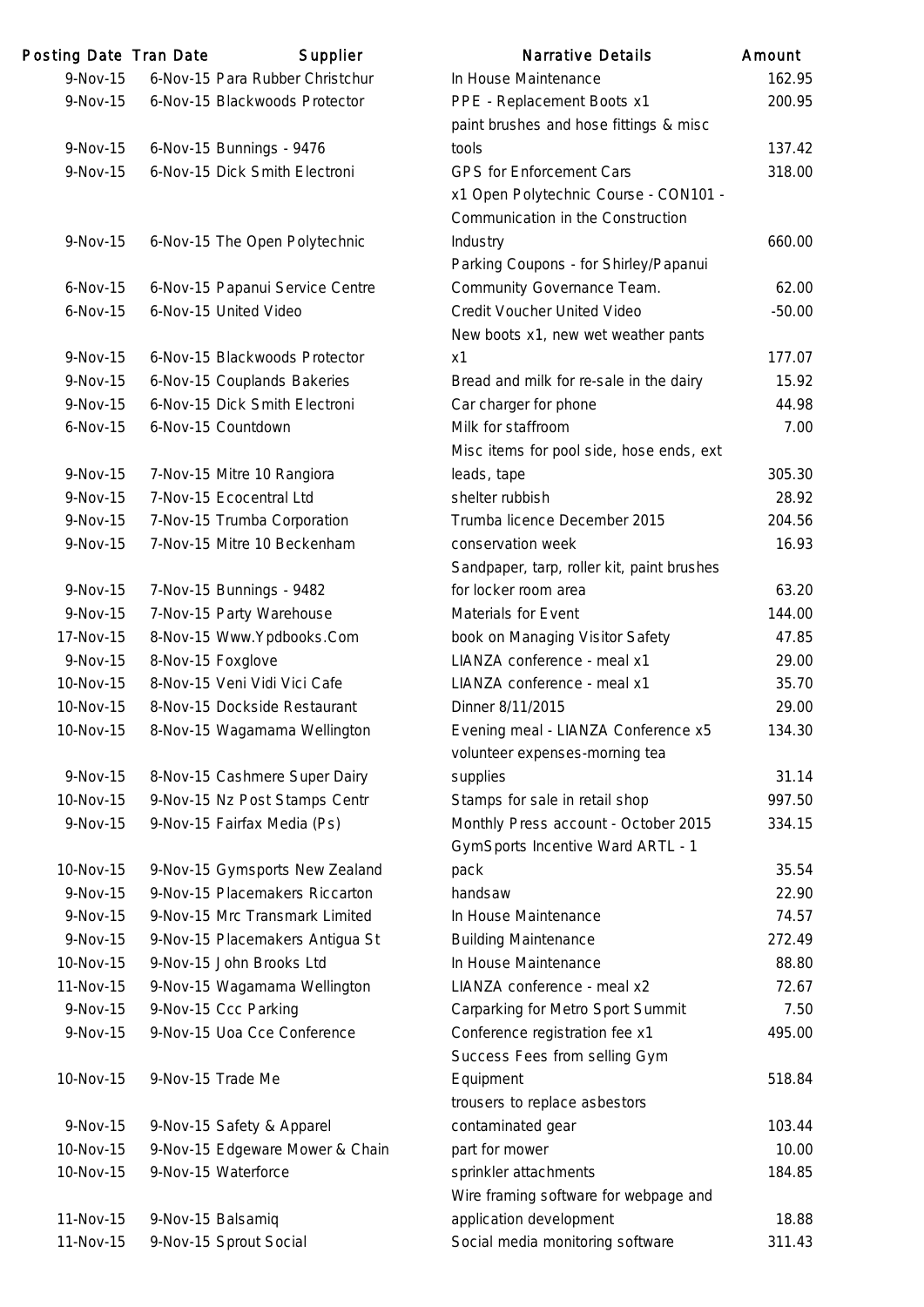| Posting Date Tran Date |                  | Supplier                                                         | <b>Narrative Details</b>                | Amount    |
|------------------------|------------------|------------------------------------------------------------------|-----------------------------------------|-----------|
| 11-Nov-15              |                  | 9-Nov-15 Shed 5 Restaurant & Bar                                 | Dinner 9/11/2015                        | 37.50     |
|                        |                  |                                                                  | Provision of refreshments - Business    |           |
| 9-Nov-15               |                  | 9-Nov-15 The Villas                                              | meeting (GM & Mgr AH Trust).            | 8.40      |
| 12-Nov-15              |                  | 9-Nov-15 Paypal *conservatio                                     | Cotton tape                             | 30.88     |
| 10-Nov-15              |                  | 9-Nov-15 Createsend.Com Ema                                      | NZ Cup & Show week email                | 93.36     |
| 10-Nov-15              |                  | 9-Nov-15 Officemax                                               | <b>Battery Alkaine</b>                  | 34.47     |
| 10-Nov-15              |                  | 9-Nov-15 Jae Services Christchurch                               | carpet cleaning                         | 550.00    |
| 10-Nov-15              |                  | 9-Nov-15 Companies Office Iponz                                  | Tenancy Tribunal application            | 20.44     |
| 10-Nov-15              |                  | 9-Nov-15 Companies Office Iponz                                  | Tenancy Tribunal application            | 20.44     |
| 10-Nov-15              |                  | 9-Nov-15 Ministry Of Justice                                     | Attachment order to recover debt        | 50.00     |
| 11-Nov-15              |                  | 9-Nov-15 Paknsave Moorhouse                                      | Milk - C.L. Manchester                  | 4.94      |
| 9-Nov-15               |                  | 9-Nov-15 New World Northwood                                     | Groynes milk 1 x 2lt 6 x 1lt long life  | 14.89     |
|                        |                  |                                                                  | Styx bird strike tape x3 Pukeko problem |           |
| 9-Nov-15               |                  | 9-Nov-15 Pgg Wrightson Chch                                      | Kaputone new plantings                  | 33.97     |
|                        |                  |                                                                  | weedkiller. Crescent for nursery        |           |
|                        |                  |                                                                  | maintenance                             |           |
| 9-Nov-15               |                  | 9-Nov-15 Mitre 10 Bishopdale<br>9-Nov-15 Raeward Fresh Marshland |                                         | 60.67     |
| 9-Nov-15               |                  |                                                                  | Milk for BLFP tearoom                   | 13.00     |
| 10-Nov-15              |                  | 9-Nov-15 Couplands Bakeries                                      | Long service award presentation         | 47.30     |
| 10-Nov-15              |                  | 9-Nov-15 Cafe Breton                                             | Breakfast at LIANZA conference x4       | 68.00     |
| 9-Nov-15               |                  | 9-Nov-15 Site Safe                                               | Credit Voucher Site Safe                | $-228.85$ |
| 9-Nov-15               |                  | 9-Nov-15 New World South City                                    | Mayor/Councillors working lunch         | 76.42     |
| 10-Nov-15              |                  | 9-Nov-15 Sushi Time Southcity                                    | Mayor/Councillors working lunch         | 31.80     |
| 10-Nov-15              |                  | 9-Nov-15 Bunnings - 9476                                         | mats, light bulbs                       | 75.87     |
| 9-Nov-15               |                  | 9-Nov-15 New World South City                                    | Refreshments for meeting with guests    | 9.96      |
|                        |                  |                                                                  | Catering for Burwood/Pegasus            |           |
|                        |                  |                                                                  | Community Board seminar/workshop        |           |
| 9-Nov-15               |                  | 9-Nov-15 Countdown                                               | held on 9 November 2015.                | 70.17     |
|                        |                  |                                                                  | Catering - Transport & City Streets     |           |
|                        |                  |                                                                  | Team external meeting (Partnership -    |           |
| 9-Nov-15               |                  | 9-Nov-15 New World South City                                    | Downer)                                 | 124.60    |
|                        |                  |                                                                  | One wreath for Armistice Day 11         |           |
|                        |                  |                                                                  | November, and flower arrangements for   |           |
| 10-Nov-15              |                  | 9-Nov-15 Flowers On Cashmere                                     | Civic Awards ceremony on 1 Dec *        | 264.00    |
|                        |                  |                                                                  | 4lb club hammer and cold chisel for     |           |
| $9-Nov-15$             |                  | 9-Nov-15 Mitre 10 Beckenham                                      | general recreation work                 | 45.89     |
| 10-Nov-15              |                  | 9-Nov-15 Blackwoods Protector                                    | latex gloves                            | 24.40     |
| 10-Nov-15              |                  | 9-Nov-15 Arbi Monograms                                          | staff uniform - shirts                  | 128.69    |
| $9-Nov-15$             |                  | 9-Nov-15 Caltex Redwood                                          | milk for staffroom                      | 8.70      |
| 9-Nov-15               |                  | 9-Nov-15 Countdown                                               | Mobile Maker Space Purchases            | 13.95     |
| 9-Nov-15               |                  | 9-Nov-15 Twl 120 Northlands                                      | Mobile Maker Space Purchases            | 30.00     |
| 10-Nov-15              | 9-Nov-15 Bin Inn |                                                                  | Mobile Maker Space Purchases            | 6.28      |
|                        |                  |                                                                  | Mounting screws for landings Te Hapua:  |           |
| 10-Nov-15              |                  | 9-Nov-15 Blacks Fasteners Lt                                     | Halswell Centre IT fit out              | 17.54     |
| 9-Nov-15               |                  | 9-Nov-15 Trademe Paynow                                          | Gate counters paddling pools            | 36.00     |
|                        |                  |                                                                  | New CEO keys for summers pools eg       |           |
| 10-Nov-15              |                  | 9-Nov-15 Ross Galt Lock & Key                                    | NKMP etc                                | 54.00     |
|                        |                  |                                                                  |                                         |           |
| 9-Nov-15               |                  | 9-Nov-15 Pak N Save Hornby                                       | Milk for tearoom                        | 3.89      |
| 9-Nov-15               |                  | 9-Nov-15 Belfast Vet Clinic                                      | chk out pigs and give injection         | 182.60    |
|                        |                  |                                                                  | FM & Splash Membership for RSU pool     |           |
| 11-Nov-15              |                  | 9-Nov-15 The Intermedia Group                                    | and building maintenance                | 82.90     |
| 10-Nov-15              |                  | 9-Nov-15 Te Papa - Store                                         | Library book                            | 109.99    |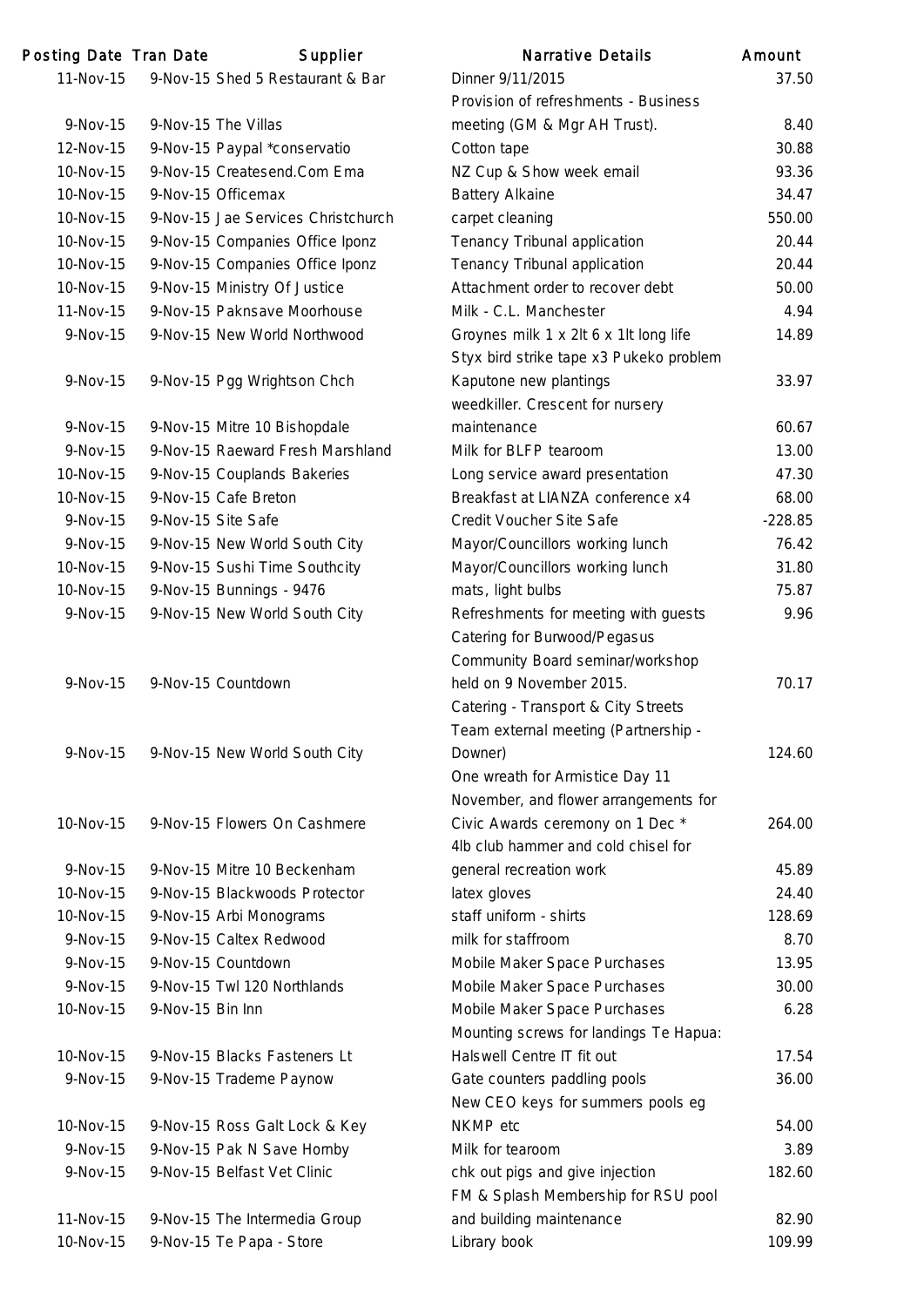| Posting Date Tran Date |                     | Supplier                             | <b>Narrative Details</b>               | Amount   |
|------------------------|---------------------|--------------------------------------|----------------------------------------|----------|
| 11-Nov-15              |                     | 9-Nov-15 Papaya Studio Pty Ltd       | Giftware for resale in B G gift shop   | 1,142.96 |
| 11-Nov-15              |                     | 9-Nov-15 Nordic Designs Home Pty L   | Giftware for B G gift shop             | 1,264.51 |
| 10-Nov-15              |                     | 10-Nov-15 Mitre 10 Mega Hornby       | Trolley for pool vac                   | 112.00   |
| 11-Nov-15              |                     | 10-Nov-15 Bunnings - 9476            | BBQ cleaning equip. Misc items         | 198.11   |
| 11-Nov-15              |                     | 10-Nov-15 Nz Safety Br 21            | Sun screen for summer pools            | 248.76   |
| 12-Nov-15              |                     | 10-Nov-15 Kleenwash Supplies         | Summer pools                           | 165.59   |
| 12-Nov-15              |                     | 10-Nov-15 Kleenwash Supplies         | Cleaning supplies pool side            | 313.66   |
|                        |                     |                                      | Catering for Spreydon Heathcote        |          |
| 11-Nov-15              |                     | 10-Nov-15 French Bakery Limited      | <b>Community Board Meeting</b>         | 53.20    |
| 10-Nov-15              |                     | 10-Nov-15 Freshchoice Barrington     | milk for staffroom                     | 2.95     |
|                        |                     |                                      | Catering for Hagley Ferrymead          |          |
| 10-Nov-15              |                     | 10-Nov-15 Countdown                  | <b>Community Board</b>                 | 39.22    |
| 10-Nov-15              |                     | 10-Nov-15 Mrc Transmark Limited      | In House Maintenance                   | 32.60    |
| 10-Nov-15              |                     | 10-Nov-15 Noble-Adams Machinery      | In House Maintenance                   | 426.88   |
| 11-Nov-15              |                     | 10-Nov-15 Saecowilson - Christch     | Workshop Supplies - Batteries          | 6.69     |
| 11-Nov-15              |                     | 10-Nov-15 Para Rubber Christchur     | In House Maintenance                   | 192.00   |
| 11-Nov-15              |                     | 10-Nov-15 John Brooks Ltd            | In House Maintenance                   | 220.80   |
| 11-Nov-15              |                     | 10-Nov-15 Bunnings - 9476            | hose nozzles                           | 6.26     |
| 11-Nov-15              |                     | 10-Nov-15 Bridon New Zealand - Chch  | Rope for stadium and lane rope repair  | 125.35   |
|                        |                     |                                      | purchase of parking coupons for work   |          |
| 10-Nov-15              |                     | 10-Nov-15 Chch City Council Civic    | visits to civic                        | 46.50    |
| 11-Nov-15              |                     | 10-Nov-15 Blackwoods Protector       | Sunscreen for summer pools             | 340.50   |
| 11-Nov-15              |                     | 10-Nov-15 Wilson Parking New Zealan  | Parking at Civic                       | 15.60    |
|                        |                     |                                      | Cycleways: Latest cycling news in ChCh |          |
| 11-Nov-15              |                     | 10-Nov-15 Createsend.Com Ema         | email                                  | 33.43    |
| 11-Nov-15              |                     | 10-Nov-15 Blackwoods Protector       | Hi Viz Vest x1                         | 18.28    |
| 10-Nov-15              |                     | 10-Nov-15 Ccc Parking                | <b>POC</b>                             | 7.50     |
| 11-Nov-15              |                     | 10-Nov-15 Companies Office Iponz     | Tenancy Tribunal application           | 20.44    |
| 11-Nov-15              |                     | 10-Nov-15 Companies Office Iponz     | Tenancy Tribunal application           | 20.44    |
| 11-Nov-15              |                     | 10-Nov-15 Companies Office Iponz     | Tenancy Tribunal application           | 20.44    |
| 10-Nov-15              |                     | 10-Nov-15 Peter Timbs Meats          | Interagency parks meeting - BLFP       | 98.88    |
| 10-Nov-15              |                     | 10-Nov-15 Fresh Choice Parklands     | Interagency parks meeting - BLFP       | 265.43   |
|                        |                     |                                      | Snap Lock Bags for Resident survey     |          |
| 10-Nov-15              |                     | 10-Nov-15 Countdown                  | <b>Work</b>                            | 23.54    |
|                        |                     |                                      | Christchurch Airport parking;          |          |
|                        |                     |                                      | MetroSector meeting Wellington         |          |
| 11-Nov-15              |                     | 10-Nov-15 Chch Airport Carpark       | 10/11/15                               | 32.00    |
| 11-Nov-15              |                     | 10-Nov-15 Thunderbird Cafe           | Breakfast at LIANZA conference x4      | 68.50    |
|                        |                     |                                      | On-line registration fee for vendor    |          |
| 12-Nov-15              |                     | 10-Nov-15 Wufoo.Com/charge           | management survey                      | 47.14    |
|                        |                     |                                      | Maintenance Cartridge for HP7100 large |          |
| 10-Nov-15              |                     | 10-Nov-15 Aarque Group Limited       | format printer                         | 135.55   |
| 10-Nov-15              | 10-Nov-15 Site Safe |                                      | FIR Sitesafe training                  | 159.85   |
| 11-Nov-15              |                     | 10-Nov-15 Service Fees - Spendvision | Service Fees Spendvision               | 1,347.97 |
| 12-Nov-15              |                     | 10-Nov-15 Amazon. Uk Payments        | Tutorial book for ICP                  | 169.82   |
|                        |                     |                                      | IPENZ - Resource Management Act -      |          |
| 11-Nov-15              | 10-Nov-15 Ipenz     |                                      | The Engineer's Needs and Experiences   | 609.50   |
| 11-Nov-15              |                     | 10-Nov-15 Resene Paints              | paint for LIFT install                 | 56.47    |
| 11-Nov-15              |                     | 10-Nov-15 Resene Paints              | paint for LIFT install                 | 444.82   |
|                        |                     |                                      | 1 No. bag easy concrete for repairs to |          |
| 11-Nov-15              |                     | 10-Nov-15 Brighton Hammer Hardware   | light house - Whale pool, Brighton     | 11.98    |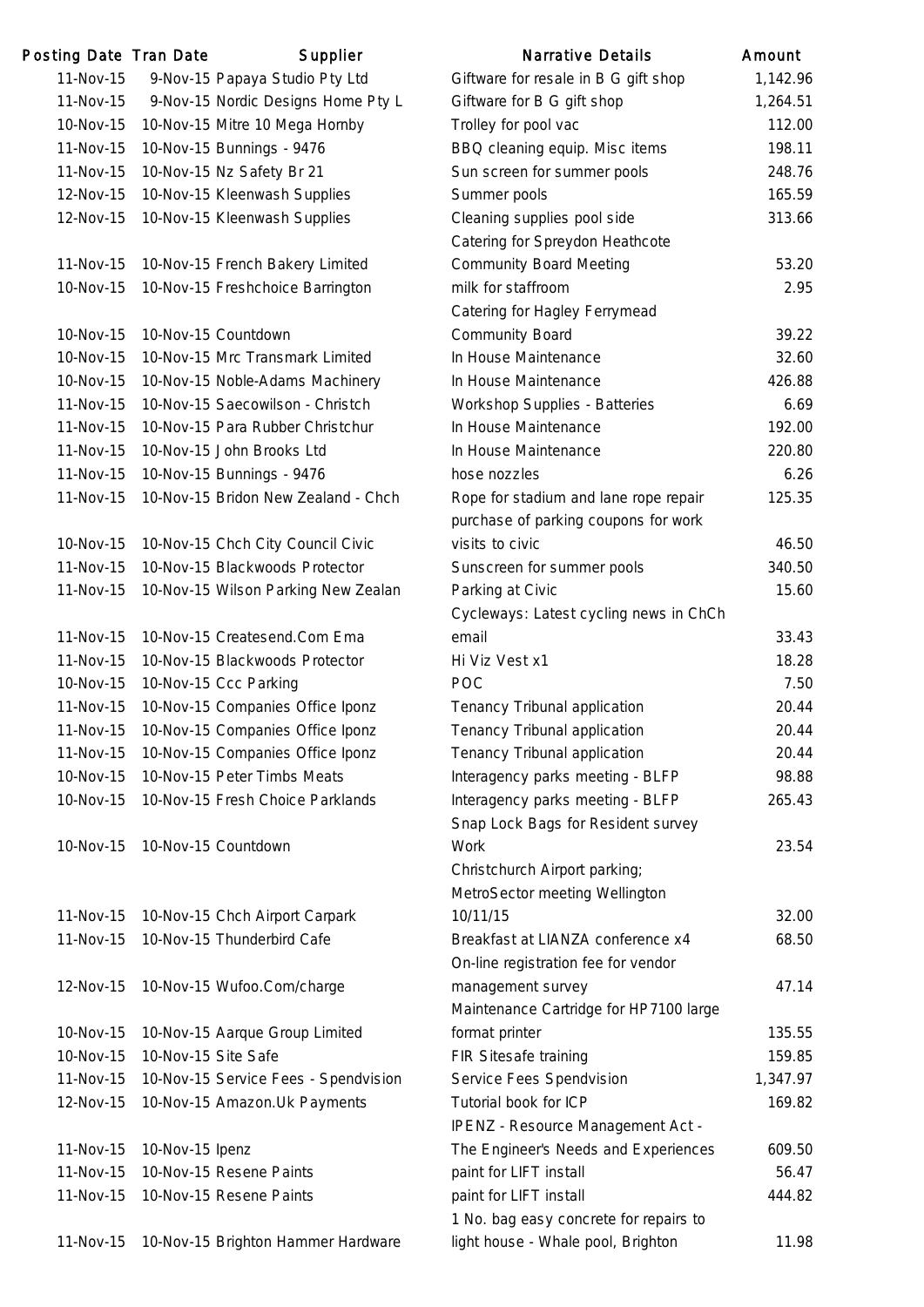| Posting Date Tran Date |                  | <b>Supplier</b>                     | <b>Narrative Details</b>                | Amount   |
|------------------------|------------------|-------------------------------------|-----------------------------------------|----------|
|                        |                  |                                     | 1 No. 25mm tank fitting and 1 No. 25mm  |          |
|                        |                  |                                     | plug for toddlers pool chlorine tank at |          |
| 11-Nov-15              |                  | 10-Nov-15 Plumbing World #81        | Wharenui Pool                           | 21.85    |
| 11-Nov-15              |                  | 10-Nov-15 Bunnings - 9476           | Irrigation requirements                 | 86.63    |
|                        |                  |                                     | Umbrellas and stands for JP / Summer    |          |
| 11-Nov-15              |                  | 10-Nov-15 Bunnings - 9476           | pools                                   | 590.50   |
| 10-Nov-15              |                  | 10-Nov-15 Air NZ Online             | LG Lawyer's Day - Auckland x1           | 376.00   |
| 10-Nov-15              |                  | 10-Nov-15 Air NZ Online             | LG Lawyer's Day - Auckland x1           | 441.00   |
| 10-Nov-15              |                  | 10-Nov-15 Raeward Fresh Tower       | sugar for coffee and tea                | 13.97    |
| 11-Nov-15              |                  | 10-Nov-15 Bunnings - 9476           | tarp for corners of covers              | 157.64   |
|                        |                  |                                     | USBs for all staff for Incident         |          |
| 11-Nov-15              |                  | 10-Nov-15 Pb Technologies Ltd       | Management data                         | 303.53   |
| 11-Nov-15              |                  | 10-Nov-15 The Service Company Ltd   | detergents / hand towels / BBQ items    | 274.93   |
|                        |                  |                                     | To convert audiofiles to video for      |          |
| 12-Nov-15              |                  | 10-Nov-15 Paypal *tunestotube       | audioguide project                      | 15.87    |
|                        |                  |                                     | Reach Poles and Market Umbrellas -      |          |
| 11-Nov-15              |                  | 10-Nov-15 Bunnings - 9476           | Lyttelton & Waltham                     | 368.72   |
|                        |                  |                                     | Resources to support centralised        |          |
| 10-Nov-15              |                  | 10-Nov-15 Twl 175 South City        | storage of GPS devices                  | 171.96   |
| 12-Nov-15              |                  | 10-Nov-15 Black Cab Vic 132227      | Taxi from airport to apartment          | 80.78    |
|                        |                  |                                     | Board Library Working Party - 9         |          |
| 11-Nov-15              |                  | 11-Nov-15 Relish Catering           | November 2015                           | 185.11   |
| 13-Nov-15              | 11-Nov-15 Leuven |                                     | dinner while at LIANZA conference       | 25.90    |
|                        |                  |                                     | Catering for Spreydon Heathcote         |          |
| 11-Nov-15              |                  | 11-Nov-15 Relish Catering           | <b>Community Board</b>                  | 182.05   |
|                        |                  |                                     | Cotton buds for Monoprint Lesson -      |          |
| 11-Nov-15              |                  | 11-Nov-15 Countdown                 | Outreach Term 4 2015                    | 19.95    |
| 12-Nov-15              |                  | 11-Nov-15 Wsl Papanui               | Street Directory (FW CRA)               | 26.99    |
| 11-Nov-15              |                  | 11-Nov-15 Ferrymead Mitre 10 Mega   | In House Maintenance                    | 14.96    |
| 11-Nov-15              |                  | 11-Nov-15 James Cook                | LIANZA conference - meal x1             | 28.42    |
|                        |                  |                                     | Staff meals x2 on the way to an evening |          |
| 11-Nov-15              |                  | 11-Nov-15 The Laboratory            | meeting regarding French Fest           | 42.00    |
|                        |                  |                                     | CFRU team training for Asbestos         |          |
| 11-Nov-15              |                  | 11-Nov-15 Chemsafety                | awareness                               | 1,150.00 |
| 12-Nov-15              |                  | 11-Nov-15 Couplands Bakeries        | Provisions for farewell staff member    | 38.97    |
|                        |                  |                                     | Hooks and BBQ Tools for Waltham &       |          |
| 11-Nov-15              |                  | 11-Nov-15 Mitre 10 Mega Hornby      | lyttelton Pools                         | 103.47   |
| 13-Nov-15              |                  | 11-Nov-15 Ibis Wellington           | Breakfasts 10/11 and 11/11              | 41.31    |
|                        |                  |                                     | Catering - shared lunch Orton Bradley   |          |
| 11-Nov-15              |                  | 11-Nov-15 Relish Catering           | Park site meeting 9 November 2015       | 214.02   |
| 12-Nov-15              |                  | 11-Nov-15 Wilson Parking New Zealan | Parking at Civic                        | 15.60    |
|                        |                  |                                     | Rec & Sport Centres 3 month renewal     |          |
| 12-Nov-15              |                  | 11-Nov-15 Createsend.Com Ema        | email.                                  | 7.60     |
|                        |                  |                                     | Rec & Sport Centres 12 month renewal    |          |
| 12-Nov-15              |                  | 11-Nov-15 Createsend.Com Ema        | email                                   | 7.98     |
| 12-Nov-15              |                  | 11-Nov-15 Createsend.Com Ema        | Rec & Sport Centres Welcome email       | 8.05     |
| 11-Nov-15              |                  | 11-Nov-15 Ccc Parking               | <b>POC</b>                              | 7.50     |
|                        |                  |                                     | car park expenses - technogym           |          |
| 12-Nov-15              |                  | 11-Nov-15 Chch Airport Carpark      | Auckland 11/11/15                       | 25.00    |
|                        |                  |                                     | airport carparking - technogym Auckland |          |
| 12-Nov-15              |                  | 11-Nov-15 Chch Airport Carpark      | - x2 11/11/2015                         | 25.00    |
|                        |                  |                                     |                                         |          |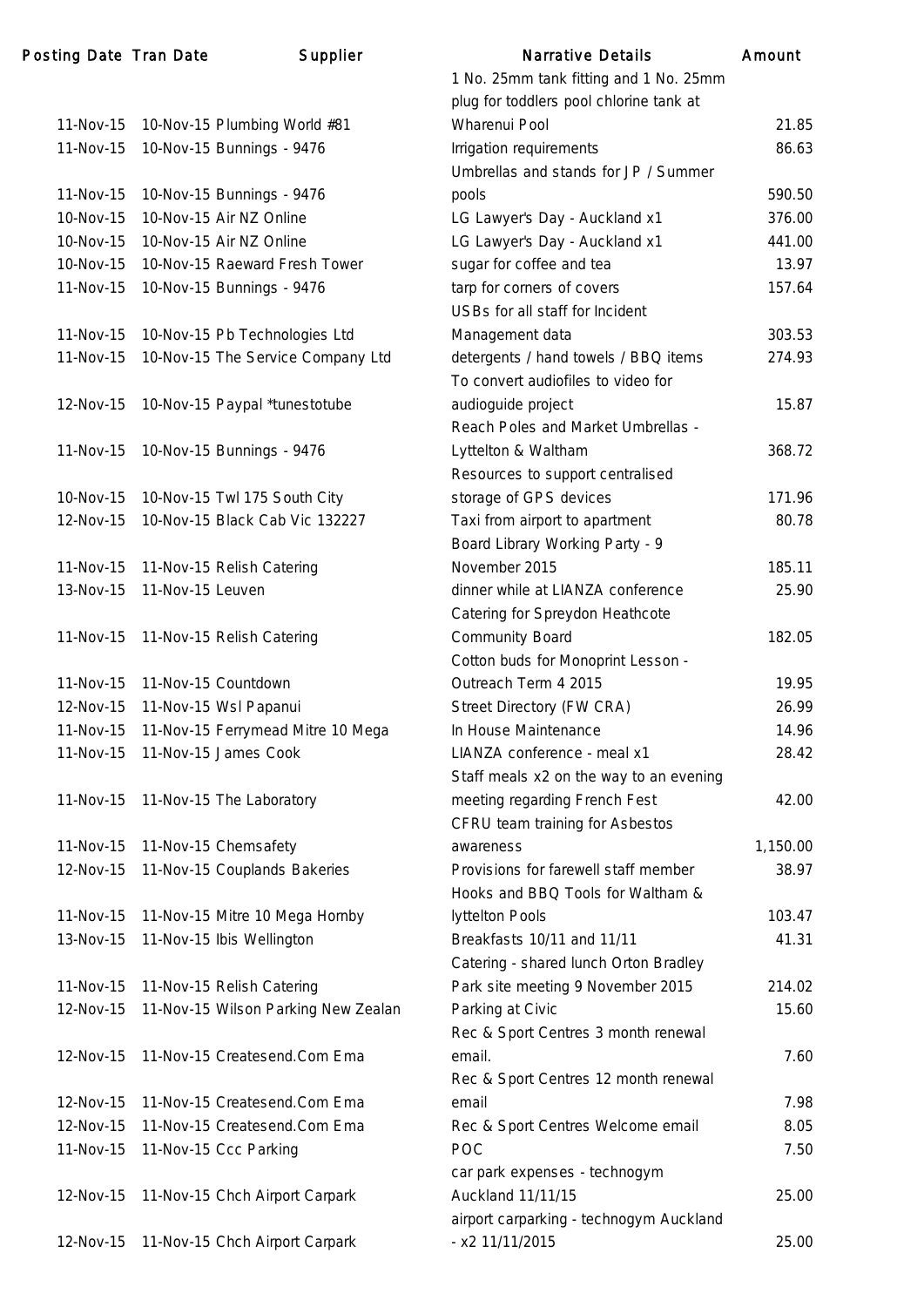| Posting Date Tran Date |                     | Supplier                          | <b>Narrative Details</b>                                                       | Amount   |
|------------------------|---------------------|-----------------------------------|--------------------------------------------------------------------------------|----------|
| 12-Nov-15              |                     | 11-Nov-15 Companies Office Iponz  | Tenancy Tribunal application                                                   | 20.44    |
| 11-Nov-15              |                     | 11-Nov-15 Interflora Pacific      | Flowers for staff member bereavement                                           | 65.20    |
| 12-Nov-15              |                     | 11-Nov-15 Ross Galt Lock & Key    | Master key for Aranui Lib                                                      | 15.00    |
| 12-Nov-15              |                     | 11-Nov-15 Phonequip               | Wind-up torch - Aranui Library                                                 | 35.00    |
|                        |                     |                                   | Smoke alarm & batteries for tea room.                                          |          |
|                        |                     |                                   | Water timer to replace failed one. Marker                                      |          |
| 11-Nov-15              |                     | 11-Nov-15 Mitre 10 Bishopdale     | paint.                                                                         | 123.29   |
| 11-Nov-15              |                     | 11-Nov-15 Spotlight Stores NZ Ltd | Babytime delivery supplies                                                     | 54.54    |
| 11-Nov-15              |                     | 11-Nov-15 Spotlight Stores NZ Ltd | Babytime delivery supplies                                                     | 93.74    |
| 12-Nov-15              |                     | 11-Nov-15 Ross Galt Lock & Key    | Key cutting for Belfast Cemetry                                                | 75.00    |
|                        |                     |                                   | Spencer park misc                                                              |          |
| 12-Nov-15              |                     | 11-Nov-15 Bunnings - 9482         | planting/pruning/wood supplies                                                 | 543.90   |
|                        |                     |                                   | x2 registration fees \$30 per person to                                        |          |
| 13-Nov-15              |                     | 11-Nov-15 Eb Housing Matters St   | attend a Housing Matters Workshop                                              | 60.00    |
| 12-Nov-15              |                     | 11-Nov-15 Thunderbird Cafe        | Breakfast at LIANZA conference x4                                              | 76.00    |
|                        |                     |                                   | Extra key cut for Burwood Pegasus                                              |          |
| 11-Nov-15              |                     | 11-Nov-15 Mister Minit The Palms  | Boardroom at New Brighton                                                      | 12.10    |
|                        |                     |                                   | Catering for Burwood/Pegasus                                                   |          |
|                        |                     |                                   | Community Board Meeting of 2                                                   |          |
| 11-Nov-15              |                     | 11-Nov-15 Relish Catering         | November 2015                                                                  | 117.30   |
| 13-Nov-15              |                     | 11-Nov-15 Bookdepository.Com      | Safety Management books                                                        | 65.55    |
| 12-Nov-15              |                     | 11-Nov-15 Richard Suckling        | eye test for computer use                                                      | 51.75    |
| 11-Nov-15              |                     | 11-Nov-15 Irrigation Warehouse    | Irrigation parts                                                               | 84.00    |
| 12-Nov-15              |                     | 11-Nov-15 The Straven Road Vet    | sick animal treatment                                                          | 142.80   |
| 12-Nov-15              |                     | 11-Nov-15 New World Fendalton     | Milk for staffroom                                                             | 4.90     |
| 11-Nov-15              |                     | 11-Nov-15 Blacks Fasteners Ltd    | Tek screws HQP furniture maint                                                 | 10.82    |
| 12-Nov-15              |                     | 11-Nov-15 Workplace Safety Sup    | H & S - Workshop Stock Gloves                                                  | 247.99   |
|                        |                     |                                   | PPE- Replacement Boots x1 & H&S                                                |          |
| 12-Nov-15              |                     | 11-Nov-15 Blackwoods Protector    | Workshop Stock                                                                 | 367.17   |
| 12-Nov-15              |                     | 11-Nov-15 Wilson Parking          | Parking Fee - Distribution                                                     | 11.60    |
| 12-Nov-15              |                     | 11-Nov-15 Bunnings - 9482         | Letter Box for Cowles                                                          | 84.00    |
|                        |                     |                                   | Vet services - injured dog - found                                             |          |
| 11-Nov-15              |                     | 11-Nov-15 After Hours Vet Centre  | Quinns Rd18/10/15                                                              | 100.00   |
|                        |                     |                                   | Cables for 4ft catch poles and head                                            |          |
|                        |                     |                                   |                                                                                |          |
| 13-Nov-15              |                     | 11-Nov-15 Ketch All Company       | units for poles                                                                | 291.44   |
| 11-Nov-15              |                     | 11-Nov-15 Wgtn Combined Taxis     | Taxi (4pax) - Visit to Wellington -                                            |          |
|                        |                     |                                   | Contractor 1/4 performance review<br>Lunch x 4 - Visit to Auckland -Contractor | 28.50    |
|                        |                     |                                   |                                                                                |          |
| 11-Nov-15              |                     | 11-Nov-15 Goode Brothers Botany   | 1/4 performance review                                                         | 87.70    |
|                        |                     |                                   | Taxi (4pax) - Visit to Wellington -                                            |          |
| 12-Nov-15              | 11-Nov-15 Kiwi Cabs |                                   | Contractor 1/4 performance review                                              | 38.60    |
|                        |                     |                                   | Dinner (4pax) - Visit to Auckland -                                            |          |
| 12-Nov-15              |                     | 11-Nov-15 Midnight Express        | Contractor 1/4 performance review                                              | 126.50   |
| 16-Nov-15              |                     | 11-Nov-15 Paypal *26verso26       | Library book                                                                   | 112.30   |
|                        |                     |                                   | Umbrella Bases & Cleaning Equipment -                                          |          |
| 12-Nov-15              |                     | 11-Nov-15 Bunnings - 9476         | Lyttelton & Waltham Pools                                                      | 623.74   |
| 16-Nov-15              |                     | 11-Nov-15 Ank Golf Logistics PI   | Uniform sleeves - Lifeguards                                                   | 1,005.07 |
| 12-Nov-15              |                     | 11-Nov-15 Black Cab Vic 132227    | taxi to client                                                                 | 17.55    |
| 12-Nov-15              |                     | 11-Nov-15 Chapellis Cafe Bar      | Dinner                                                                         | 25.35    |
| 13-Nov-15              |                     | 11-Nov-15 Hapsburg Empire         | Coffee with Gerard - Frontier Touring                                          | 16.97    |
| 13-Nov-15              |                     | 11-Nov-15 Degani Bakery Cafe      | <b>Breakfast</b>                                                               | 17.09    |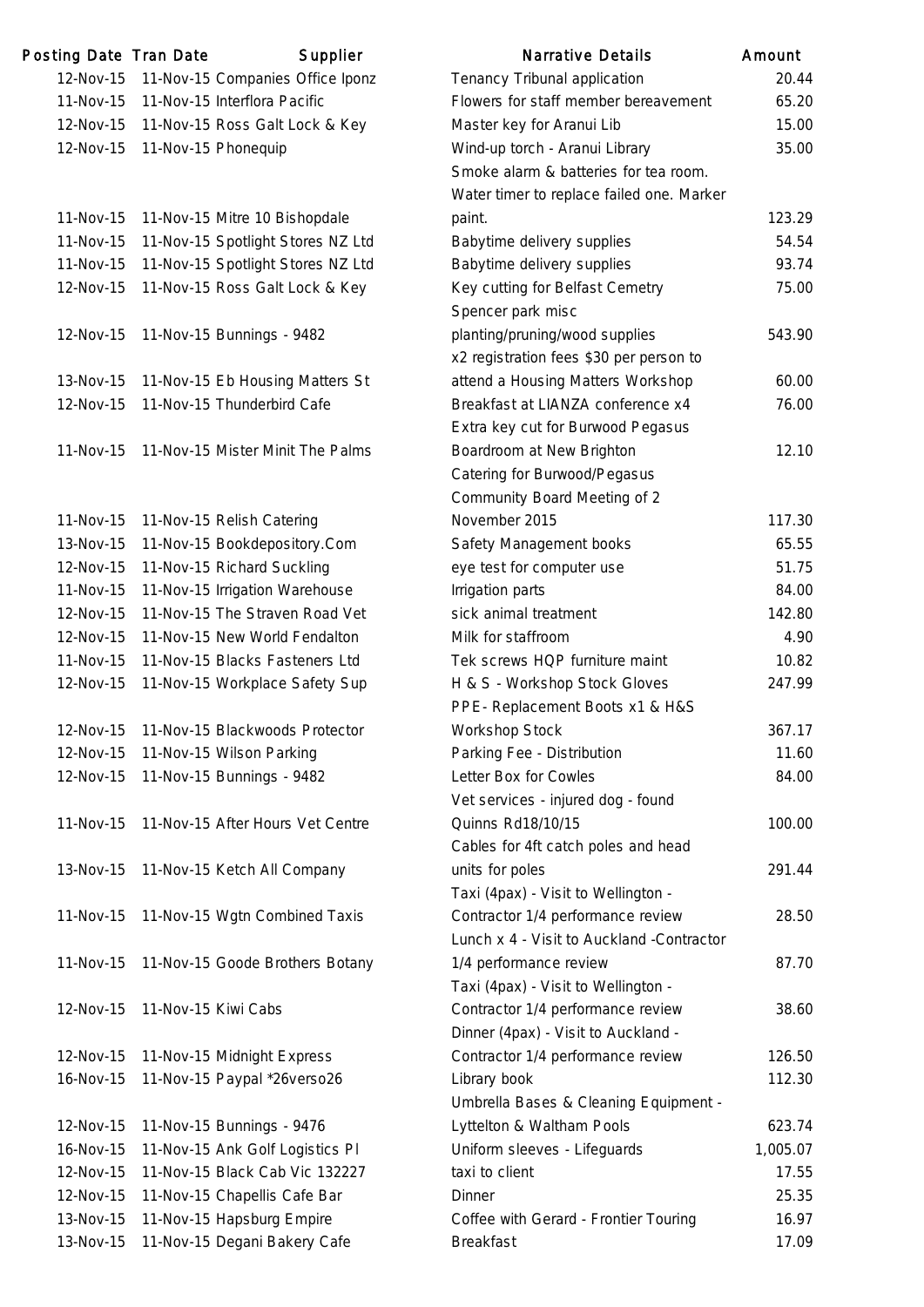| Posting Date Tran Date | Supplier                                    | <b>Narrative Details</b>                     | Amount |
|------------------------|---------------------------------------------|----------------------------------------------|--------|
| 13-Nov-15              | 11-Nov-15 Www.Ingogo                        | Taxi to client                               | 18.29  |
| 13-Nov-15              | 11-Nov-15 Gm Cabs Pty. Ltd.                 | Taxi from client                             | 22.45  |
| 13-Nov-15              | 11-Nov-15 The Boy Who Cried Wo              | Morning tea shout - Live Nation crew         | 120.83 |
| 16-Nov-15              | 11-Nov-15 Gm Cabs Australia                 | Taxi to client                               | 19.70  |
| 11-Nov-15              | 11-Nov-15 Four Square Akaroa                | Milk for morning tea                         | 6.29   |
| 12-Nov-15              | 12-Nov-15 Uni Of Canterbury                 | Course attendance                            | 360.00 |
| 12-Nov-15              | 12-Nov-15 Uni Of Canterbury                 | Course attendance                            | 360.00 |
|                        |                                             | Taxi fare from Wellington Airport to         |        |
| 12-Nov-15              | 12-Nov-15 Green Cabs Ltd                    | Conference                                   | 49.30  |
| 13-Nov-15              | 12-Nov-15 Chch Airport Carpark              | Airport Car parking at Conference.           | 25.00  |
|                        |                                             | Taxi fare from Wellington Airport to the     |        |
|                        |                                             | National Library for Digital Citizenship     |        |
|                        | 13-Nov-15  12-Nov-15 Amalga Taxis 3-888-000 | Conference                                   | 46.50  |
|                        |                                             | Eastern Recreation & Sport                   |        |
| 12-Nov-15              | 12-Nov-15 Relish Catering                   | stakeholders meeting catering                | 207.00 |
| 16-Nov-15              | 12-Nov-15 Ibis Wellington                   | Breakfasts while at LIANZA conference        | 44.37  |
|                        |                                             | Catering for Spreydon Heathcote              |        |
| 13-Nov-15              | 12-Nov-15 French Bakery Limited             | Seminar                                      | 43.00  |
|                        |                                             | Spreydon Heathcote Community Board -         |        |
| 13-Nov-15              | 12-Nov-15 French Bakery Limited             | Meeting with the public                      | 120.00 |
| 13-Nov-15              | 12-Nov-15 Ecocentral Ltd                    | dump fees NOV 2015                           | 24.10  |
| 13-Nov-15              | 12-Nov-15 Ecocentral Ltd                    | dump fees NOV 2015                           | 67.48  |
|                        |                                             | Catering for Hagley Ferrymead                |        |
| 12-Nov-15              | 12-Nov-15 Relish Catering                   | <b>Community Board</b>                       | 150.31 |
|                        |                                             | Catering for Hagley Ferrymead                |        |
|                        |                                             | Community Board Community Plan               |        |
|                        | 13-Nov-15 12-Nov-15 French Bakery Limited   | Consultation                                 | 97.00  |
|                        |                                             | Catering for Hagley/Ferrymead                |        |
|                        |                                             | <b>Community Board Planning Consultation</b> |        |
| 13-Nov-15              | 12-Nov-15 French Bakery Limited             | Session                                      | 415.00 |
| 13-Nov-15              | 12-Nov-15 Blacks Fasteners Lt               | In House Maintenance                         | 71.07  |
| 12-Nov-15              | 12-Nov-15 James Bull & Co                   | Keys for timber after-hours returns bin      | 28.00  |
| 12-Nov-15              | 12-Nov-15 James Bull & Co                   | Keys for timber after-hours returns bin      | 28.00  |
|                        |                                             | seminar on putting together fees and fee     |        |
| 16-Nov-15              | 12-Nov-15 Eb Christchurch Fee P             | proposals                                    | 595.00 |
| 16-Nov-15              | 12-Nov-15 Eb Christchurch Fee P             | seminar on fees and fee proposals            | 795.00 |
| 12-Nov-15              | 12-Nov-15 Sydenham Bakery                   | Provisions for farewell staff member         | 40.70  |
|                        |                                             | 28 bags of Perlite filter Aid replacing DE   |        |
| 13-Nov-15              | 12-Nov-15 Industrial Processors             | filter media                                 | 977.50 |
|                        |                                             | Te Hapua: Halswell Centre November           |        |
| 13-Nov-15              | 12-Nov-15 Createsend.Com Ema                | newsletter                                   | 10.95  |
| 13-Nov-15              | 12-Nov-15 Createsend.Com Ema                | Sumner Lyttelton corridor email              | 11.35  |
|                        |                                             | Land Drainage Recovery Programme             |        |
| 13-Nov-15              | 12-Nov-15 Createsend.Com Ema                | email                                        | 12.40  |
| 13-Nov-15              | 12-Nov-15 Createsend.Com Ema                | Swimsmart online booking test email          | 22.09  |
| 13-Nov-15              | 12-Nov-15 Createsend.Com Ema                | NZ Cup & Show Week email                     | 92.82  |
| 13-Nov-15              | 12-Nov-15 Blackwoods Protector              | 2x pairs safety footwear                     | 266.80 |
| 13-Nov-15              | 12-Nov-15 Blackwoods Protector              | Boots x 2                                    | 284.12 |
| 13-Nov-15              | 12-Nov-15 Blackwoods Protector              | Vests, Ear Plugs, Boots                      | 433.61 |
| 12-Nov-15              | 12-Nov-15 Ccc Parking                       | POC                                          | 7.50   |
|                        |                                             |                                              |        |
| 12-Nov-15              | 12-Nov-15 Wgtn Combined Taxis               | Wellington taxi for Sport NZ meeting         | 44.50  |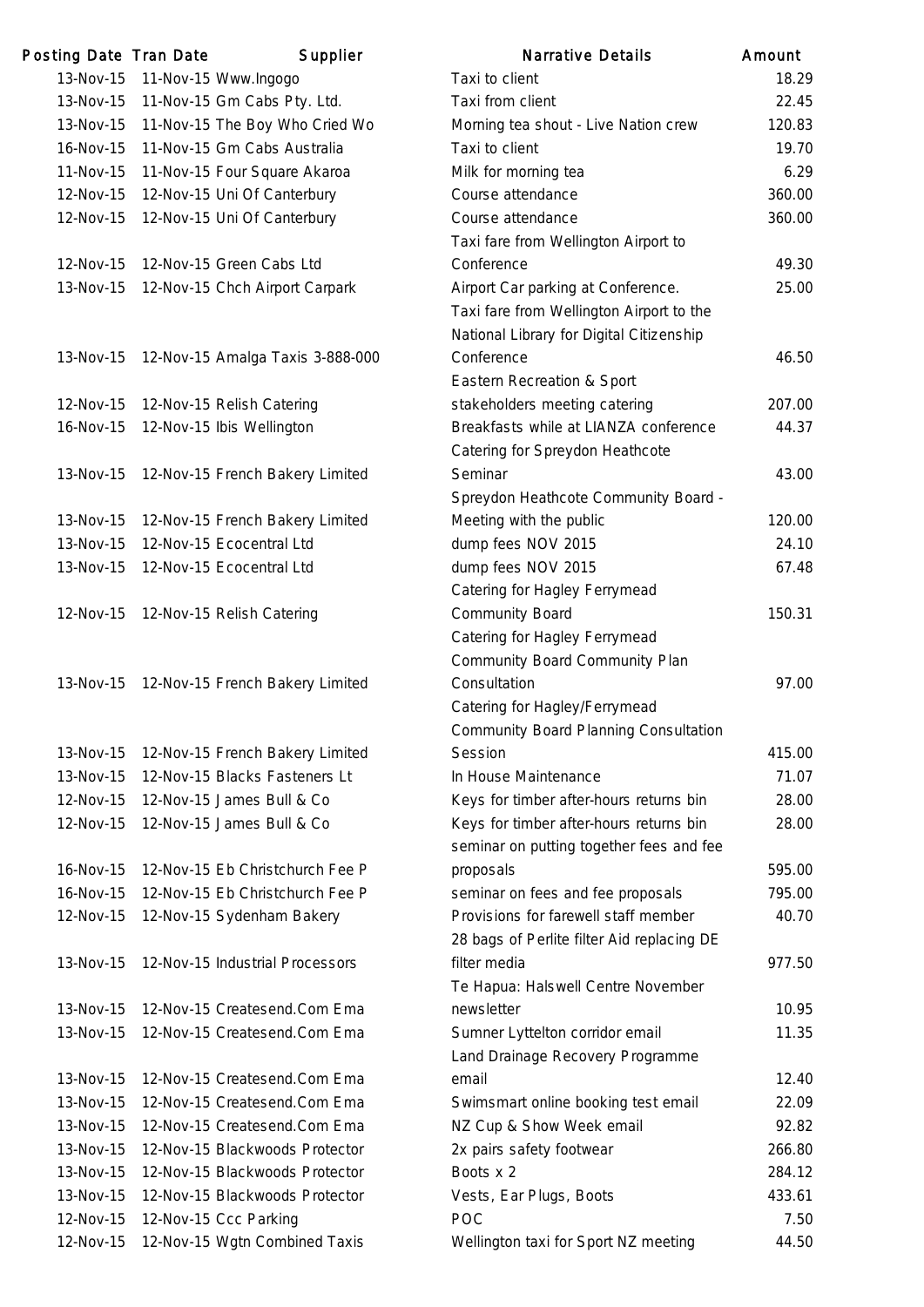| Posting Date Tran Date | Supplier                                 | <b>Narrative Details</b>                 | Amount |
|------------------------|------------------------------------------|------------------------------------------|--------|
| 16-Nov-15              | 12-Nov-15 Paknsave Moorhouse             | Light bulb - C.L. Manchester             | 7.1    |
|                        | 16-Nov-15 12-Nov-15 Nz Transport Agency  | #426 Licence Fee                         | 26.    |
|                        |                                          | stop watches for swim tutors to use for  |        |
|                        | 12-Nov-15 12-Nov-15 Twl 178 Barrington   | their lessons                            | 30.0   |
|                        |                                          | Lunch with Minister Brownlee and invited |        |
|                        | 12-Nov-15 12-Nov-15 New World South City | guests                                   | 157.   |
|                        | 13-Nov-15 12-Nov-15 Sushi Time Southcity | Lunch for Minister Brownlee              | 46.    |
|                        |                                          | Auckland Contractor Visits 12.11.15 -    |        |
|                        | 12-Nov-15 12-Nov-15 Auckland Co Op Taxis | Airport to Town                          | 75.    |
|                        |                                          | Auckland Contractor Visits 12.11.15 -    |        |
|                        | 13-Nov-15 12-Nov-15 Chch Airport Carpark | Airport parking Christchurch             | 25.1   |
|                        |                                          | Catering - leaving morning tea - Assets  |        |
|                        | 12-Nov-15 12-Nov-15 New World South City | & Network Unit                           | 27.    |
|                        |                                          | CAT6A patch & power cables for Te        |        |
| 13-Nov-15              | 12-Nov-15 Computer Dynamics Ltd          | Hapua: Halswell Centre IT fit out        | 241.   |
| 12-Nov-15              | 12-Nov-15 Ccc Parking                    | Parking for CCC meeting                  | 6.     |
| 12-Nov-15              | 12-Nov-15 Irrigation Warehouse           | Credit Voucher Irrigation Warehouse      | $-4.1$ |
| 12-Nov-15              | 12-Nov-15 Irrigation Warehouse           | Irrigation requirements                  | 589.   |
| 12-Nov-15              | 12-Nov-15 Pak N Save Wainoni             | Lunch - Insurance Assessors 12/11/15     | 29.    |
|                        |                                          | Airport parking - Christchurch           |        |
|                        |                                          | International - Auck meeting 11/12 Nov   |        |
| 13-Nov-15              | 12-Nov-15 Chch Airport Carpark           | 15                                       | 50.0   |
|                        |                                          | H&S Respirator P2/P3 & Asbestos Cloth    |        |
| 13-Nov-15              | 12-Nov-15 Blackwoods Protector           | <b>Filters</b>                           | 73.    |
|                        |                                          | item for our park chainsaw oil can chain |        |
| 13-Nov-15              | 12-Nov-15 Stihl Shop Northwood           | mitt                                     | 294.   |
| 13-Nov-15              | 12-Nov-15 Smiths Hire                    | shelters BBQ site irrigation outlets     | 480.   |
| 13-Nov-15              | 12-Nov-15 Oderings Nurseries             | Leaving gift                             | 150.   |
|                        |                                          | Replacement Field officers equipment     |        |
| 13-Nov-15              | 12-Nov-15 Harvey Norman                  | (Tablet)                                 | 327.   |
| 13-Nov-15              | 12-Nov-15 Black Cab Vic 132227           | Taxi to client                           | 16.    |
| 13-Nov-15              | 12-Nov-15 Black Cab Vic 132227           | Taxi to client                           | 18.0   |
| 13-Nov-15              | 12-Nov-15 Chapellis Cafe Bar             | <b>Dinner</b>                            | 33.    |
| 16-Nov-15              | 12-Nov-15 Black Cab Vic 132227           | Taxi from client                         | 19.1   |
| 16-Nov-15              | 12-Nov-15 Degani Bakery Cafe             | <b>Breakfast</b>                         | 23.4   |
|                        |                                          | Travel to Wellington for Sport NZ and    |        |
| 13-Nov-15              | 13-Nov-15 Air NZ Airprt Kiosks Ak        | other work related meetings              | 60.1   |
| 16-Nov-15              | 13-Nov-15 Bunnings - 9482                | batteries                                | 47.    |
| 13-Nov-15              | 13-Nov-15 Supervalue Lyttelton           | Cleaning Equipment - Lyttelton pool      | 19.1   |
| 16-Nov-15              | 13-Nov-15 Pool Land Ltd                  | Pool Scoop - Lyttelton Pool              | 57.5   |
| 16-Nov-15              | 13-Nov-15 Bunnings - 9476                | Cleaning Equipment - Lyttelton           | 132.   |
| 16-Nov-15              | 13-Nov-15 Degani Bakery Cafe             | <b>Breakfast</b>                         | 17.    |
| 16-Nov-15              | 13-Nov-15 Www.Ingogo                     | Taxi to Melbourne airport                | 97.    |
| 16-Nov-15              | 14-Nov-15 Countdown                      | Biscuits for sister city meetings        | 9.5    |
| 16-Nov-15              | 14-Nov-15 Mitre 10 Beckenham             | Gas Bottle - Lyttelton Pool              | 80.1   |
| 16-Nov-15              | 14-Nov-15 Green Cabs Ltd                 | Taxi from airport to home                | 56.5   |
| 16-Nov-15              | 15-Nov-15 Vendhq.Com                     | Vend november licence                    | 674.   |
| 17-Nov-15              | 15-Nov-15 Paknsave Moorhouse             | Milk for Carlyle staff room              | 5.1    |
|                        |                                          | Sunday work lunch with Stephen           |        |
|                        |                                          |                                          |        |

|           | ing Date Tran Date | Supplier                          | <b>Narrative Details</b>                 | Amount  |
|-----------|--------------------|-----------------------------------|------------------------------------------|---------|
| 16-Nov-15 |                    | 12-Nov-15 Paknsave Moorhouse      | Light bulb - C.L. Manchester             | 7.59    |
| 16-Nov-15 |                    | 12-Nov-15 Nz Transport Agency     | #426 Licence Fee                         | 26.38   |
|           |                    |                                   | stop watches for swim tutors to use for  |         |
| 12-Nov-15 |                    | 12-Nov-15 Twl 178 Barrington      | their lessons                            | 30.00   |
|           |                    |                                   | Lunch with Minister Brownlee and invited |         |
| 12-Nov-15 |                    | 12-Nov-15 New World South City    | guests                                   | 157.71  |
| 13-Nov-15 |                    | 12-Nov-15 Sushi Time Southcity    | Lunch for Minister Brownlee              | 46.10   |
|           |                    |                                   | Auckland Contractor Visits 12.11.15 -    |         |
| 12-Nov-15 |                    | 12-Nov-15 Auckland Co Op Taxis    | Airport to Town                          | 75.90   |
|           |                    |                                   | Auckland Contractor Visits 12.11.15 -    |         |
| 13-Nov-15 |                    | 12-Nov-15 Chch Airport Carpark    | Airport parking Christchurch             | 25.00   |
|           |                    |                                   | Catering - leaving morning tea - Assets  |         |
| 12-Nov-15 |                    | 12-Nov-15 New World South City    | & Network Unit                           | 27.53   |
|           |                    |                                   | CAT6A patch & power cables for Te        |         |
| 13-Nov-15 |                    | 12-Nov-15 Computer Dynamics Ltd   | Hapua: Halswell Centre IT fit out        | 241.32  |
| 12-Nov-15 |                    | 12-Nov-15 Ccc Parking             | Parking for CCC meeting                  | 6.70    |
| 12-Nov-15 |                    | 12-Nov-15 Irrigation Warehouse    | Credit Voucher Irrigation Warehouse      | $-4.37$ |
| 12-Nov-15 |                    | 12-Nov-15 Irrigation Warehouse    | Irrigation requirements                  | 589.92  |
| 12-Nov-15 |                    | 12-Nov-15 Pak N Save Wainoni      | Lunch - Insurance Assessors 12/11/15     | 29.65   |
|           |                    |                                   | Airport parking - Christchurch           |         |
|           |                    |                                   | International - Auck meeting 11/12 Nov   |         |
| 13-Nov-15 |                    | 12-Nov-15 Chch Airport Carpark    | 15                                       | 50.00   |
|           |                    |                                   | H&S Respirator P2/P3 & Asbestos Cloth    |         |
| 13-Nov-15 |                    | 12-Nov-15 Blackwoods Protector    | <b>Filters</b>                           | 73.80   |
|           |                    |                                   | item for our park chainsaw oil can chain |         |
| 13-Nov-15 |                    | 12-Nov-15 Stihl Shop Northwood    | mitt                                     | 294.71  |
| 13-Nov-15 |                    | 12-Nov-15 Smiths Hire             | shelters BBQ site irrigation outlets     | 480.00  |
| 13-Nov-15 |                    | 12-Nov-15 Oderings Nurseries      | Leaving gift                             | 150.00  |
|           |                    |                                   | Replacement Field officers equipment     |         |
| 13-Nov-15 |                    | 12-Nov-15 Harvey Norman           | (Tablet)                                 | 327.00  |
| 13-Nov-15 |                    | 12-Nov-15 Black Cab Vic 132227    | Taxi to client                           | 16.44   |
| 13-Nov-15 |                    | 12-Nov-15 Black Cab Vic 132227    | Taxi to client                           | 18.06   |
| 13-Nov-15 |                    | 12-Nov-15 Chapellis Cafe Bar      | <b>Dinner</b>                            | 33.62   |
| 16-Nov-15 |                    | 12-Nov-15 Black Cab Vic 132227    | Taxi from client                         | 19.23   |
| 16-Nov-15 |                    | 12-Nov-15 Degani Bakery Cafe      | <b>Breakfast</b>                         | 23.46   |
|           |                    |                                   | Travel to Wellington for Sport NZ and    |         |
| 13-Nov-15 |                    | 13-Nov-15 Air NZ Airprt Kiosks Ak | other work related meetings              | 60.00   |
| 16-Nov-15 |                    | 13-Nov-15 Bunnings - 9482         | batteries                                | 47.26   |
| 13-Nov-15 |                    | 13-Nov-15 Supervalue Lyttelton    | Cleaning Equipment - Lyttelton pool      | 19.54   |
| 16-Nov-15 |                    | 13-Nov-15 Pool Land Ltd           | Pool Scoop - Lyttelton Pool              | 57.90   |
| 16-Nov-15 |                    | 13-Nov-15 Bunnings - 9476         | Cleaning Equipment - Lyttelton           | 132.93  |
| 16-Nov-15 |                    | 13-Nov-15 Degani Bakery Cafe      | <b>Breakfast</b>                         | 17.36   |
| 16-Nov-15 |                    | 13-Nov-15 Www.Ingogo              | Taxi to Melbourne airport                | 97.71   |
| 16-Nov-15 |                    | 14-Nov-15 Countdown               | Biscuits for sister city meetings        | 9.98    |
| 16-Nov-15 |                    | 14-Nov-15 Mitre 10 Beckenham      | Gas Bottle - Lyttelton Pool              | 80.25   |
| 16-Nov-15 |                    | 14-Nov-15 Green Cabs Ltd          | Taxi from airport to home                | 56.20   |
| 16-Nov-15 |                    | 15-Nov-15 Vendhq.Com              | Vend november licence                    | 674.00  |
| 17-Nov-15 |                    | 15-Nov-15 Paknsave Moorhouse      | Milk for Carlyle staff room              | 5.00    |
|           |                    |                                   | Sunday work lunch with Stephen           |         |
|           |                    |                                   | Keatley from Hutt CC over a Sport NZ     |         |
| 16-Nov-15 |                    | 15-Nov-15 The Bresolin            | Facilities project.                      | 18.50   |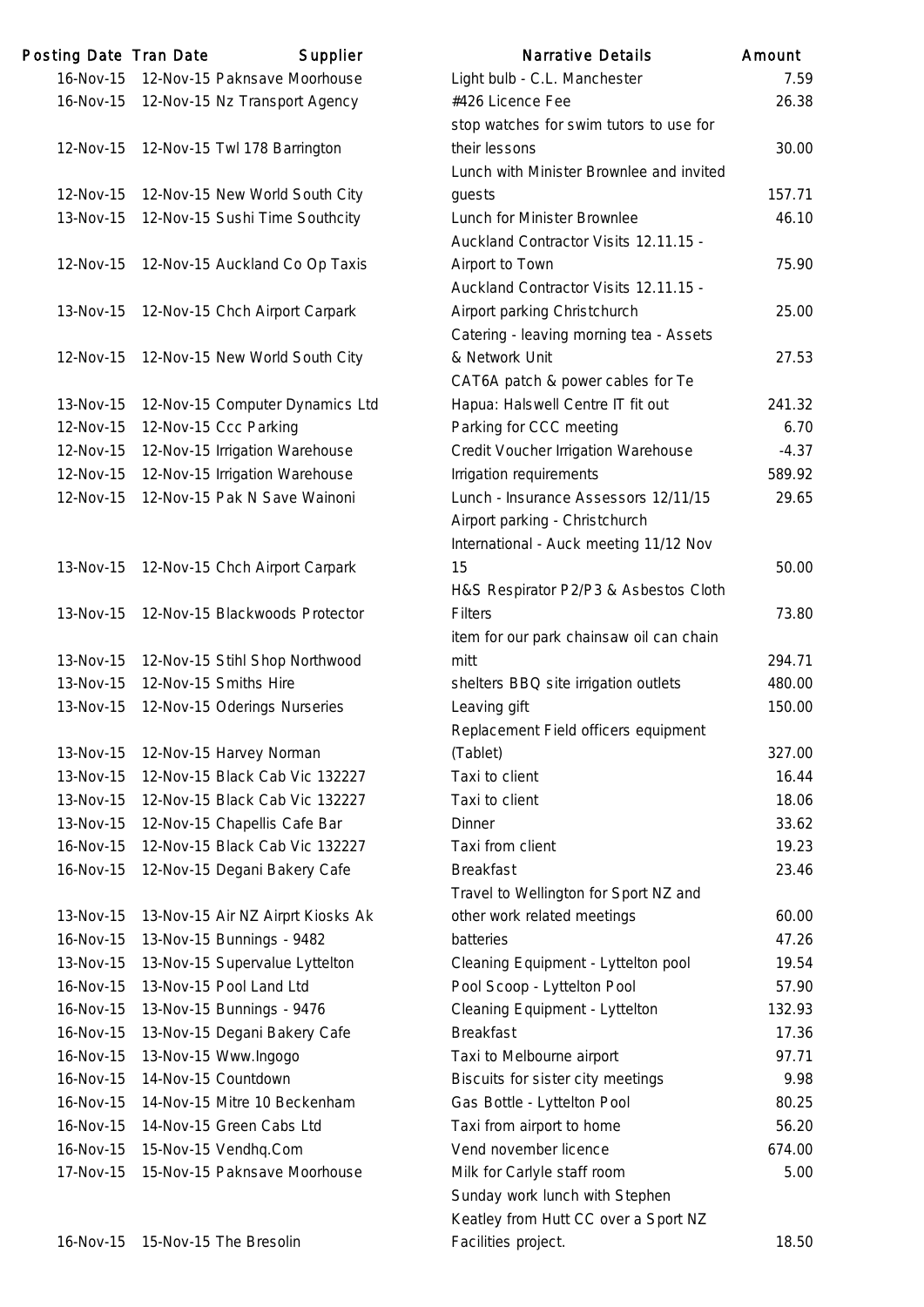| Posting Date Tran Date |                     | Supplier                            | <b>Narrative Details</b>                  | Amount |
|------------------------|---------------------|-------------------------------------|-------------------------------------------|--------|
|                        |                     |                                     | Petrol for rental car Wellington Sport NZ |        |
| 16-Nov-15              | 15-Nov-15 Z Miramar |                                     | Trip                                      | 52.48  |
|                        |                     |                                     | Hama pegboards - Lincraft. For mobile     |        |
| 16-Nov-15              |                     | 15-Nov-15 Lincraft NZ Limited       | maker spaces                              | 18.98  |
|                        |                     |                                     | Hama pegboards - Lincraft. For mobile     |        |
| 16-Nov-15              |                     | 15-Nov-15 Lincraft NZ Limited       | maker spaces                              | 101.41 |
| 16-Nov-15              |                     | 15-Nov-15 Twl 178 Barrington        | 2 x queen size black sheets - displays    | 40.00  |
|                        |                     |                                     | Decorations and spot prizes for Dinosaur  |        |
| 16-Nov-15              |                     | 15-Nov-15 Nature Discoveries        | <b>Footprints Exhibition</b>              | 167.86 |
|                        |                     |                                     | Catering for Hagley Ferrymead             |        |
|                        |                     |                                     | Community Board Community Plan            |        |
| 17-Nov-15              |                     | 16-Nov-15 French Bakery Limited     | Development Consultation                  | 150.20 |
| 17-Nov-15              | 16-Nov-15 Net 24    |                                     | Web Hosting                               | 34.44  |
| 16-Nov-15              |                     | 16-Nov-15 Twl 220 Riccarton         | Washing machine cleaner for Arena         | 101.94 |
| 17-Nov-15              | 16-Nov-15 Ipenz     |                                     | <b>IPENZ</b> fees x1                      | 546.25 |
|                        |                     |                                     | Business meeting - Provision of           |        |
|                        |                     |                                     | refreshments to Onuku Marae               |        |
|                        |                     |                                     | committee representatives - Waitangi      |        |
| 16-Nov-15              |                     | 16-Nov-15 The Kitchen Cafe          | Day *                                     | 14.70  |
| 17-Nov-15              |                     | 16-Nov-15 Createsend.Com Ema        | Swimsmart Progression email               | 7.81   |
| 17-Nov-15              |                     | 16-Nov-15 Createsend.Com Ema        | Swimsmart enrolment email                 | 9.70   |
| 17-Nov-15              |                     | 16-Nov-15 Createsend.Com Ema        | Art Gallery newsletter                    | 12.76  |
| 17-Nov-15              |                     | 16-Nov-15 Createsend.Com Ema        | Art Gallery newsletter                    | 12.76  |
| 17-Nov-15              |                     | 16-Nov-15 Master Valet Drycleaners  | City Host uniform drycleaning             | 30.00  |
| 16-Nov-15              |                     | 16-Nov-15 New World Northwood       | milk for nursery tea room                 | 11.94  |
| 17-Nov-15              |                     | 16-Nov-15 Papertree                 | Chch map book for Local Rangers           | 37.48  |
|                        |                     |                                     | health and safety PPE for Local Park      |        |
| 17-Nov-15              |                     | 16-Nov-15 Blackwoods Protector      | Ranger x1                                 | 273.69 |
|                        |                     |                                     | LTA Education Advisory Group meeting,     |        |
| 18-Nov-15              |                     | 16-Nov-15 Paknsave Moorhouse        | multi agency                              | 44.51  |
| 16-Nov-15              |                     | 16-Nov-15 Aalto Books               | Book purchased for the Heritage Team      | 97.45  |
|                        |                     |                                     | x1 Membership fee to belong to the        |        |
|                        |                     |                                     | Assoc. of Administrative Professionals    |        |
| 17-Nov-15              |                     | 16-Nov-15 Assoc Admin Professionals | <b>Inc</b>                                | 50.00  |
| 17-Nov-15              |                     | 16-Nov-15 Assoc Admin Professionals | x1 membership fee for AAPNZ               | 50.00  |
| 16-Nov-15              |                     | 16-Nov-15 Mitre 10 Bishopdale       | Tape for dinosaur exhibition              | 29.98  |
|                        |                     |                                     | Working lunch for Councillors, Mayor &    |        |
| 16-Nov-15              |                     | 16-Nov-15 New World South City      | Community Board chairs                    | 112.57 |
|                        |                     |                                     | Working lunch for Councillors, Mayor &    |        |
| 17-Nov-15              |                     | 16-Nov-15 Sushi Time Southcity      | Community Board chairs                    | 37.50  |
| 17-Nov-15              |                     | 16-Nov-15 Blackwoods Protector      | Safety equipment                          | 229.99 |
|                        |                     |                                     | Catering for Burwood/Pegasus              |        |
|                        |                     |                                     | Community Board meeting held on 16        |        |
| 16-Nov-15              |                     | 16-Nov-15 Countdown                 | November 2015                             | 52.58  |
| 17-Nov-15              |                     | 16-Nov-15 Blackwoods Protector      | Safety gear for staff                     | 495.58 |
|                        |                     |                                     | Movement of stored furniture from         |        |
| 16-Nov-15              |                     | 16-Nov-15 Crown Relocations         | storage to art gallery.                   | 615.83 |
|                        |                     |                                     | Payment for truck hire for track          |        |
| 17-Nov-15              |                     | 16-Nov-15 Hirepool Christchurch     | construction job at Urumau                | 213.61 |
| 16-Nov-15              |                     | 16-Nov-15 Merivale Paper Plus       | Garden magazine                           | 14.00  |
| 16-Nov-15              |                     | 16-Nov-15 New World Rolleston       | Kitchen supplies                          | 30.42  |
|                        |                     |                                     |                                           |        |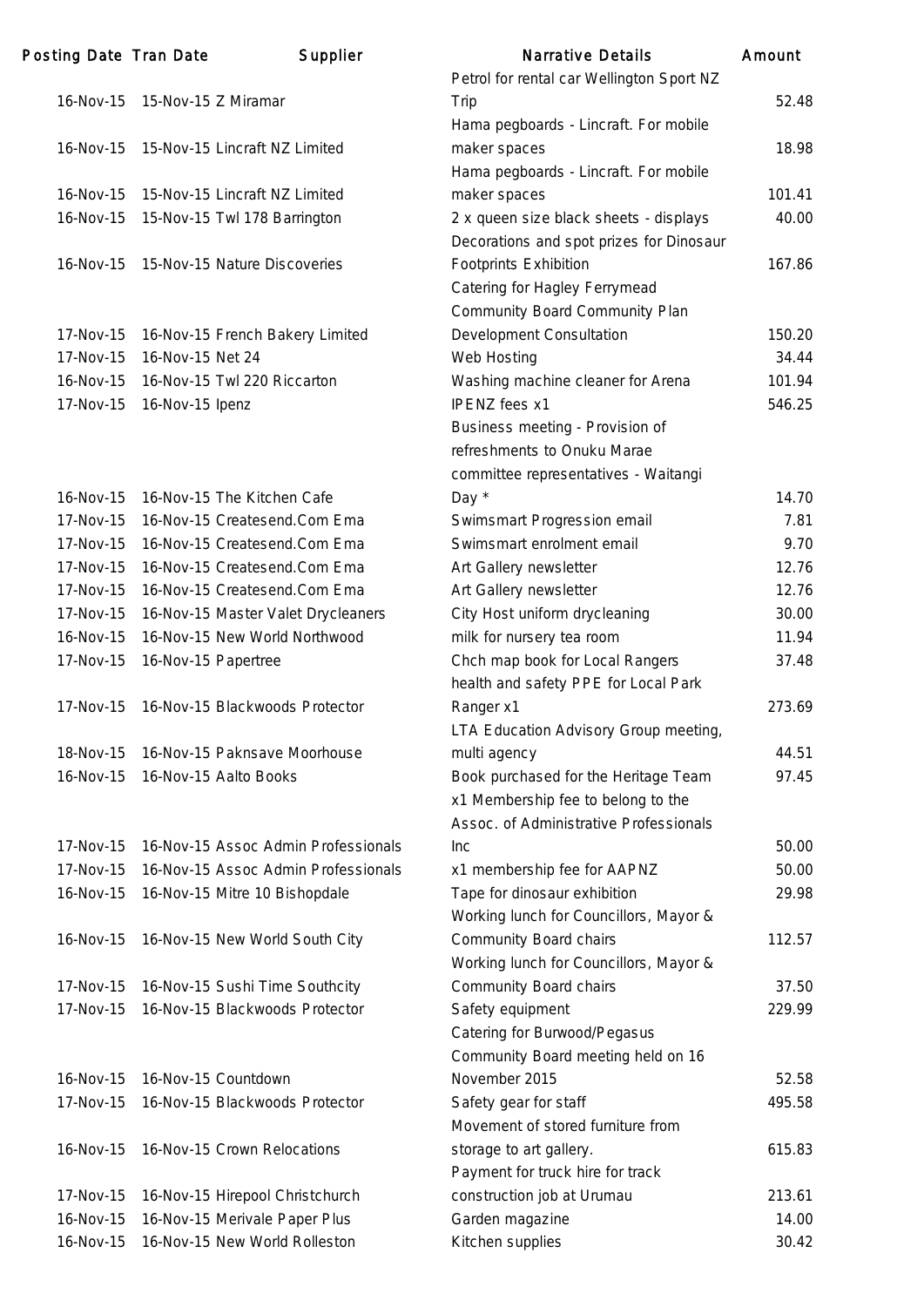| Posting Date Tran Date |                  | Supplier                            | <b>Narrative Details</b>                                | Amount |
|------------------------|------------------|-------------------------------------|---------------------------------------------------------|--------|
|                        |                  |                                     | fusewire, brushes for lint pots, double                 |        |
| 17-Nov-15              |                  | 16-Nov-15 Bunnings - 9482           | plug for paddling pools                                 | 63.55  |
| 16-Nov-15              |                  | 16-Nov-15 Gordon Harris Chch        | Paper for labels for LIFT exhibition                    | 197.50 |
|                        |                  |                                     | 2 No. tyres and 2 No. tubes for the                     |        |
| 17-Nov-15              |                  | 16-Nov-15 Specialist Wheels And Cas | petrol water blaster for Halswell Pool                  | 69.97  |
|                        |                  |                                     | Costs for installation of CAG re-opening                |        |
| 17-Nov-15              |                  | 16-Nov-15 Ullrich Alumnm Co Ltd     | exhibitions                                             | 36.96  |
|                        |                  |                                     | Costs for installation of CAG re-opening                |        |
| 17-Nov-15              |                  | 16-Nov-15 Bunnings - 9476           | exhibitions                                             | 365.40 |
|                        |                  |                                     | Storage containers for Shirley/Papanui                  |        |
| 17-Nov-15              |                  | 16-Nov-15 Wsl Papanui               | Governance Team.                                        | 4.95   |
| 17-Nov-15              |                  | 16-Nov-15 Blackwoods Protector      | PPE gear, Gumboots and socks                            | 51.45  |
| 17-Nov-15              |                  | 16-Nov-15 The Frontrunner Bushin    | Shoes x1                                                | 150.00 |
| 17-Nov-15              |                  | 16-Nov-15 Blackwoods Protector      | Jacket x2, wet weather pants x1                         | 176.04 |
|                        |                  |                                     | Monthly team text alerting system -                     |        |
| 17-Nov-15              | 16-Nov-15 Net 24 |                                     | Decisions [D4H]                                         | 11.50  |
| 20-Nov-15              |                  | 17-Nov-15 Boat Deck Cafe P L Maw    | Dinner whilst at workshop in Adelaide.                  | 30.31  |
| 18-Nov-15              |                  | 17-Nov-15 Saecowilson - Christch    | In House Maintenance                                    | 495.96 |
| 19-Nov-15              |                  | 17-Nov-15 Google *google Play       | Te whata raki google account                            | 39.63  |
| 18-Nov-15              |                  | 17-Nov-15 Parsley And Sage          | Catering for Community Board Meeting                    | 118.45 |
|                        |                  |                                     | Venue Management Association                            |        |
| 19-Nov-15              |                  | 17-Nov-15 Venue Management Assoc    | membership                                              | 389.34 |
| 18-Nov-15              |                  | 17-Nov-15 Anstice Associates Holdin | Subsidy towards reading lenses x1                       | 150.00 |
| 18-Nov-15              |                  | 17-Nov-15 Createsend.Com Ema        | Swimsmart progression email                             | 7.80   |
| 18-Nov-15              |                  | 17-Nov-15 Createsend.Com Ema        | Swimsmart enrolment notification email                  | 9.16   |
| 19-Nov-15              |                  | 17-Nov-15 Dnh*godaddy.Com Nzd       | <b>SSL</b> certificate                                  | 81.59  |
| 17-Nov-15              |                  | 17-Nov-15 Briscoes Northlands       | Sandwich Press for Staff Room                           | 111.99 |
| 17-Nov-15              |                  | 17-Nov-15 Medisave Australasia      | 2 X aneroid sphygmomanometers                           | 62.27  |
|                        |                  |                                     | Pillow, blanket for first aid room- Te                  |        |
| 17-Nov-15              |                  | 17-Nov-15 Twl 175 South City        | Hapua Centre                                            | 27.97  |
| 17-Nov-15              |                  | 17-Nov-15 Nz Red Cross Cwc          | First aid kit- L/Centre: Te Hapua Centre                | 80.00  |
|                        |                  |                                     | Catering for the Fendalton Waimairi                     |        |
|                        |                  |                                     | Community Board Meeting held on                         |        |
| 18-Nov-15              |                  | 17-Nov-15 Parsley And Sage          | Monday 16 November 2015                                 | 68.08  |
| 18-Nov-15              |                  | 17-Nov-15 Ladybug Impoprts          | sit on bouncy toy for Christmas setting                 | 63.17  |
| 17-Nov-15              |                  | 17-Nov-15 Relish Catering           | Social Enterprise Breakfast x2                          | 719.90 |
| 18-Nov-15              |                  | 17-Nov-15 Noel Leeming 12           | accessory for camera                                    | 34.99  |
|                        |                  |                                     | Two French flags for public parks in                    |        |
|                        |                  |                                     | Akaroa (requested by Akaroa Service                     |        |
| 17-Nov-15              |                  | 17-Nov-15 Flagmakers                | Centre)                                                 | 354.49 |
|                        |                  |                                     | ccc std contribution for new progressive                |        |
| 18-Nov-15              |                  | 17-Nov-15 Richard Suckling          | lenses                                                  | 172.50 |
| 17-Nov-15              |                  | 17-Nov-15 Caltex Redwood            | Milk for staffroom                                      | 8.70   |
|                        |                  |                                     | CAT6A & AV Patch cables for Te                          |        |
| 18-Nov-15              |                  | 17-Nov-15 Computer Dynamics Ltd     | Hapua: Halswell Centre IT fit out                       | 179.41 |
| 17-Nov-15              |                  | 17-Nov-15 Paper Plus South City     | farewell card for staff member                          | 10.99  |
| 17-Nov-15              |                  | 17-Nov-15 Briscoes Chch Salisbury   | sandwich presses for the tea rooms                      | 209.99 |
|                        |                  |                                     |                                                         |        |
| 18-Nov-15              |                  | 17-Nov-15 Eco Frame And Mirror      | Costs for installation of CAG re-opening<br>exhibitions | 18.40  |
|                        |                  |                                     |                                                         |        |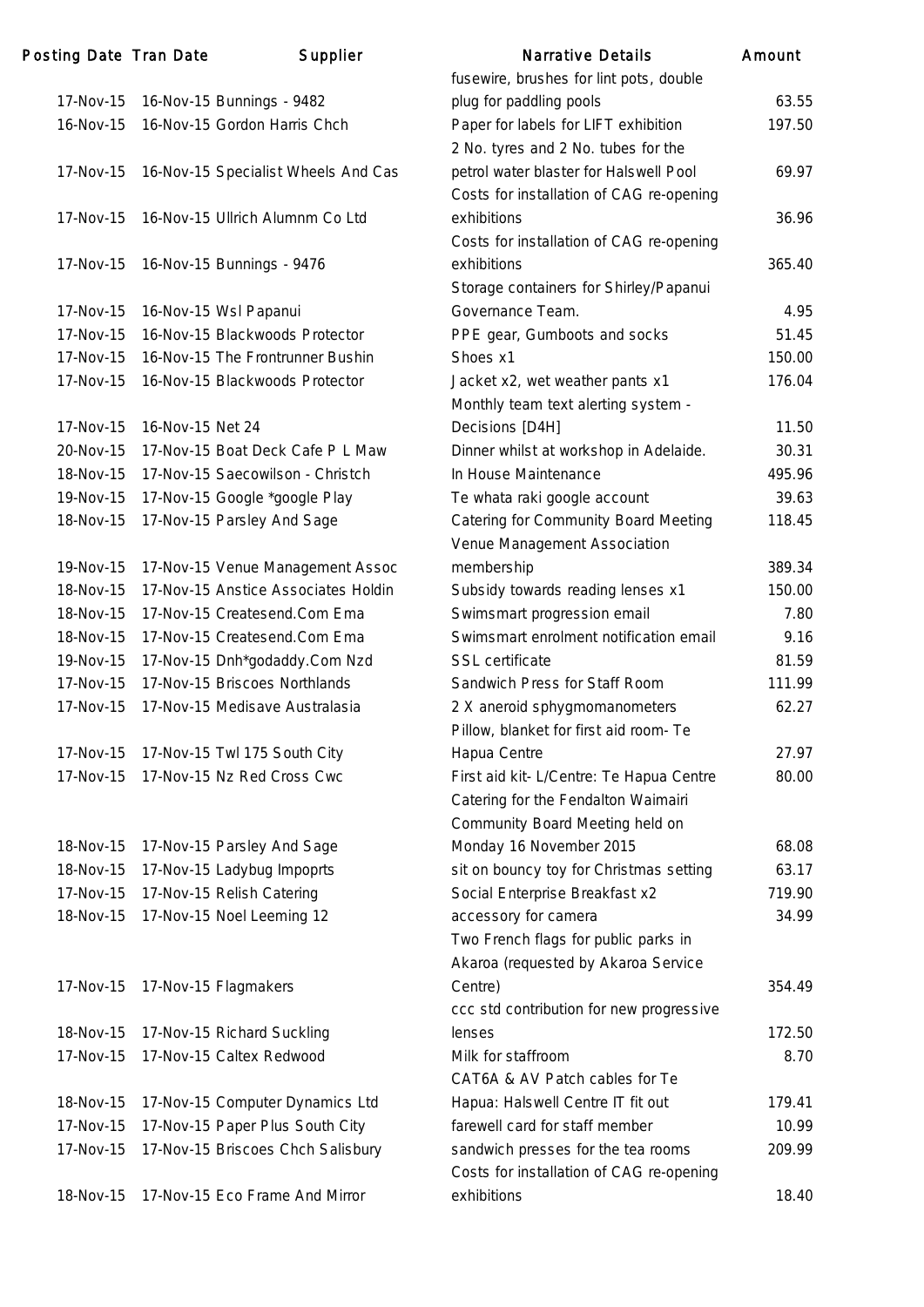## Posting Date Tran Date Supplier 18-Nov-15 17-Nov-15 Officemax 18-Nov-15 17-Nov-15 Caltex Hornby Milk 6.000 18-Nov-15 17-Nov-15 Farmlands Co-Operative So re 18-Nov-15 17-Nov-15 Bunnings - 9482 17-Nov-15 17-Nov-15 Fairfax Media (Ps)

| 18-Nov-15       | 17-Nov-15 Philanthropy New Zealand |
|-----------------|------------------------------------|
| 18-Nov-15       | 17-Nov-15 Wsl Belfast              |
| 18-Nov-15       | 17-Nov-15 Protec Solutions         |
| 17-Nov-15       | 17-Nov-15 Freshchoice Barrington   |
| 17-Nov-15       | 17-Nov-15 Paper Plus Barringtons   |
| 17-Nov-15       | 17-Nov-15 Twl 178 Barrington       |
| 18-Nov-15       | 17-Nov-15 Workplace Safety Sup     |
| $23 - Nov - 15$ | 18-Nov-15 Elra - Hudsons Coffee    |
|                 |                                    |
| $23 - Nov - 15$ | 18-Nov-15 Mawson Lakes Hotel       |
| 19-Nov-15       | 18-Nov-15 Dick Smith Electroni     |
| 19-Nov-15       | 18-Nov-15 Relish Catering          |
| $18-Nov-15$     | 18-Nov-15 Pak N Save Riccarton     |

- 19-Nov-15 18-Nov-15 Westfield Gift Voucher
- 19-Nov-15 18-Nov-15 Copenhagen Bakery
- 20-Nov-15 18-Nov-15 Whitcoulls Riccarton 50

| 19-Nov-15   18-Nov-15 Bunnings - 9476 | sι |
|---------------------------------------|----|
| 19-Nov-15   18-Nov-15 Bunnings - 9482 | С  |
| 19-Nov-15   18-Nov-15 Bunnings - 9482 | w  |
| 19-Nov-15   18-Nov-15 Bunnings - 9482 | w  |

|           | ing Date Tran Date | Supplier                            | <b>Narrative Details</b>                  | Amount   |
|-----------|--------------------|-------------------------------------|-------------------------------------------|----------|
|           |                    |                                     | Costs for installation of CAG re-opening  |          |
|           |                    |                                     | exhibitions. I can't locate the receipt   |          |
| 18-Nov-15 |                    | 17-Nov-15 Officemax                 | right now.                                | 53.98    |
| 18-Nov-15 |                    | 17-Nov-15 Caltex Hornby             | Milk for tearoom                          | 6.00     |
| 18-Nov-15 |                    | 17-Nov-15 Farmlands Co-Operative So | reel for roping off block and scales      | 199.50   |
|           |                    |                                     | combo master lock - Cycle Safe Team 1     |          |
| 18-Nov-15 |                    | 17-Nov-15 Bunnings - 9482           | - to lock bikes up during non-use         | 27.76    |
|           |                    |                                     | The Press Subscription for 2/11/15-       |          |
| 17-Nov-15 |                    | 17-Nov-15 Fairfax Media (Ps)        | 30/11/15 - Papanui Service Centre.        | 28.76    |
|           |                    |                                     | x1 attend Conference "Staying ahead of    |          |
|           |                    |                                     | the Game" on 22 November 2015 at          |          |
| 18-Nov-15 |                    | 17-Nov-15 Philanthropy New Zealand  | Christchu <sup>*</sup>                    | 166.75   |
| 18-Nov-15 |                    | 17-Nov-15 Wsl Belfast               | Label printer                             | 99.90    |
| 18-Nov-15 |                    | 17-Nov-15 Protec Solutions          | Wristband for kids at Xmas                | 471.50   |
| 17-Nov-15 |                    | 17-Nov-15 Freshchoice Barrington    | Snaplock Bags - Waltham Pool              | 7.98     |
| 17-Nov-15 |                    | 17-Nov-15 Paper Plus Barringtons    | Marker pens - Waltham Pool                | 34.45    |
|           |                    |                                     | Miscellaneous Equipment - Waltham         |          |
| 17-Nov-15 |                    | 17-Nov-15 Twl 178 Barrington        | pool                                      | 168.93   |
|           |                    |                                     | Safety equipment - Halswell & Waltham     |          |
| 18-Nov-15 |                    | 17-Nov-15 Workplace Safety Sup      | pools                                     | 292.43   |
| 23-Nov-15 |                    | 18-Nov-15 Elra - Hudsons Coffee     | Coffee whilst at workshop in Adelaide.    | 4.28     |
|           |                    |                                     | Charge for breakfast at the hotel, whilst |          |
| 23-Nov-15 |                    | 18-Nov-15 Mawson Lakes Hotel        | in Adelaide for workshop.                 | 29.07    |
| 19-Nov-15 |                    | 18-Nov-15 Dick Smith Electroni      | Navman GPS - Training Tool                | 233.98   |
|           |                    |                                     | Catering for Hagley Ferrymead             |          |
| 19-Nov-15 |                    | 18-Nov-15 Relish Catering           | <b>Community Board</b>                    | 94.30    |
|           |                    |                                     | Volunteer expenses for Celebrate          |          |
| 18-Nov-15 |                    | 18-Nov-15 Pak N Save Riccarton      | Bishopdale!                               | 19.78    |
|           |                    |                                     | Volunteer expenses for Celebrate          |          |
| 19-Nov-15 |                    | 18-Nov-15 Westfield Gift Voucher    | Bishopdale!                               | 102.00   |
|           |                    |                                     | Vouchers for volunteers at Celebrate      |          |
| 19-Nov-15 |                    | 18-Nov-15 Copenhagen Bakery         | Bishopdale! event                         | 120.00   |
|           |                    |                                     | Volunteer expense for Celebrate           |          |
| 20-Nov-15 |                    | 18-Nov-15 Whitcoulls Riccarton 50   | Bishopdale!                               | 8.99     |
|           |                    |                                     | Hose reel for wetside and maintenance     |          |
| 19-Nov-15 |                    | 18-Nov-15 Bunnings - 9476           | supplies                                  | 111.77   |
| 19-Nov-15 |                    | 18-Nov-15 Bunnings - 9482           | Credit Voucher Bunnings - 9482            | $-13.00$ |
| 19-Nov-15 |                    | 18-Nov-15 Bunnings - 9482           | wood for kitchen unit                     | 117.10   |
| 19-Nov-15 |                    | 18-Nov-15 Bunnings - 9482           | wall plugs and drills for kitchen unit    | 631.45   |
|           |                    |                                     | ANNUAL SUBSCRIPTION TO DETAIL             |          |
| 18-Nov-15 |                    | 18-Nov-15 Aalto Books               | <b>MAGAZINE</b>                           | 269.95   |
| 18-Nov-15 |                    | 18-Nov-15 Green Cabs Ltd            | NZRA conference Wellington                | 43.30    |
| 23-Nov-15 |                    | 18-Nov-15 Pleasant Solutions        | Password server enterprise 30 users       | 1,450.23 |
| 19-Nov-15 |                    | 18-Nov-15 Wilson Parking New Zealan | Parking at Civic                          | 8.10     |
| 19-Nov-15 |                    | 18-Nov-15 Createsend.Com Ema        | Rec & Sport centres Welcome email         | 8.17     |
|           |                    |                                     | FRP - Bishopdale Community Centre         |          |
| 19-Nov-15 |                    | 18-Nov-15 Createsend.Com Ema        | email.                                    | 8.46     |
| 19-Nov-15 |                    | 18-Nov-15 Createsend.Com Ema        | Go Ahead email                            | 16.42    |
| 19-Nov-15 |                    | 18-Nov-15 Smiths Hire               | Walking Festival Dog walk toilets         | 200.00   |
| 19-Nov-15 |                    | 18-Nov-15 Ideal Electrical Syd      | Patch leads                               | 82.39    |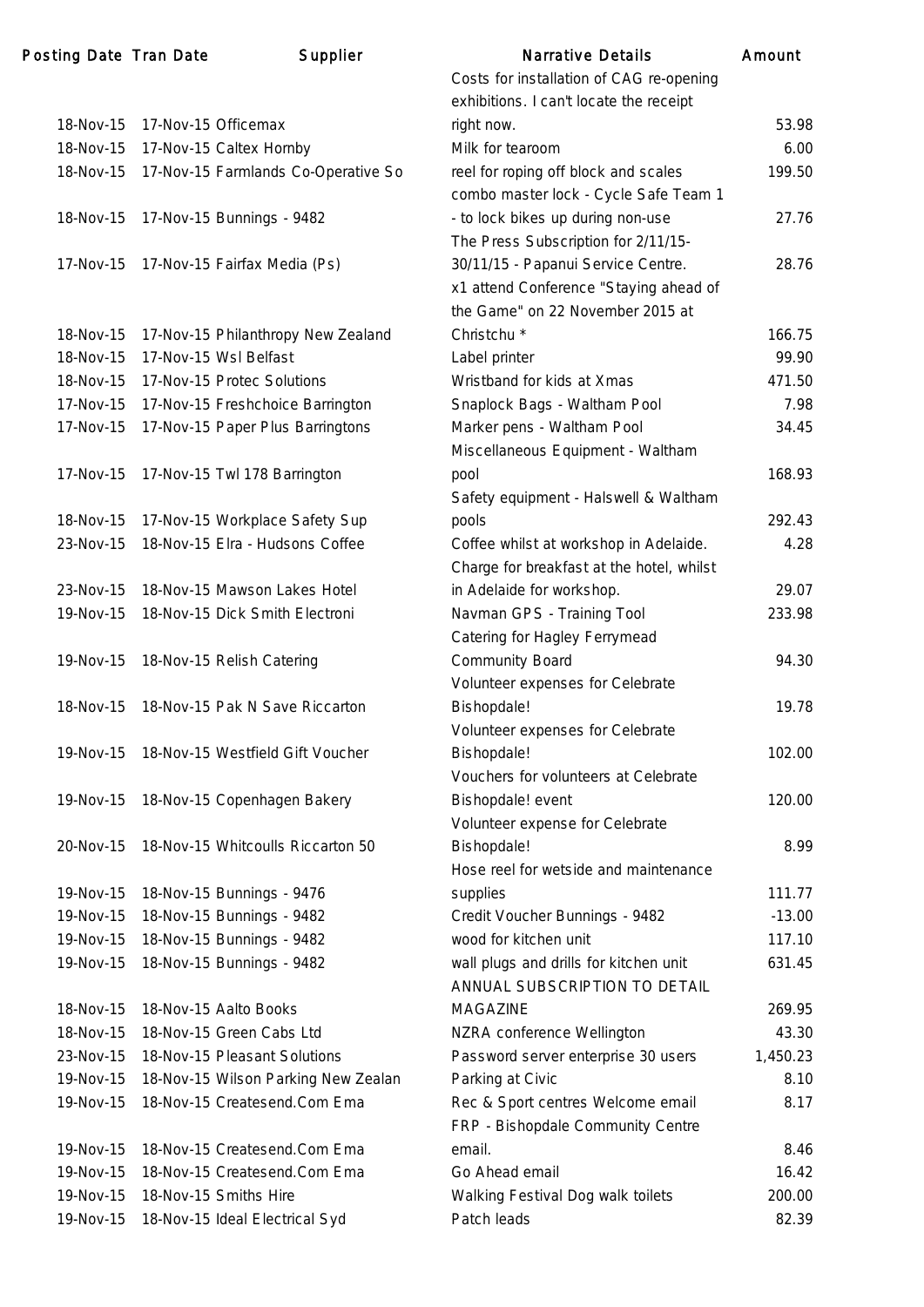## Posting Date Tran Date Supplier

|           |                    |                                   | carpark              |
|-----------|--------------------|-----------------------------------|----------------------|
| 19-Nov-15 |                    | 18-Nov-15 Chch Airport Carpark    | Wellingt             |
| 18-Nov-15 |                    | 18-Nov-15 The Chain Man Ltd       | Repair I             |
| 19-Nov-15 |                    | 18-Nov-15 Parkhouse Rd Garden     | Lawn m               |
| 20-Nov-15 |                    | 18-Nov-15 Readylawn Industries    | Readyla              |
| 19-Nov-15 |                    | 18-Nov-15 Canterbury Playcentre   | Holiday              |
| 19-Nov-15 |                    | 18-Nov-15 Kmart - Shirley         | Babytin              |
|           |                    |                                   | Inreach              |
| 19-Nov-15 |                    | 18-Nov-15 Pivotel Communicat      | 209263               |
|           |                    |                                   | Inreach              |
| 19-Nov-15 |                    | 18-Nov-15 Pivotel Communicat      | 209267               |
| 19-Nov-15 |                    | 18-Nov-15 Outsider Mountain Sprt  | work bo              |
|           |                    |                                   | Stamps               |
| 18-Nov-15 |                    | 18-Nov-15 Rubber Stamps           | work                 |
| 20-Nov-15 |                    | 18-Nov-15 Paypal *spinalpubli     | ergonor              |
|           |                    |                                   | Framing              |
| 18-Nov-15 |                    | 18-Nov-15 Windsor Gallery         | 6th Floc             |
|           |                    |                                   | Cleanin              |
| 18-Nov-15 |                    | 18-Nov-15 Hammer Hardware         | Halswel              |
|           |                    |                                   | 2 No. H              |
| 19-Nov-15 |                    | 18-Nov-15 Paramount Pools & Spas  | pool at              |
|           |                    |                                   | Consun               |
| 19-Nov-15 |                    | 18-Nov-15 Mad Butcher Ferry Road  | Guthrey              |
|           |                    |                                   | Consun               |
| 20-Nov-15 |                    | 18-Nov-15 Paknsave Moorhouse      | Guthrey              |
| 19-Nov-15 |                    | 18-Nov-15 Industrial Processors   | Perlite o            |
| 19-Nov-15 |                    | 18-Nov-15 Blacks Fasteners Lt     | In Hous              |
| 19-Nov-15 |                    | 18-Nov-15 Blackwoods Protector    | PPE - F              |
| 19-Nov-15 |                    | 18-Nov-15 Edgeware Mower & Chain  | new bla              |
|           |                    |                                   | respirat             |
| 19-Nov-15 |                    | 18-Nov-15 Nz Safety Br 23         | nemato               |
|           |                    |                                   | samsur               |
| 19-Nov-15 |                    | 18-Nov-15 Pb Technologies Ltd     | stock x              |
|           |                    |                                   | For Shir             |
| 19-Nov-15 |                    | 18-Nov-15 New World Bishopdale    | Meeting              |
|           |                    |                                   | For Shir             |
| 19-Nov-15 |                    | 18-Nov-15 Georgios Gafe           | Meeting              |
| 18-Nov-15 |                    | 18-Nov-15 Fishpond Co NZ          | UV sec               |
|           |                    |                                   | Floor Ta             |
| 19-Nov-15 |                    | 18-Nov-15 M J Shardlow & Colid    | game                 |
|           |                    |                                   | drill bits           |
| 19-Nov-15 |                    | 18-Nov-15 Bunnings - 9482         | for tool             |
| 19-Nov-15 |                    | 18-Nov-15 Raeward Fresh Marshland | apples a             |
| 19-Nov-15 |                    | 18-Nov-15 Aa Sydenham             | x1 moto              |
| 20-Nov-15 | 18-Nov-15 Nhbs Ltd |                                   | <b>Botanic</b>       |
| 18-Nov-15 |                    | 18-Nov-15 Minit NZ Ltd            |                      |
| 18-Nov-15 |                    | 18-Nov-15 Twl 175 South City      | keys fo              |
| 18-Nov-15 |                    | 18-Nov-15 Paper Plus South City   | Gallery/<br>Gallery/ |
| 19-Nov-15 |                    | 18-Nov-15 Protocol Public House   |                      |
|           |                    |                                   | Gallery/<br>Hooks,   |
| 18-Nov-15 |                    | 18-Nov-15 Twl 220 Riccarton       |                      |

|           | ing Date Tran Date | Supplier                          | <b>Narrative Details</b>                                          | Amount   |
|-----------|--------------------|-----------------------------------|-------------------------------------------------------------------|----------|
|           |                    |                                   | carparking CHCH Airport - travel to                               |          |
| 19-Nov-15 |                    | 18-Nov-15 Chch Airport Carpark    | Wellington                                                        | 32.00    |
| 18-Nov-15 |                    | 18-Nov-15 The Chain Man Ltd       | Repair Peace Bell, Wire rope.                                     | 48.19    |
| 19-Nov-15 |                    | 18-Nov-15 Parkhouse Rd Garden     | Lawn mix x9 scoops , Sect-A-H-I                                   | 360.45   |
| 20-Nov-15 |                    | 18-Nov-15 Readylawn Industries    | Readylawn, Sec A, H, I                                            | 267.75   |
| 19-Nov-15 |                    | 18-Nov-15 Canterbury Playcentre   | Holiday programme supplies                                        | 19.10    |
| 19-Nov-15 |                    | 18-Nov-15 Kmart - Shirley         | <b>Babytime supplies</b>                                          | 89.00    |
|           |                    |                                   | Inreach GPS safety device Port Hills inv                          |          |
| 19-Nov-15 |                    | 18-Nov-15 Pivotel Communicat      | 2092632                                                           | 39.95    |
|           |                    |                                   | Inreach GPS safety device Port Hills inv                          |          |
| 19-Nov-15 |                    | 18-Nov-15 Pivotel Communicat      | 2092679                                                           | 39.95    |
| 19-Nov-15 |                    | 18-Nov-15 Outsider Mountain Sprt  | work boots for Local Park Ranger x1                               | 286.35   |
|           |                    |                                   | Stamps purchased for Residents Survey                             |          |
| 18-Nov-15 |                    | 18-Nov-15 Rubber Stamps           | work                                                              | 170.60   |
| 20-Nov-15 |                    | 18-Nov-15 Paypal *spinalpubli     | ergonomic office equipment                                        | 518.00   |
|           |                    |                                   | Framing of Documents for Display on                               |          |
| 18-Nov-15 |                    | 18-Nov-15 Windsor Gallery         | 6th Floor                                                         | 730.00   |
|           |                    |                                   | Cleaning products for Te Hapua:                                   |          |
| 18-Nov-15 |                    | 18-Nov-15 Hammer Hardware         | <b>Halswell Centre</b>                                            | 27.00    |
|           |                    |                                   | 2 No. Hydro stat valves for the main                              |          |
| 19-Nov-15 |                    | 18-Nov-15 Paramount Pools & Spas  | pool at Halswell                                                  | 52.00    |
|           |                    |                                   | Consumables - BBQ at Airedale and                                 |          |
| 19-Nov-15 |                    | 18-Nov-15 Mad Butcher Ferry Road  | <b>Guthrey Courts</b>                                             | 20.00    |
|           |                    |                                   | Consumables - BBQ at Airedale and                                 |          |
| 20-Nov-15 |                    | 18-Nov-15 Paknsave Moorhouse      | <b>Guthrey Courts</b>                                             | 109.12   |
| 19-Nov-15 |                    | 18-Nov-15 Industrial Processors   | Perlite chemicals                                                 | 1,051.10 |
| 19-Nov-15 |                    | 18-Nov-15 Blacks Fasteners Lt     | In House Maintenance                                              | 47.37    |
| 19-Nov-15 |                    | 18-Nov-15 Blackwoods Protector    | PPE - Replacement Boots x1                                        | 179.23   |
| 19-Nov-15 |                    | 18-Nov-15 Edgeware Mower & Chain  | new blade for rotary mower                                        | 39.90    |
|           |                    |                                   | respirator and spray suit for spraying                            |          |
| 19-Nov-15 |                    | 18-Nov-15 Nz Safety Br 23         | nematodes                                                         | 303.67   |
|           |                    |                                   | samsung galaxy s4 mini batteries for                              |          |
| 19-Nov-15 |                    | 18-Nov-15 Pb Technologies Ltd     | stock x5                                                          | 188.60   |
|           |                    |                                   | For Shirley/Papanui Community Board                               |          |
| 19-Nov-15 |                    | 18-Nov-15 New World Bishopdale    | Meeting on 18 November 2015.                                      | 38.73    |
|           |                    |                                   | For Shirley/Papanui Community Board                               |          |
| 19-Nov-15 |                    | 18-Nov-15 Georgios Gafe           | Meeting on 18 November 2015.                                      | 97.32    |
| 18-Nov-15 |                    | 18-Nov-15 Fishpond Co NZ          | UV security pen for marking equipment                             | 12.97    |
|           |                    |                                   | Floor Tape - Legends of PBL basketball                            |          |
| 19-Nov-15 |                    | 18-Nov-15 M J Shardlow & Colid    | game                                                              | 709.55   |
|           |                    |                                   | drill bits for toilet holders and wrenches                        |          |
| 19-Nov-15 |                    | 18-Nov-15 Bunnings - 9482         | for tool replacement                                              | 34.94    |
| 19-Nov-15 |                    | 18-Nov-15 Raeward Fresh Marshland | apples and greens and carrots                                     | 53.84    |
| 19-Nov-15 |                    | 18-Nov-15 Aa Sydenham             | x1 motorcycle learner license test                                | 93.90    |
| 20-Nov-15 | 18-Nov-15 Nhbs Ltd |                                   | <b>Botanic Gardens library</b>                                    | 42.21    |
| 18-Nov-15 |                    | 18-Nov-15 Minit NZ Ltd            | keys for Templeton Community Centre                               | 39.60    |
| 18-Nov-15 |                    | 18-Nov-15 Twl 175 South City      | Gallery/Museum quiz expense                                       | 40.00    |
| 18-Nov-15 |                    | 18-Nov-15 Paper Plus South City   | Gallery/Museum quiz expense                                       | 67.96    |
| 19-Nov-15 |                    | 18-Nov-15 Protocol Public House   |                                                                   | 140.00   |
| 18-Nov-15 |                    | 18-Nov-15 Twl 220 Riccarton       | Gallery/Museum quiz expense<br>Hooks, bucket etc for Waltham Pool | 40.87    |
|           |                    |                                   |                                                                   |          |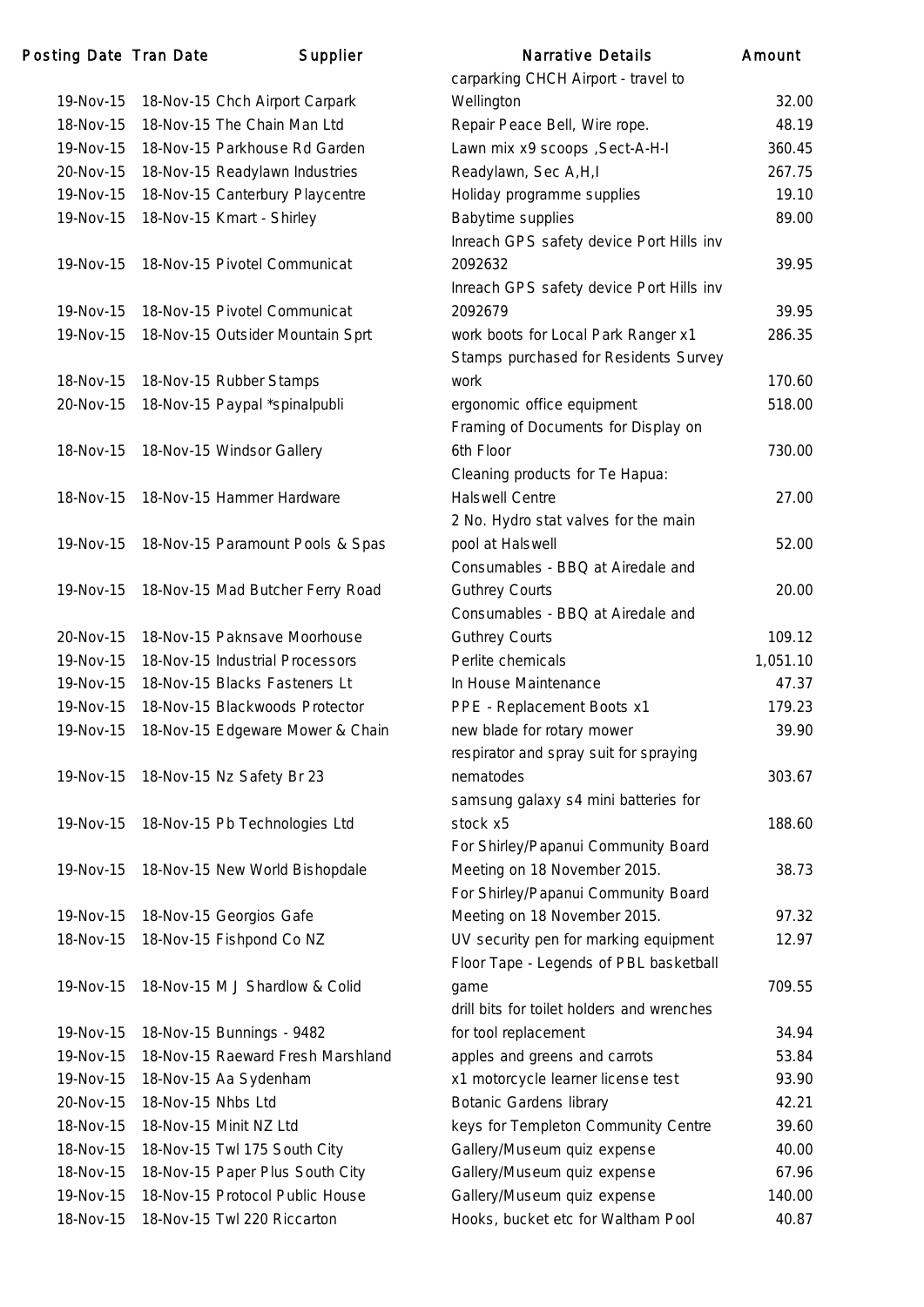| Posting Date Tran Date |                     | Supplier                                 | <b>Narrative Details</b>                 | Amount |
|------------------------|---------------------|------------------------------------------|------------------------------------------|--------|
|                        |                     |                                          | Oxygen Equipment - Waltham &             |        |
|                        |                     | 19-Nov-15 18-Nov-15 Workplace Safety Sup | Lyttelton                                | 245.87 |
|                        |                     |                                          | spray visors aprons and safety speed     |        |
| 19-Nov-15              |                     | 18-Nov-15 Blackwoods Protector           | signs                                    | 484.51 |
| 18-Nov-15              |                     | 18-Nov-15 Pak N Save Northlands          | Food for game day event                  | 8.79   |
| 18-Nov-15              |                     | 18-Nov-15 Twl 120 Northlands             | Prizes for games day                     | 65.99  |
|                        |                     |                                          | Catering for Spreydon Heathcote          |        |
| 19-Nov-15              |                     | 19-Nov-15 Freshchoice Barrington         | workshop                                 | 20.74  |
|                        |                     |                                          | Hire of a portaloo for Celebrate         |        |
| 20-Nov-15              |                     | 19-Nov-15 Hirepool Port A Loo            | <b>Bishopdale!</b> Event                 | 187.73 |
| 20-Nov-15              |                     | 19-Nov-15 Mico Montreal St 7080          | Handrailing - Materials                  | 54.79  |
| 19-Nov-15              |                     | 19-Nov-15 Pak N Save Northlands          | Pak n Save Account for Sept/Oct 2015     | 669.52 |
| 20-Nov-15              |                     | 19-Nov-15 Createsend.Com Ema             | Swimsmart Progression email              | 8.68   |
| 20-Nov-15              |                     | 19-Nov-15 Createsend.Com Ema             | Swimsmart enrolment email                | 11.05  |
| 19-Nov-15              |                     | 19-Nov-15 Thode Knife & Saw Ltd          | sharpen guillotine blade                 | 54.93  |
| 20-Nov-15              |                     | 19-Nov-15 Bunnings - 9476                | Plants for gardens                       | 41.27  |
| 20-Nov-15              |                     | 19-Nov-15 Blackwoods Protector           | Pants x1 Khaki                           | 61.08  |
| 20-Nov-15              |                     | 19-Nov-15 Oderings Nurseries             | Plants for sect A                        | 102.98 |
|                        |                     |                                          | Groynes weedeater large spoil line       |        |
| 20-Nov-15              |                     | 19-Nov-15 Omc Power Equipment            | trimmer                                  | 157.98 |
|                        |                     |                                          | Christmas tree and decorations for       |        |
| 19-Nov-15              |                     | 19-Nov-15 Twl 178 Barrington             | theme in Southern Centre                 | 60.10  |
|                        |                     |                                          |                                          |        |
|                        |                     |                                          | Bishopdale Gala day outreach prize       |        |
| 20-Nov-15              |                     | 19-Nov-15 Kmart - Riccarton              | draw.                                    | 8.00   |
|                        |                     |                                          | The Mayor places wreath at Armistice     |        |
| 19-Nov-15              |                     | 19-Nov-15 Central City Flowers           | Day Commemoration at RSA                 | 75.00  |
| 20-Nov-15              |                     | 19-Nov-15 Hornby Toolshed                | Argon Gas                                | 80.91  |
| 19-Nov-15              |                     | 19-Nov-15 Nzrc Online Shop               | First Aid Re-validation x1               | 120.00 |
| 20-Nov-15              |                     | 19-Nov-15 Wsl Eastgate                   | Hardcover Clipboard - New Start x1       | 27.99  |
|                        |                     |                                          | Screen protector resources for Fencing   |        |
| 20-Nov-15              |                     | 19-Nov-15 Noel Leeming 12                | of Swimming Pool Inspections             | 89.98  |
|                        |                     |                                          | Safety Gear for new staff - Compliance   |        |
| 20-Nov-15              |                     | 19-Nov-15 Blackwoods Protector           | Investigations                           | 433.55 |
|                        |                     |                                          | For Shirley/Papanui Community Board      |        |
|                        |                     |                                          | Leadership Day 2015 - held on 24         |        |
| 19-Nov-15              | 19-Nov-15 Countdown |                                          | November 2015.                           | 137.98 |
|                        |                     |                                          | For Shirley/Papanui Community Board      |        |
|                        |                     |                                          | Leadership Day 2015 - held on 24         |        |
| 19-Nov-15              |                     | 19-Nov-15 Z Bishopdale                   | November 2015 - for Speakers at *        | 250.00 |
|                        |                     |                                          | For Shirley/Papanui Community Board      |        |
| 20-Nov-15              |                     | 19-Nov-15 New World Bishopdale           | Leadership Day on 24 November 2015.      | 29.98  |
|                        |                     |                                          | For Shirley/Papanui Community Board      |        |
|                        |                     |                                          | breakfast meeting with School Principals |        |
| 20-Nov-15              |                     | 19-Nov-15 New World Bishopdale           | - 20 November 2015.                      | 82.13  |
|                        |                     |                                          | For Shirley/Papanui Community Board      |        |
|                        |                     |                                          | Leadership Day 2015 - held on 24         |        |
| 20-Nov-15              |                     | 19-Nov-15 St Pierres Northlands          | November 2015.                           | 278.00 |
| 19-Nov-15              |                     | 19-Nov-15 Sign Vinyl NZ 2002 Ltd         | Vinyl for vinyl-cutter at new HA         | 10.00  |
| 19-Nov-15              |                     | 19-Nov-15 Mighty Ape Limited             | PS4 dual controllers (LI/ NB/SO refit)   | 88.00  |
| 20-Nov-15              |                     | 19-Nov-15 Para Rubber Christchur         | EVA foam for vinyl cutter                | 3.12   |
| 20-Nov-15              |                     | 19-Nov-15 Noel Leeming 3                 | iPad carry cases x 5 for new HA          | 199.96 |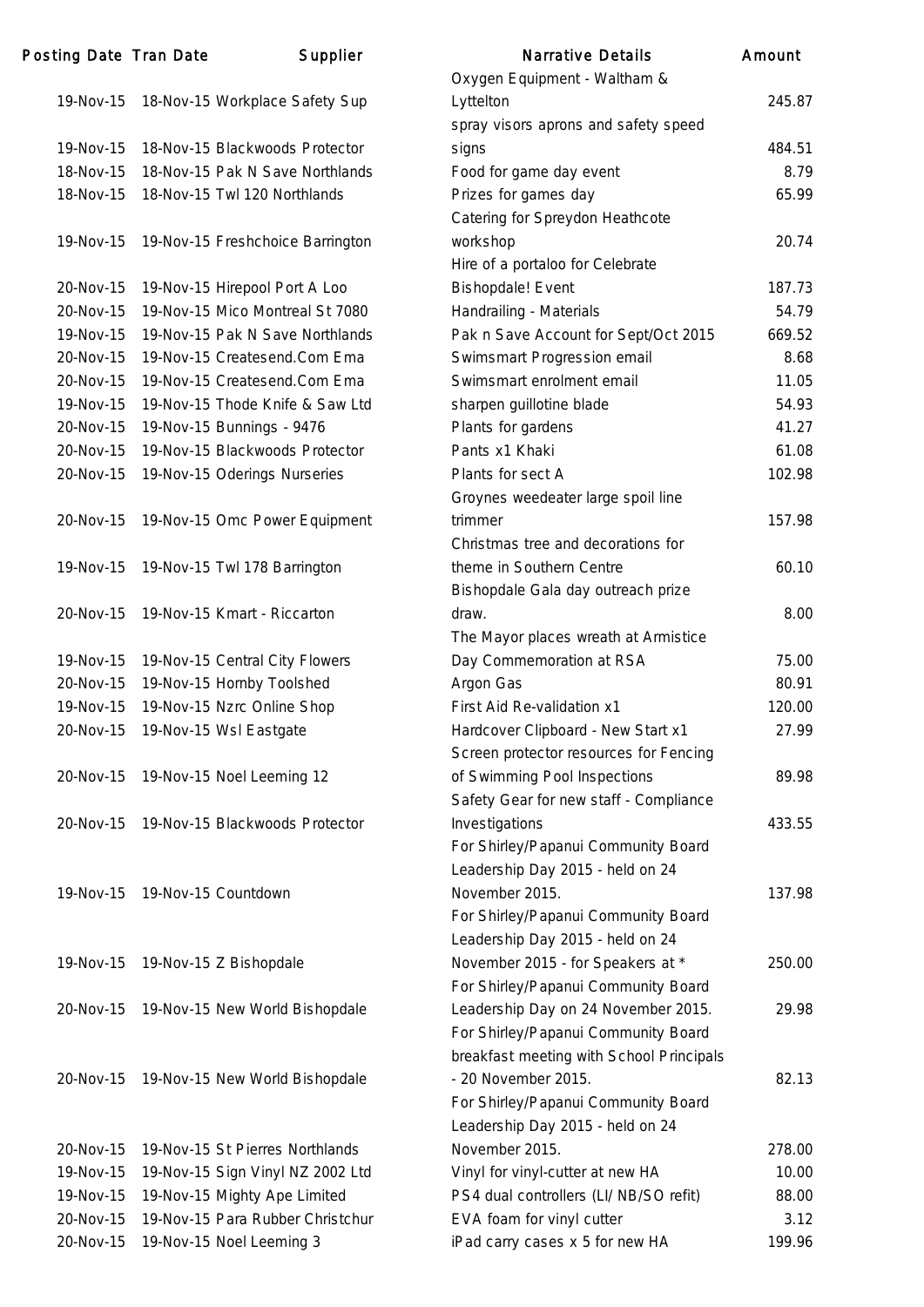| Posting Date Tran Date | Supplier                            | <b>Narrative Details</b>                   | Amount |
|------------------------|-------------------------------------|--------------------------------------------|--------|
| 20-Nov-15              | 19-Nov-15 Modern Teaching Aids      | Lego mindstorm licenses for new HA         | 826.68 |
|                        |                                     | Postage to North America - returning       |        |
| 20-Nov-15              | 19-Nov-15 Woolston Post Shop        | cables - ordered incorrect size            | 37.74  |
| 20-Nov-15              | 19-Nov-15 Po Box Lobby Christc      | courier bags                               | 16.50  |
| 20-Nov-15              | 19-Nov-15 The Cleaners Warehouse    | Vac bags and mop heads                     | 82.40  |
| 20-Nov-15              | 19-Nov-15 Masterworks Gallery       | Library book                               | 32.50  |
| 23-Nov-15              | 19-Nov-15 Paypal *museumsetc        | Library book                               | 60.76  |
|                        |                                     | Hire of YMCA BBQ Trailer - Hoon Hay        |        |
| 19-Nov-15              | 19-Nov-15 Y M C A Bishopdale        | Fiesta                                     | 20.00  |
| 19-Nov-15              | 19-Nov-15 Twl 120 Northlands        | Clear line for displays                    | 10.50  |
|                        |                                     | LMH Board Seminar - 17 November            |        |
| 23-Nov-15              | 20-Nov-15 Relish Catering           | 2015                                       | 118.91 |
|                        |                                     | load testing fee for helicopter strops on  |        |
| 23-Nov-15              | 20-Nov-15 Bridon New Zealand And Go | fire trailer (rural fire)                  | 104.94 |
|                        |                                     | Catering for Hagley Ferrymead              |        |
| 23-Nov-15              | 20-Nov-15 Relish Catering           | Community Board                            | 94.30  |
|                        |                                     | taxi in Wellington for BHAGG               |        |
| 20-Nov-15              | 20-Nov-15 Wgtn Combined Taxis       | conference (2)                             | 39.50  |
|                        |                                     | Carparking while attending BHAGG mtg       |        |
| 23-Nov-15              | 20-Nov-15 Chch Airport Carpark      | in Wellington                              | 25.00  |
|                        |                                     | Dynabolts to fix disabled change room      |        |
| 23-Nov-15              | 20-Nov-15 Bunnings - 9476           | door - again                               | 10.47  |
| 20-Nov-15              | 20-Nov-15 Cdk Stone Nz              | Polishing Wax                              | 54.05  |
| 20-Nov-15              | 20-Nov-15 Cdk Stone Nz              | Polishing Wax (x2)                         | 54.05  |
| 20-Nov-15              | 20-Nov-15 Optimal Workshop          | Treejack - user testing cloud software     | 139.00 |
| 23-Nov-15              | 20-Nov-15 Chch Airport Carpark      | Carparking NZRA Conference                 | 75.00  |
| 20-Nov-15              | 20-Nov-15 Mitre 10 Beckenham        | 5 x weeders for volunteers                 | 21.25  |
|                        |                                     | Volunteer - Sumner Environment Group       |        |
| 20-Nov-15              | 20-Nov-15 Countdown                 | biscuits/juice                             | 25.95  |
|                        |                                     | Pip and Pop sugar and other supplies for   |        |
| 20-Nov-15              | 20-Nov-15 Trents Wholesale Ltd      | artwork                                    | 852.43 |
|                        |                                     |                                            | 3.60   |
| 20-Nov-15              | 20-Nov-15 Ccc Parking               | Parking at Civic                           |        |
|                        |                                     | Media department newspaper                 | 38.20  |
| 20-Nov-15              | 20-Nov-15 Fairfaxmedia Recurring    | subscription.                              |        |
|                        |                                     | Public Information's Press subscriptions - | 75.89  |
| 20-Nov-15              | 20-Nov-15 Fairfaxmedia Recurring    | Oct & Nov                                  |        |
| 23-Nov-15              | 20-Nov-15 Createsend.Com Ema        | Swimsmart progression email                | 7.56   |
| 23-Nov-15              | 20-Nov-15 Createsend.Com Ema        | Swimsmart enrolment email                  | 9.09   |
|                        |                                     | Milk for staffroom, Iollies for Dinosaur   |        |
| 23-Nov-15              | 20-Nov-15 New World Fendalton       | event at Fendalton                         | 29.94  |
| 23-Nov-15              | 20-Nov-15 Whitcoulls Thepalms 47    | Diary -Fe, Velcro Dinosaur Exhibit         | 46.98  |
| 23-Nov-15              | 20-Nov-15 Harvey Norman Stores      | 6L urn for South L.C.                      | 173.00 |
|                        |                                     | replacement coffee cups for Styx Mill      |        |
| 20-Nov-15              | 20-Nov-15 Twl 181 Belfast           | Tea room                                   | 23.94  |
|                        |                                     | MP3 players for LTA Education Team         |        |
| 23-Nov-15              | 20-Nov-15 Noel Leeming 1k           | programmes                                 | 190.04 |
|                        |                                     | Catering for Government/Local Agency       |        |
| 20-Nov-15              | 20-Nov-15 The Kitchen Cafe          | <b>Shared Fleet Project</b>                | 288.00 |
| 23-Nov-15              | 20-Nov-15 Hirepool Ltd H/o          | football festival hire of portaloos        | 600.51 |
|                        |                                     | The Press subscription for Fendalton       |        |
| 20-Nov-15              | 20-Nov-15 Fairfaxmedia Recurring    | Governance Team                            | 38.20  |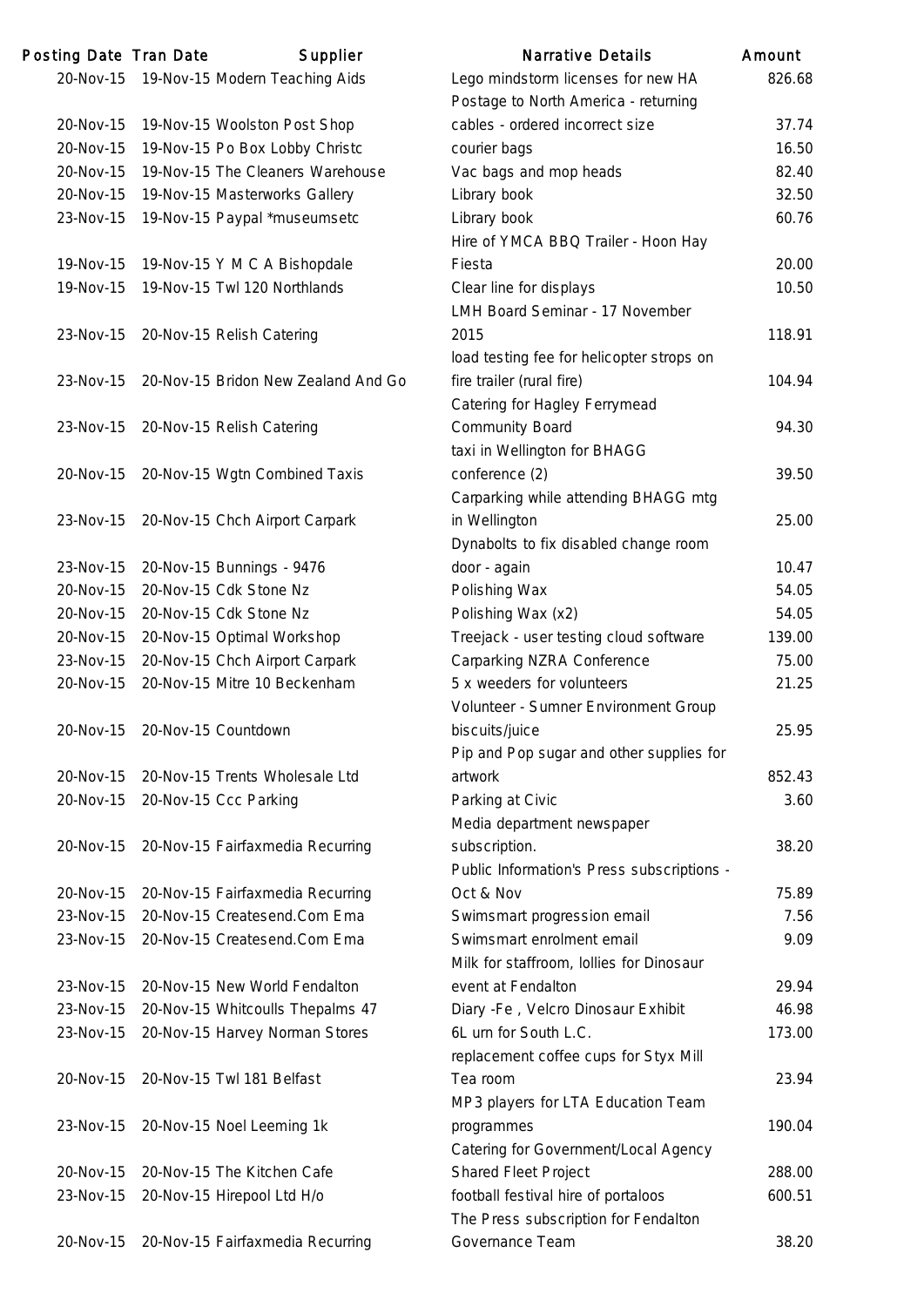| Posting Date Tran Date |                     | Supplier                            | <b>Narrative Details</b>                 | Amount |
|------------------------|---------------------|-------------------------------------|------------------------------------------|--------|
| 20-Nov-15              |                     | 20-Nov-15 Fairfaxmedia Recurring    | The Press - sub for CAG library          | 35.00  |
| 20-Nov-15              |                     | 20-Nov-15 Paper Plus Barringtons    | STATIONERY NOT OFFICEMAX                 | 10.99  |
| 20-Nov-15              |                     | 20-Nov-15 Blue Star Taxis           | Taxi - Home - Airport - Fitex            | 38.60  |
| 20-Nov-15              |                     | 20-Nov-15 Zoomy Taxi Pmt            | Taxi Hotel - Conference - Fitex          | 40.00  |
| 20-Nov-15              |                     | 20-Nov-15 Zoomy Taxi Pmt            | Taxi Airport - Conference - Fitex        | 130.00 |
| 23-Nov-15              |                     | 20-Nov-15 Big Little Grill          | Meal Expense - Conference - Fitex        | 17.00  |
|                        |                     |                                     | Catering - Burwood/Pegasus Community     |        |
|                        |                     |                                     | Board meeting at New Brighton            |        |
| 23-Nov-15              |                     | 20-Nov-15 Relish Catering           | Boardroom 16 November 2 *                | 114.31 |
| 20-Nov-15              |                     | 20-Nov-15 Twl 175 South City        | Mobile Maker Space Purchases             | 22.00  |
| 23-Nov-15              | 20-Nov-15 Officemax |                                     | Mobile Maker Space Purchases             | 13.79  |
|                        |                     |                                     | Various wood screws & fixings for Te     |        |
| 20-Nov-15              |                     | 20-Nov-15 Placemakers Riccarton     | Hapua: Halswell Centre                   | 26.97  |
|                        |                     |                                     | Power boards for Te Hapua: Halswell      |        |
| 20-Nov-15              |                     | 20-Nov-15 Hammer Hardware           | Centre                                   | 60.00  |
|                        |                     |                                     | Hole drill & other tools for Te Hapua:   |        |
| 23-Nov-15              |                     | 20-Nov-15 Bunnings - 9476           | <b>Halswell Centre</b>                   | 46.73  |
|                        |                     |                                     | Meeting with MBIE in Wellington,         |        |
| 23-Nov-15              |                     | 20-Nov-15 Wilson Parking            | Parking                                  | 36.60  |
|                        |                     |                                     | Sushi mats and skewers for LTA           |        |
| 23-Nov-15              |                     | 20-Nov-15 Kosco Shirley             | programme                                | 23.91  |
| 23-Nov-15              |                     | 20-Nov-15 Bunnings - 9482           | Cable ties, shade sail, Staples          | 610.49 |
| 24-Nov-15              |                     | 20-Nov-15 Outsider Mountain Sprt    | Work Boots x2                            | 476.10 |
| 20-Nov-15              |                     | 20-Nov-15 Pak N Save Wainoni        | morning tea for departing staff member   | 30.78  |
|                        |                     |                                     | lunch for departing staff member within  |        |
| 20-Nov-15              | 20-Nov-15 Tiffanys  |                                     | budget                                   | 127.04 |
|                        |                     |                                     | Costs for installation of CAG re-opening |        |
| 20-Nov-15              |                     | 20-Nov-15 Trowel Trade Centre       | exhibitions                              | 29.85  |
|                        |                     |                                     | Costs for installation of CAG re-opening |        |
| 20-Nov-15              |                     | 20-Nov-15 Spotlight Stores NZ Ltd   | exhibitions                              | 51.95  |
| 20-Nov-15              |                     | 20-Nov-15 New World Halswell        | HQP Volunteer BBQ/                       | 23.52  |
| 23-Nov-15              |                     | 20-Nov-15 Halswell Butchery 2007 Lt | HQP Volunteer planting/ bbq 21/11/15     | 38.22  |
|                        |                     |                                     | Service contract email to SMS one        |        |
| 20-Nov-15              |                     | 20-Nov-15 Modica Group Limited      | month payment FingerTip Library          | 77.74  |
| 23-Nov-15              |                     | 20-Nov-15 Filecorp NZ Limited       | Files for RMA Monitoring                 | 450.36 |
|                        |                     |                                     | Camera equipment for Compliance &        |        |
| 23-Nov-15              |                     | 20-Nov-15 Harvey Norman Moorehouse  | Investigation new staff                  | 964.90 |
|                        |                     |                                     | For Shirley/Papanui Community Board      |        |
|                        |                     |                                     | Principals Breakfast Meeting on 20       |        |
| 23-Nov-15              |                     | 20-Nov-15 Georgios Gafe             | November 2015.                           | 181.12 |
|                        |                     |                                     | Boot surround, putties for IHC outwork   |        |
| 20-Nov-15              |                     | 20-Nov-15 Kathmandu Tower Junctn    | gang                                     | 59.98  |
|                        |                     |                                     | Face painting supplies - Hoon Hay        |        |
| 20-Nov-15              |                     | 20-Nov-15 Hardings Chemist Post     | Fiesta                                   | 13.98  |
| 20-Nov-15              |                     | 20-Nov-15 Lincoln Rd Supermarket    | Volunteer costs - Hoon Hay Fiesta        | 18.00  |
|                        |                     |                                     | BBQ supplies/spot prize - Hoon Hay       |        |
| 20-Nov-15              |                     | 20-Nov-15 The Mad Butcher Colombo   | Fiesta                                   | 124.00 |
| 23-Nov-15              |                     | 20-Nov-15 Pizza Hut - 762           | Volunteer costs - Hoon Hay Fiesta        | 75.00  |
|                        |                     |                                     | BBQ supplies, koha for photographer,     |        |
| 23-Nov-15              |                     | 20-Nov-15 Paknsave Moorhouse        | spot prizes - Hoon Hay Fiesta            | 264.19 |
| 20-Nov-15              |                     | 20-Nov-15 Pak N Save Northlands     | Batteries for gaming day                 | 6.29   |
|                        |                     |                                     |                                          |        |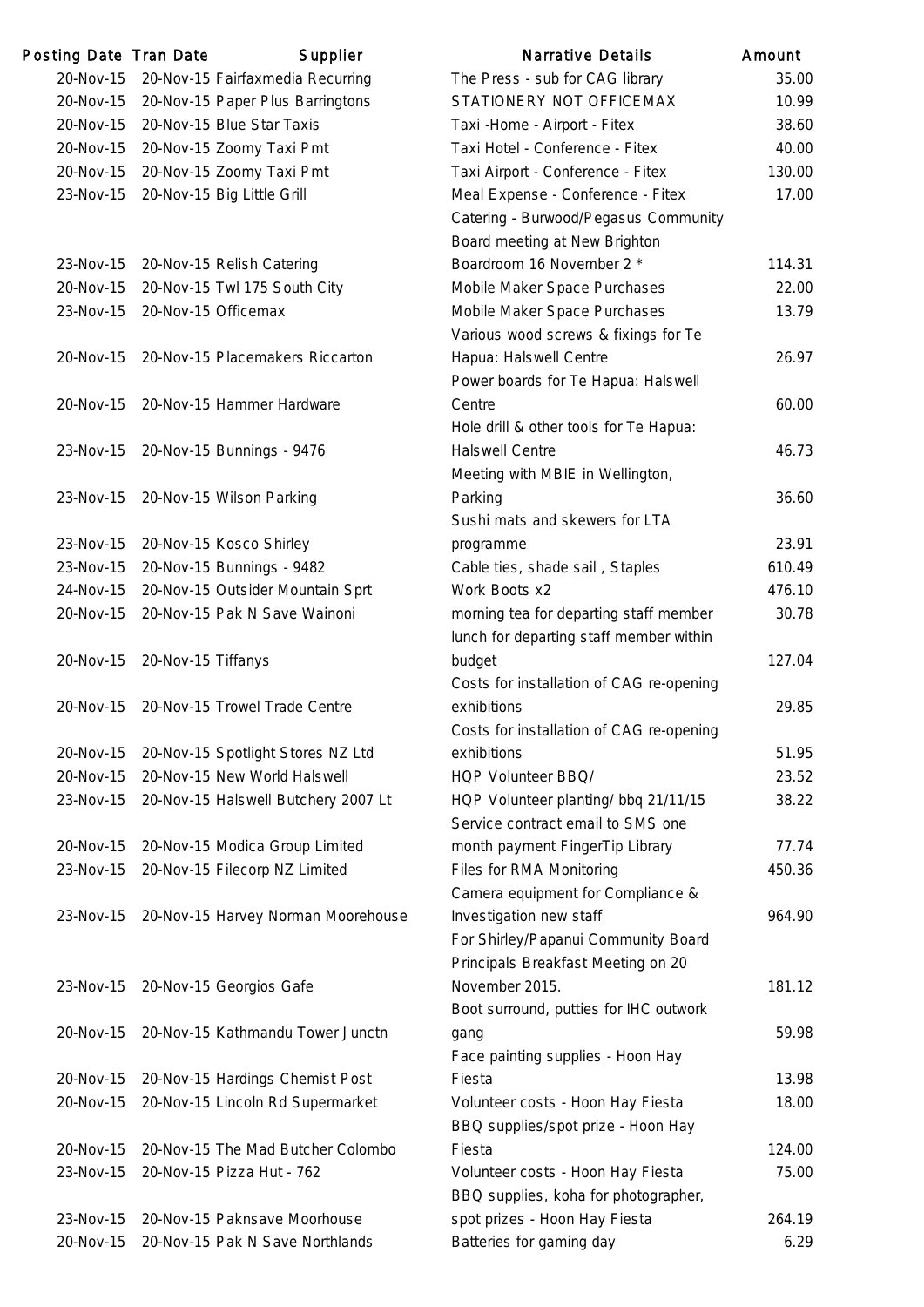| Posting Date Tran Date | Supplier                                   | <b>Narrative Details</b>                    | Amount |
|------------------------|--------------------------------------------|---------------------------------------------|--------|
|                        | 20-Nov-15 20-Nov-15 Twl 120 Northlands     | Game for games day                          | 29.99  |
|                        | 23-Nov-15 21-Nov-15 Fresh Choice Parklands | 561/213/5/5                                 | 26.37  |
|                        | 23-Nov-15 21-Nov-15 Subway Aut North Shore | Meal expense - Fitex conference             | 13.70  |
|                        | 23-Nov-15 21-Nov-15 Zoomy Taxi Pmt         | Taxi - Hotel - Conference - Fitex           | 40.00  |
|                        |                                            | sprinkler for watering plants in storage in |        |
| 23-Nov-15              | 22-Nov-15 Mitre 10 Beckenham               | Vic park HQ compound                        | 11.40  |
| 23-Nov-15              | 22-Nov-15 Twl 175 South City               | 2 x hula hoops for mobile hangings          | 16.00  |
|                        | 23-Nov-15 22-Nov-15 Bunnings - 9482        | emery cloth and chain for lavatory          | 54.68  |
|                        |                                            | Readdle PDF expert sub Dec 15 12            |        |
| 24-Nov-15              | 22-Nov-15 Fs *readdle                      | users                                       | 187.31 |
|                        |                                            | lunch Brisbane QAGOMA: Asia-Pacific         |        |
| 24-Nov-15              | 22-Nov-15 Studio Food Pty Ltd              | Triennial                                   | 21.45  |
|                        |                                            | dinner Brisbane QAGOMA: Asia-Pacific        |        |
| 24-Nov-15              | 22-Nov-15 Julius Pizzeria                  | Triennial                                   | 31.05  |
| 23-Nov-15              | 22-Nov-15 New World Bishopdale             | Supplies for BI gala day                    | 17.48  |
| 24-Nov-15              | 22-Nov-15 Www.Ciob.Org.Uk                  | x1 Membership                               | 635.74 |
| 23-Nov-15              | 22-Nov-15 Subway Aut North Shore           | Meal expense - fitex conference             | 15.10  |
| 23-Nov-15              | 22-Nov-15 Sushi Bar Hayama (Domesti        | Conference meal - Fitex                     | 27.50  |
| 23-Nov-15              | 22-Nov-15 Zoomy Taxi Pmt                   | Taxi - Hotel - Conference- Fitex            | 40.00  |
| 23-Nov-15              | 22-Nov-15 Zoomy Taxi Pmt                   | Taxi - Conference - Airport - Fitex         | 130.00 |
|                        |                                            | volunteer expenses-eastenders work          |        |
| 23-Nov-15              | 22-Nov-15 New World St Martins             | gang and some tea room milk                 | 40.71  |
|                        |                                            | Catering for Spreydon Heathcote             |        |
| 24-Nov-15              | 23-Nov-15 Couplands Bakeries               | workshop                                    | 27.96  |
| 24-Nov-15              | 23-Nov-15 Blackwoods Protector             | PPE New Starter x1                          | 25.50  |
| 24-Nov-15              | 23-Nov-15 Noel Leeming 20                  | Camera - Training Purposes                  | 267.97 |
| 24-Nov-15              | 23-Nov-15 Blackwoods Protector             | PPE - x2                                    | 298.19 |
| 24-Nov-15              | 23-Nov-15 Ecocentral Ltd                   | shelter rubbish                             | 33.74  |
| 23-Nov-15              | 23-Nov-15 Countdown                        | Milk for Carlyle staff room                 | 5.90   |
|                        |                                            | Lunch x1 while in Auckland for              |        |
| 24-Nov-15              | 23-Nov-15 Manuka Restaurant                | Sustainability Forum & meetings             | 22.50  |
| 24-Nov-15              | 23-Nov-15 Bunnings - 9482                  | consumables for kitchen unit fixing         | 75.93  |
|                        |                                            | Institute of Directors - function           |        |
| 24-Nov-15              | 23-Nov-15 Institute Of Directo             | attendance                                  | 45.00  |
|                        |                                            | Cushions for artist's use during            |        |
| 23-Nov-15              | 23-Nov-15 Briscoes Chch Salisbury          | installation of Pip and Pop exhibition      | 28.00  |
|                        |                                            | Pigments (materials for Pip and Pop         |        |
| 24-Nov-15              | 23-Nov-15 Heidelberg Fine Art              | exhibition)                                 | 759.45 |
|                        |                                            | Items-promoting programmes to local         |        |
| 24-Nov-15              | 23-Nov-15 New World St Martins             | schools (South and Halswell areas)          | 59.88  |
| 24-Nov-15              | 23-Nov-15 Createsend.Com Ema               | Swimsmart Progression email                 | 7.63   |
| 24-Nov-15              | 23-Nov-15 Createsend.Com Ema               | Swimsmart Enrolment email                   | 8.77   |
|                        |                                            | Incidental expenses associated with Cup     |        |
| 24-Nov-15              | 23-Nov-15 Rydges Latimer                   | & Show Week                                 | 87.96  |
| 24-Nov-15              | 23-Nov-15 Blackwoods Protector             | Sunscreen PPE gear x1                       | 383.80 |
|                        |                                            | Christmas decorations - Fendalton           |        |
| 24-Nov-15              | 23-Nov-15 Kmart - Shirley                  | Library                                     | 29.50  |
| 24-Nov-15              | 23-Nov-15 The Service Company Ltd          | Gloves, rubbish bags & hand sanitizer       | 375.15 |
|                        |                                            | Catering for Board workshop held on         |        |
|                        |                                            | Monday 23 November - LTP workshop           |        |

| <b>Narrative Details</b>                    | Amount        |
|---------------------------------------------|---------------|
| Game for games day                          | 29.99         |
| 561/213/5/5                                 | 26.37         |
| Meal expense - Fitex conference             | 13.70         |
| Taxi - Hotel - Conference - Fitex           | 40.00         |
| sprinkler for watering plants in storage in |               |
| Vic park HQ compound                        | 11.40         |
| 2 x hula hoops for mobile hangings          | 16.00         |
| emery cloth and chain for lavatory          | 54.68         |
| Readdle PDF expert sub Dec 15 12            |               |
| users                                       | 187.31        |
| lunch Brisbane QAGOMA: Asia-Pacific         |               |
| <b>Triennial</b>                            | 21.45         |
| dinner Brisbane QAGOMA: Asia-Pacific        |               |
| <b>Triennial</b>                            | 31.05         |
| Supplies for BI gala day                    | 17.48         |
| x1 Membership                               | 635.74        |
| Meal expense - fitex conference             | 15.10         |
| Conference meal - Fitex                     | 27.50         |
| Taxi - Hotel - Conference- Fitex            | 40.00         |
| Taxi - Conference - Airport - Fitex         | 130.00        |
| volunteer expenses-eastenders work          |               |
| gang and some tea room milk                 | 40.71         |
| Catering for Spreydon Heathcote             |               |
| workshop                                    | 27.96         |
| PPE New Starter x1                          | 25.50         |
| Camera - Training Purposes                  | 267.97        |
| $PPE - x2$                                  | 298.19        |
| shelter rubbish                             | 33.74         |
| Milk for Carlyle staff room                 | 5.90          |
| Lunch x1 while in Auckland for              |               |
| Sustainability Forum & meetings             | 22.50         |
| consumables for kitchen unit fixing         | 75.93         |
| Institute of Directors - function           |               |
| attendance                                  | 45.00         |
| Cushions for artist's use during            |               |
| installation of Pip and Pop exhibition      | 28.00         |
| Pigments (materials for Pip and Pop         |               |
| exhibition)                                 | 759.45        |
|                                             |               |
| Items-promoting programmes to local         |               |
| schools (South and Halswell areas)          | 59.88<br>7.63 |
| Swimsmart Progression email                 |               |
| Swimsmart Enrolment email                   | 8.77          |
| Incidental expenses associated with Cup     |               |
| & Show Week                                 | 87.96         |
| Sunscreen PPE gear x1                       | 383.80        |
| Christmas decorations - Fendalton           |               |
| Library                                     | 29.50         |
| Gloves, rubbish bags & hand sanitizer       | 375.15        |
| Catering for Board workshop held on         |               |
| Monday 23 November - LTP workshop           |               |
| with member of the Riccarton/W *            | 6.98          |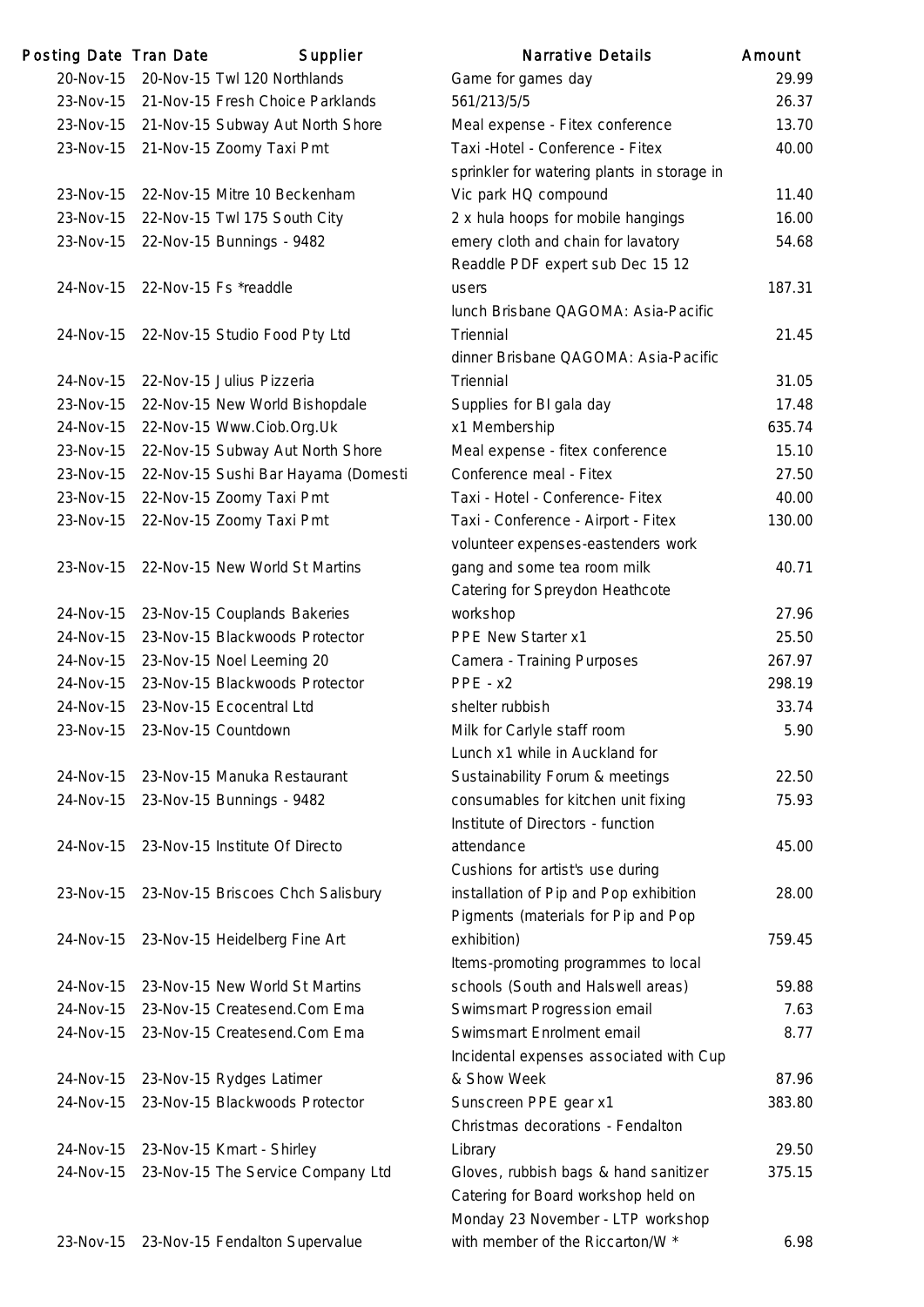| Posting Date Tran Date |                               | Supplier                                      | <b>Narrative Details</b>                  | Amount |
|------------------------|-------------------------------|-----------------------------------------------|-------------------------------------------|--------|
|                        |                               |                                               | Catering for workshop held on Monday      |        |
|                        |                               | 24-Nov-15 23-Nov-15 Couplands Bakeries        | 23 November                               | 29.58  |
|                        |                               |                                               | Application for licensing of cash bar for |        |
| 23-Nov-15              |                               | 23-Nov-15 Chch City Council Civic             | public programmes reopening weekend       | 207.00 |
| 23-Nov-15              |                               | 23-Nov-15 New World South City                | Councillors working lunch                 | 137.64 |
| 24-Nov-15              |                               | 23-Nov-15 Sushi Time Southcity                | Councillors working lunch                 | 31.80  |
|                        |                               | 23-Nov-15 23-Nov-15 New World South City      | Biscuits for meeting with visitors        | 7.96   |
|                        |                               | 24-Nov-15 23-Nov-15 Blackwoods Protector      | PPE for summer worker & new gloves        | 35.25  |
|                        |                               |                                               | CAT6A & AV Patch cables for Te            |        |
| 24-Nov-15              |                               | 23-Nov-15 Computer Dynamics Ltd               | Hapua: Halswell Centre IT fit out         | 392.31 |
| 23-Nov-15              |                               | 23-Nov-15 New World Halswell                  | Milk for staffroom                        | 4.09   |
|                        |                               | 23-Nov-15 23-Nov-15 Mitre 10 Beckenham        | Wonder weeders, pouches, gloves           | 78.96  |
|                        |                               |                                               | For Shirley/Papanui Community Board       |        |
|                        |                               |                                               | Leadership Day 2015 - held on 24          |        |
|                        |                               | 23-Nov-15 23-Nov-15 Pak N Save Northlands     | November 2015.                            | 6.19   |
|                        |                               |                                               | For Shirley/Papanui Community Board       |        |
|                        |                               |                                               | Leadership Day 2015 - held on 24          |        |
|                        |                               | 23-Nov-15 23-Nov-15 Pak N Save Northlands     | November 2015.                            | 277.42 |
|                        |                               |                                               | For Shirley/Papanui Community Board       |        |
|                        |                               |                                               | Leadership Day 2015 - held on 24          |        |
|                        |                               | 23-Nov-15 23-Nov-15 Subway Papanui            | November 2015.                            | 400.00 |
|                        |                               |                                               | For Shirley/Papanui Community Board       |        |
|                        |                               |                                               | Leadership Day 2015 - held on 24          |        |
|                        |                               | 24-Nov-15 23-Nov-15 Northlands Shopping Centr | November 2015.                            | 50.00  |
|                        |                               |                                               | For Shirley/Papanui Community Board       |        |
|                        |                               |                                               | Leadership Day 2015 - held on 24          |        |
|                        |                               | 24-Nov-15 23-Nov-15 Hoyts Northlands          | November 2015 - for Speakers at *         | 150.00 |
|                        |                               |                                               | For Shirley/Papanui Community Board       |        |
|                        |                               |                                               | Leadership Day 2015 - held on 24          |        |
| 24-Nov-15              |                               | 23-Nov-15 French Bakery Limited               | November 2015.                            | 325.10 |
| 24-Nov-15              |                               | 23-Nov-15 M J Shardlow & Colid                | Floor Tape - yellow for volleyball        | 82.48  |
| 24-Nov-15              |                               | 23-Nov-15 Smiths Hire                         | metal detector /spray cans                | 108.40 |
|                        |                               | 23-Nov-15 23-Nov-15 Xcm Group Limited         | New unit caps.                            | 142.03 |
|                        |                               |                                               | Catering for Older Adults Network (OAN)   |        |
|                        |                               |                                               | Meeting - Wednesday 25 November           |        |
|                        | 23-Nov-15 23-Nov-15 Countdown |                                               | 2015.                                     | 32.23  |
|                        |                               |                                               | Catering for SAW (Sydenham Addington      |        |
|                        |                               |                                               | Waltham) Network Meeting - Tuesday        |        |
|                        |                               | 24-Nov-15 23-Nov-15 Couplands Bakeries        | 24 November 2015.                         | 32.46  |
| 24-Nov-15              |                               | 24-Nov-15 Mitre 10 Mega Hornby                | Equip for BBQs set up                     | 59.58  |
| 24-Nov-15              |                               | 24-Nov-15 Mitre 10 Mega Hornby                | Hoses misc items for duty/pool side       | 239.97 |
|                        |                               |                                               | ASB meeting with the Mayor and            |        |
|                        |                               | 24-Nov-15 24-Nov-15 Relish Catering           | External stake holders luncheon           | 330.74 |
|                        |                               |                                               | materials for repair to Charlesworth      |        |
|                        |                               |                                               | bridge + tie downs to carry materials on  |        |
| 24-Nov-15              |                               | 24-Nov-15 Mitre 10 Beckenham                  | truck                                     | 178.95 |
|                        |                               |                                               | misc items for Women in Local             |        |
|                        |                               |                                               |                                           | 40.00  |
|                        |                               | 24-Nov-15 24-Nov-15 Postie Plus - Egt         | Leadership Workshop                       |        |
|                        |                               |                                               | Misc for Women in Local Leadership        |        |
| 24-Nov-15              |                               | 24-Nov-15 Twl 123 Eastgate                    | Workshop                                  | 67.75  |
| 24-Nov-15              |                               | 24-Nov-15 Ccc Parking                         | Parking for meetings                      | 3.50   |